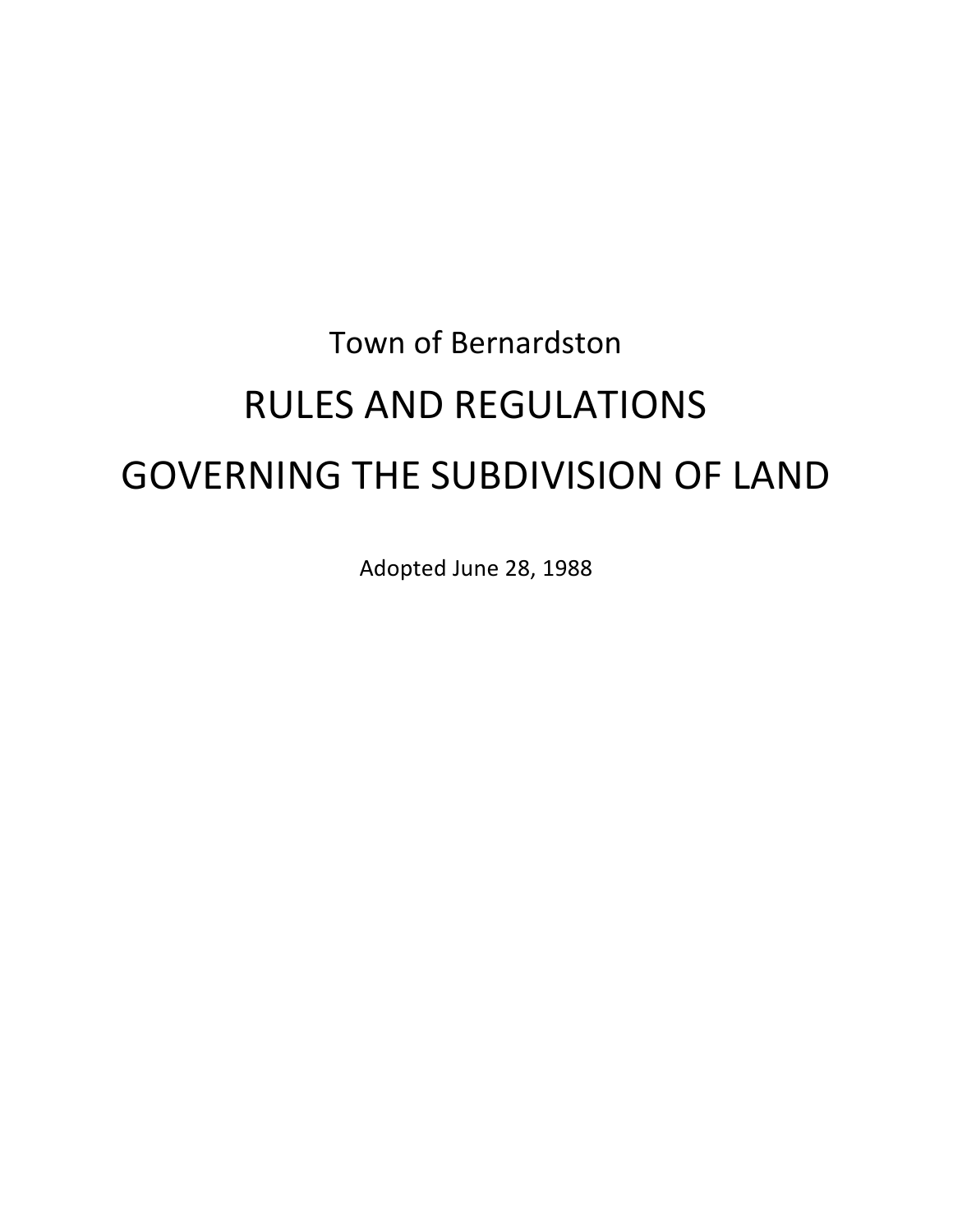### TABLE OF CONTENTS

### SECTION 1000: PURPOSE AND AUTHORITY

1100. Purpose 1200. Authority

### SECTION 2000: GENERAL REGULATIONS

2100. Definitions 2200. Procedures 2300.

2400. Plans Not Requiring Approval (ANR)

2500. Access Adequacy Regulations

### SECTION 3000: SUBMISSION AND ACTION

- 3100. Pre-submission Review
- 3200. Preliminary Plan
- 3300. Definitive Plan
- 3400. Review
- 3500. Performance Standards
- 3600. Endorsement and Recording
- 3700. Evidence of Satisfactory Performance
- 3800. Release of Performance Guarantee

### SECTION 4000: REQUIRED IMPROVEMENTS

- 4100. General 4200. Streets 4300. Stormwater Management 4400. Municipal Services 4500. Other Improvements
- 4600. Easements

### SECTION 5000: ADMINISTRATION

5100. Inspection 5200. Variations 5300. Reference 5400. Separability 5500. Amendments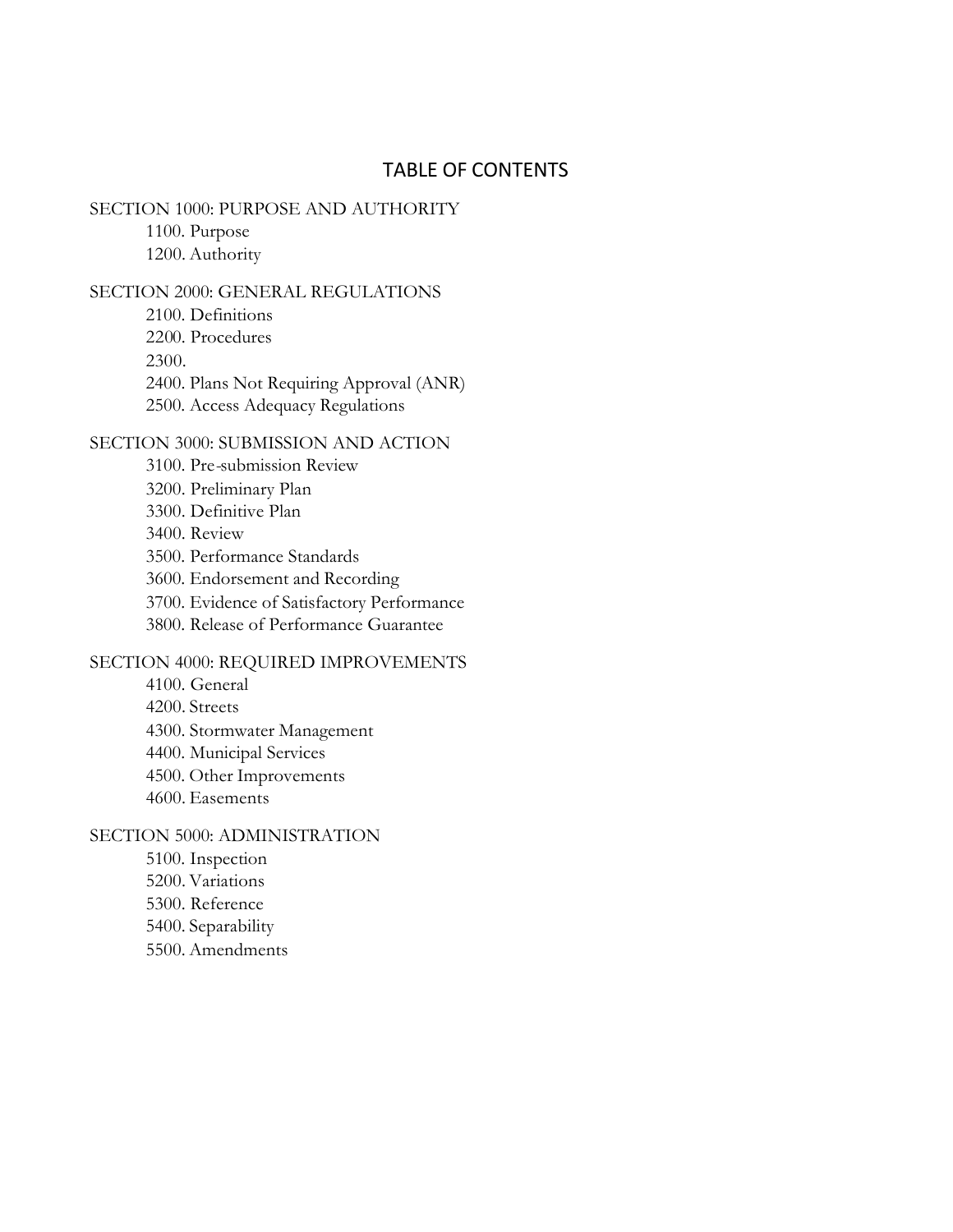# Town of Bernardston Rules and Regulations Governing the Subdivision of Land

### SECTION 1000: PURPOSE AND AUTHORITY

### 1100. Purpose

These subdivision rules and regulations are hereby enacted, in accordance with the provisions of M.G.L.A. ch. 41, s.81M, for the purpose of protecting the safety, convenience, and welfare of the inhabitants of the Town of Bernardston, by regulating the laying out and construction of ways in subdivisions providing access to the several lots therein, but which have not become a public ways, and ensuring sanitary conditions in subdivisions and in proper cases parks and open areas. The powers of the Planning Board and of the Board of Appeals under these regulations and the subdivision control law shall be exercised with due regard for the provision of adequate access to all of the lots in a subdivision by ways that will be safe and convenient for travel; for lessening congestion in such ways and in the adjacent public ways; for securing safety in the case of fire, flood, panic and other emergencies; for insuring compliance with the applicable zoning by-laws, for securing adequate provision for water, sewerage, drainage, underground utility services, fire, police and other municipal equipment, street lighting and other requirements where necessary in a subdivision; and for coordination the ways in a subdivision with each other and with the public ways in the town, and with the ways in neighboring subdivisions.

### 1200. Authority

These Rules and Regulations have been adopted under the authority vested in the Planning Board of the Town of Bernardston by M.G.L.A. Ch. 41, 81Q, as amended. The Planning Board shall be the agency responsible for the administration of the Rules and Regulations and shall have all of the powers assigned to it by M.G.L.A. ch. 41, sections 81K to 81GG, inclusive.

### SECTION 2000: GENERAL REGULATIONS

### 2100. Definitions

For the purposes of these Rules and Regulations, the following words and terms used herein defined or the meaning thereof explained, extended, or limited as stated in M.G.L.A. ch. 41, as amended. Other terms or words or phrases not defined herein or in the Subdivision Control Law shall be construed according to the common and approved usage of the language, but technical words and phrases and such other terms or phrases as may have acquired a particular and appropriate meaning in law shall be construed and understood according to such meaning.

ABUTTER shall mean a) an owner of land sharing a common property line with the owner of land referred to in a subdivision application and b) an owner of land which is directly across a way from the frontage of said subdivision land.

APPLICANT shall mean the owner of the land referred to in an application filed with the Planning Board, or the owner's duly authorized representative.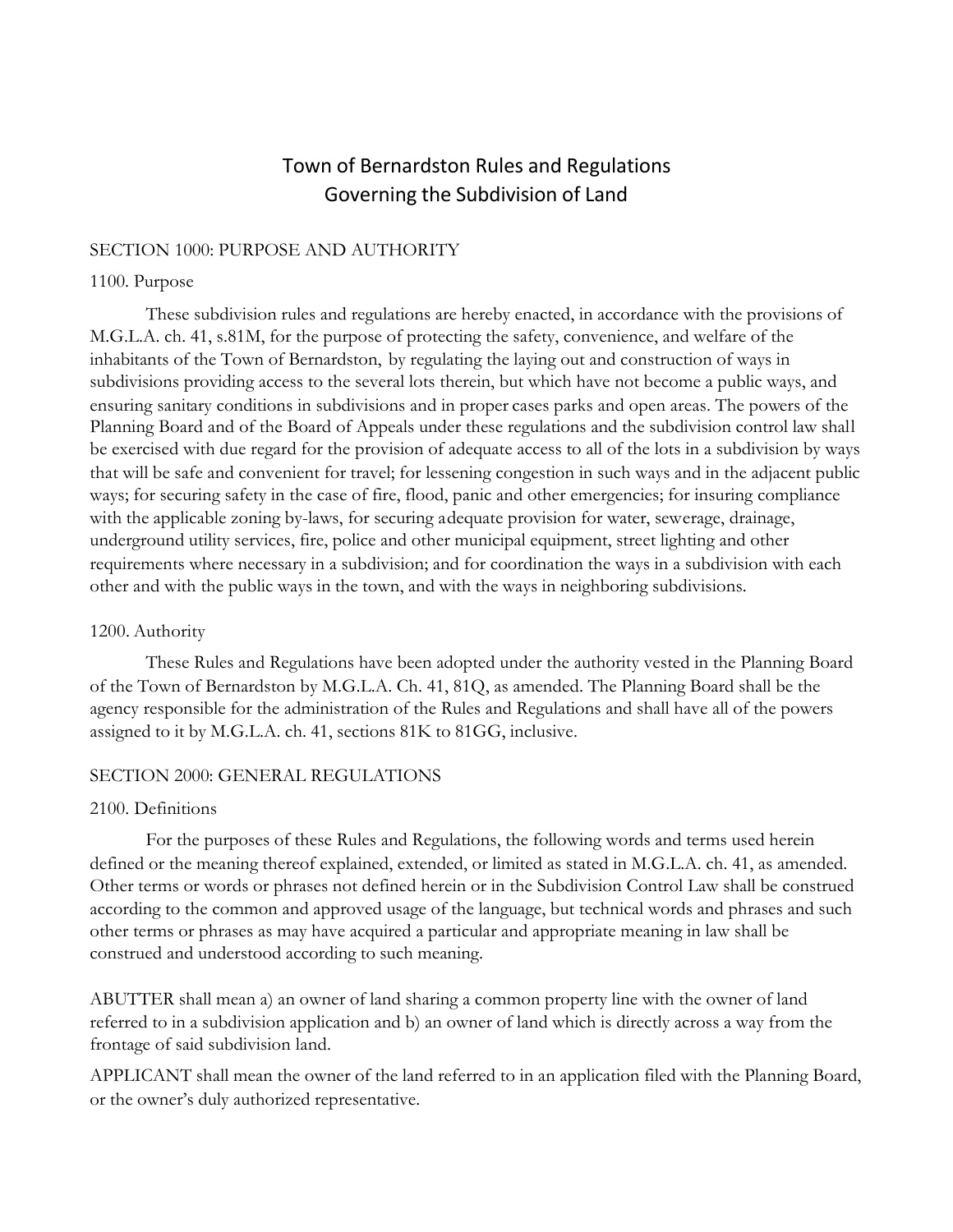BOARD shall mean the Planning Bard of the Town of Bernardston

EASEMENT shall mean a right acquired by a public authority or other person for use of control of property for utility of other designated public purpose.

FRONTAGE shall mean the length of common boundary between a lot and a street legally qualifying to provide frontage for the division of land (see Town Zoning by-law, Article VI, and M.G.L.A., ch. 41, s81L). Frontage is to be measured continuously along one street line between side lot lines and their intersection with the street line, or in the case of a corner lot, to the midpoint of the corner arc. Lots with interrupted or discontinuous frontage much demonstrate that the required length along the street may be obtained from one (1) continuous boundary, without any totally of discontinuous frontage sections.

FRONTAGE CORNER LOT shall mean frontage calculated to the midpoint of the corner arc.

LOT shall mean an area of land in one ownership, with definite boundaries used, or set aside and available for use, as the site of one or more buildings.

LOT CORNER shall mean a lot which has legal frontage on both a public way and on a proposed subdivision way, and which shall be show on a subdivision application and shall be considered part of that plan.

MASSACHUSETTS GENERAL LAWS ANNOTATED of MGLA shall mean the General Laws of the Commonwealth of Massachusetts, Ter. Ed., with all additions thereto and amendments thereof. In the case of a rearrangement of the General Laws, any citation of particular sections herein set forth shall be applicable to the corresponding sections in the new codification.

MUNICIPAL SERVICES shall mean sewers, surface waters drains, and other private or public utilities including water pipes, gas pipes, electric lines, telephone lines, fire alarm lines, and their respective appurtenances.

OWNER shall mean, as applied to real estate, the person (hereinafter defined) holding the ultimate fee simple title to a parcel, tract, or lot of land, as shown by the record in the appropriate Land Registration Office, Registry of Deeds or Registry of Probate.

PERMANENT BENCHMARK shall mean a permanent reference point with the elevation accurately established by stone bounds and referenced to the United States Coast and Geodetic Survey datum.

PERSON shall mean an individual, partnership, corporation, or two or more individual or a group of association of individuals, having common or undivided interests in a tract of land.

ROADWAY shall mean that portion of the way, right-of-way, or street layout which has been prepared and constructed for vehicular traffic.

# STREET CATEGORIES:

 $Collector$  – shall mean a street with anticipated traffic equivalent to that generated by 50 homes or more, or which serves abutting land zoned for business or industry.

Dead end – shall mean a street or street system which has only one means of ingress from or egress to a collector or minor street.

Lane – shall mean a dead-end or loop street or set of streets which cannot serve as access to more than twenty dwellings and cannot be extended.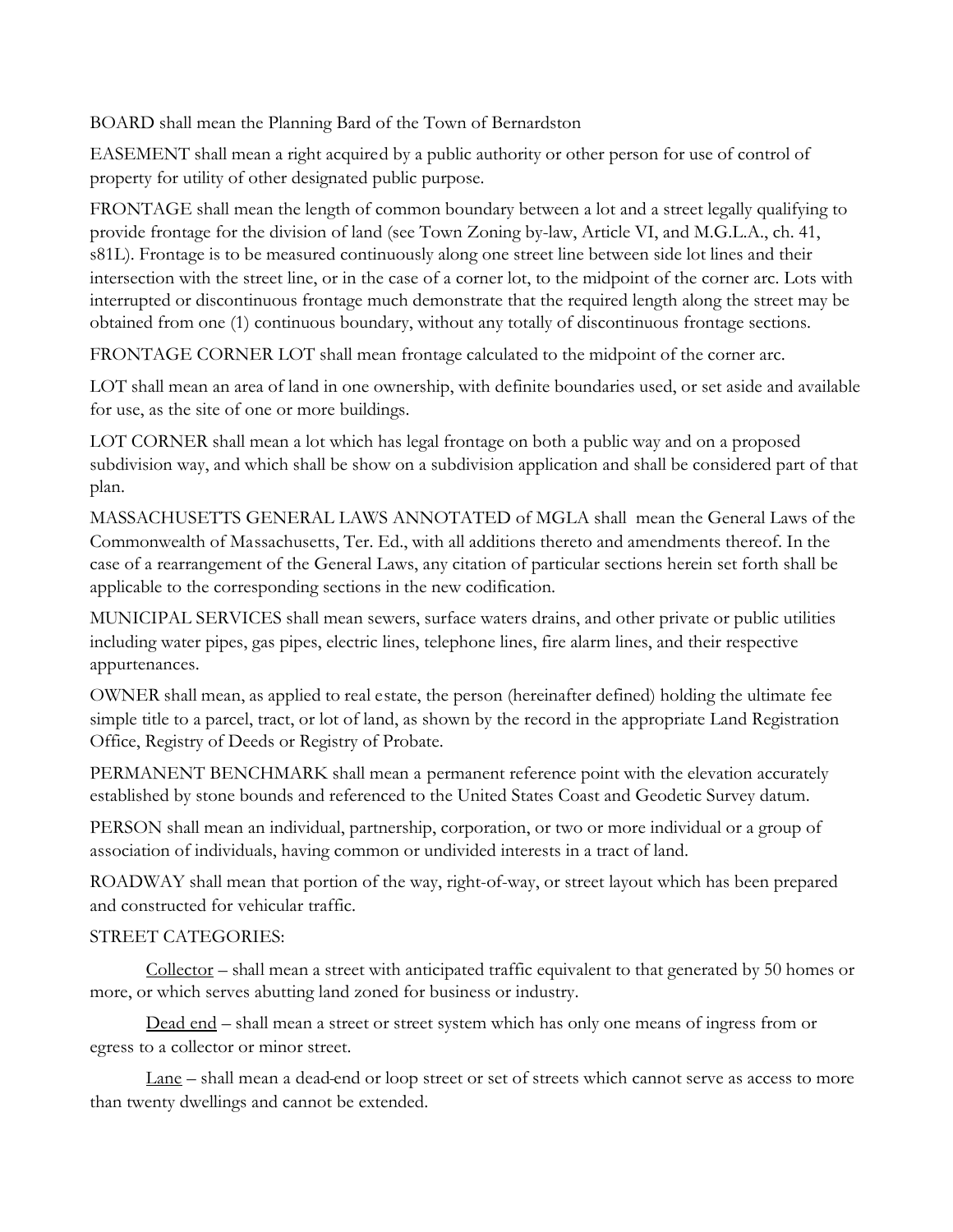Minor shall mean a street which cannot qualify as a land, but which can be expected to handle less traffic than a collector street and which serves no abutting land zoned for business or industry.

Paper shall mean any way or right-of-way show on a plan or sketch but which has not been constructed or otherwise prepared for vehicular traffic.

SMALL PROJECTS shall mean any development plan showing at least two (2) lots, but not more than six (6) lots.

SUBDIVISION shall mean "the division of a tract of land into two or more lots and shall include resubdivision, and, when appropriate to the context, shall relate to the process of subdivision or the land or territory subdivided; provided, however, that the division of a tract of land into two or more lots shall not be deemed to constitute a subdivision within the meaning of the subdivision control law if, at the time when it is made, every lot within the tract so divided has frontage on (1) a public way of a way which the clerk of the city or town certifies is maintained and used as a public way, or (b) a way shown on a plan theretofore approved and endorsed in accordance with the subdivision control law, or (c) a way in existence when the subdivision control law became effective in the city or town in which the land lies, having, in the opinion of the Planning board, sufficient width, suitable grades, and adequate construction to provide for the needs of vehicular traffic in relation to the proposed use of the land abutting there one or served thereby, and for the installation of municipal services to serve such land and the buildings erected or to be erected thereon. Such frontage shall be of at least such distance as is then required by zoning or other ordinance or by-law, if any, or said city or town for erection of a building on such lot, and if no distance is so required, such frontage shall be at least twenty feet. Conveyances or other instruments adding to, taking away from, or changing the size and shape of , lots in such a manner as not to leave any lot so affected without the frontage above set forth, or the division of a tract of land in which two or more buildings were standing when the subdivision control law went into effect in the city of town in which the land lies into separate lots on each of which one of such buildings remains standing, shall not constitute a subdivision." M.G.L.A. ch 41, s. 81L.

SUBDIVISION CONTROL LAW shall mean M.G.L.A. ch 41, s 81K to 81GG, inclusive, and any amendments thereof, additions thereto, or substitutions therefor.

TOWN shall mean the Town of Bernardston

WAY or RIGHT-OF-WAY shall mean the full strip of land designated as a way, consisting of the roadway, and any planting strips or sidewalks. A way so designated shall be available only for usch uses as are customary for ways in the Town, and shall not be available for any private construction such as buildings, fuel tanks, septic systems, fences or walls.

YARD, FRONT shall mean land extending across the required width of the lot and lying between the street line of the lot and the nearest line of the building. The depth of the front yard shall be the minimum distance between the building and the front lot line.

2200. Procedures 2210. General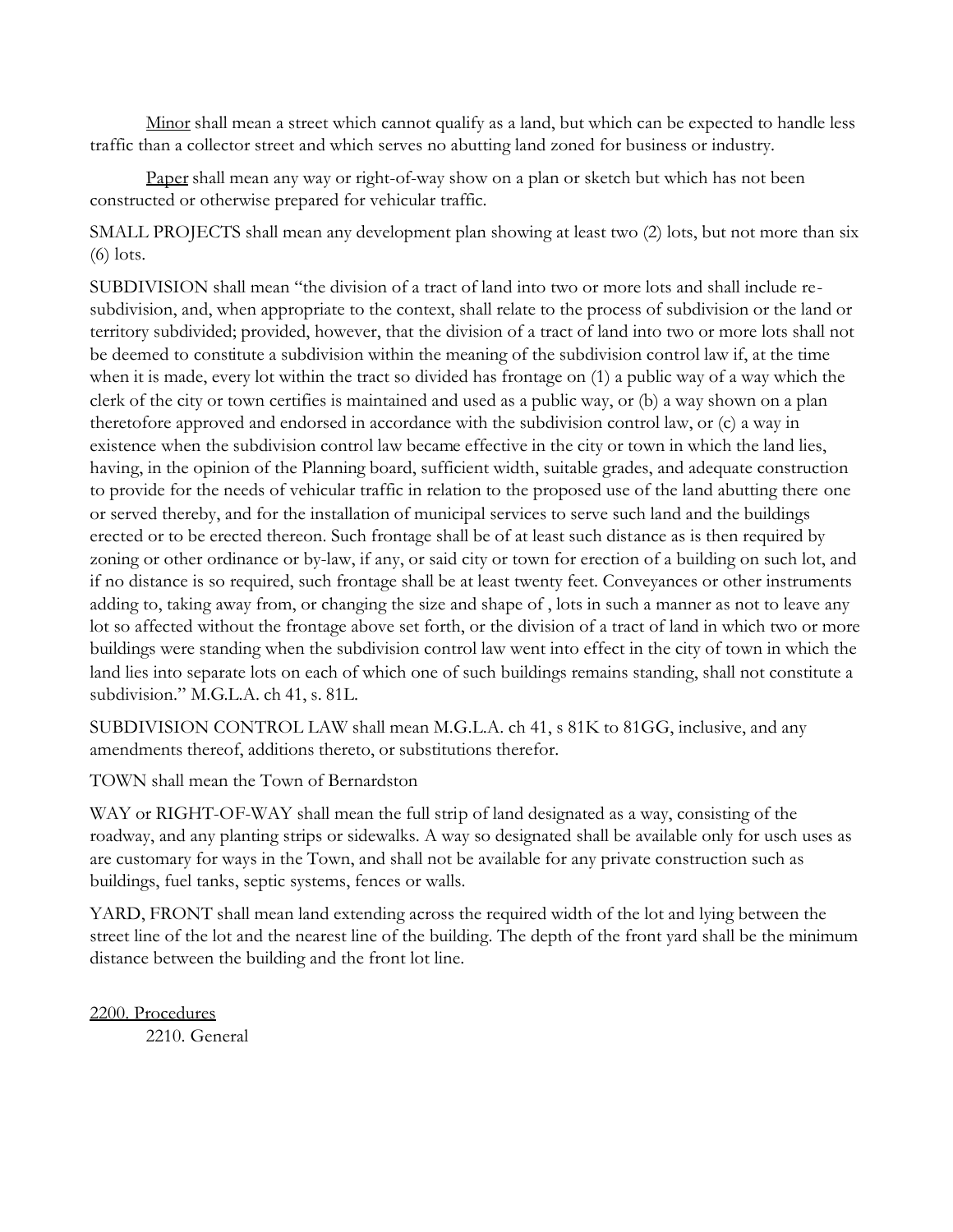2211. All plans, and all procedures relating thereto, shall comply in all respects with the provisions of these Rules and Regulations, unless the Board authorizes a variation therefrom in specified instances.

2212. Any person desiring to make a subdivision within the meaning of the subdivision control law of any land within the Town shall, before proceeding with the improvement or sale of lots in the subdivision, or the construction of ways, or the installation of municipal services therein, submit to the Board a plan of such subdivision and secure approval by the Board of a Definitive Plan as hereinafter provided.

2213. The Board shall not approve of modify and approve any plan of a subdivision of land, unless all lots and other aspects of such plan conform with the zoning by-laws of the Town or a variance from the terms thereof has been granted by the Board of Appeals.

2220. Issuance of Building Permits. The official in the Town authorized to issue building permits shall not issue any permit for erection of a building until first satisfied (a) that the lot on which the building is to be erected is not within a subdivision, or (b) that a way furnishing the access to the lot within a subdivision as required by the subdivision control law is show on a recorded plan and that any conditions endorsed thereon limiting the right to erect or maintain buildings on such lot have been satisfied.

2230. Professional and Technical Assistance. The Board may assign as its agent appropriate Town officials, and may from time to time hire professional assistance to review plans and inspect improvements at the cost of the applicant.

2240. Modification, Amendment or Recission. The Board, on its own motion or on the petition of any interested person, shall have the power to modify, amen, or rescind its approval of a plan of a subdivision, or to require a change in a plan as a condition of its retaining the status of an approved plan, after due notice and opportunity to the owner to be heard in accordance with M.G.L.A. ch. 41, s. 81W, as amended.

2205. Submission of Plans. The following fees shall accompany the submittal of application materials of the various plans specified in the Rules and Regulations, to cover costs of processing and engineering and planning checks. In the even that the Board determines that expert technical opinion is necessary for unusual or special circumstances relating to a subdivision or its impact, the cost of that expertise shall be paid by the subdivider. All filing fees accompanying the submittals or a Preliminary Plan shall be credited towards the filing fee required for submission of a Definitive Plan.

| a) Approval Not Required | \$40 plus \$15 for each lot |
|--------------------------|-----------------------------|
| b) Preliminary Plans     | $$100$ plus \$50 per lot    |
| c) Definitive Plans      | $$500$ plus \$200 per lot   |

2300. Reserved

2400. Plan Believed Not to Require Approval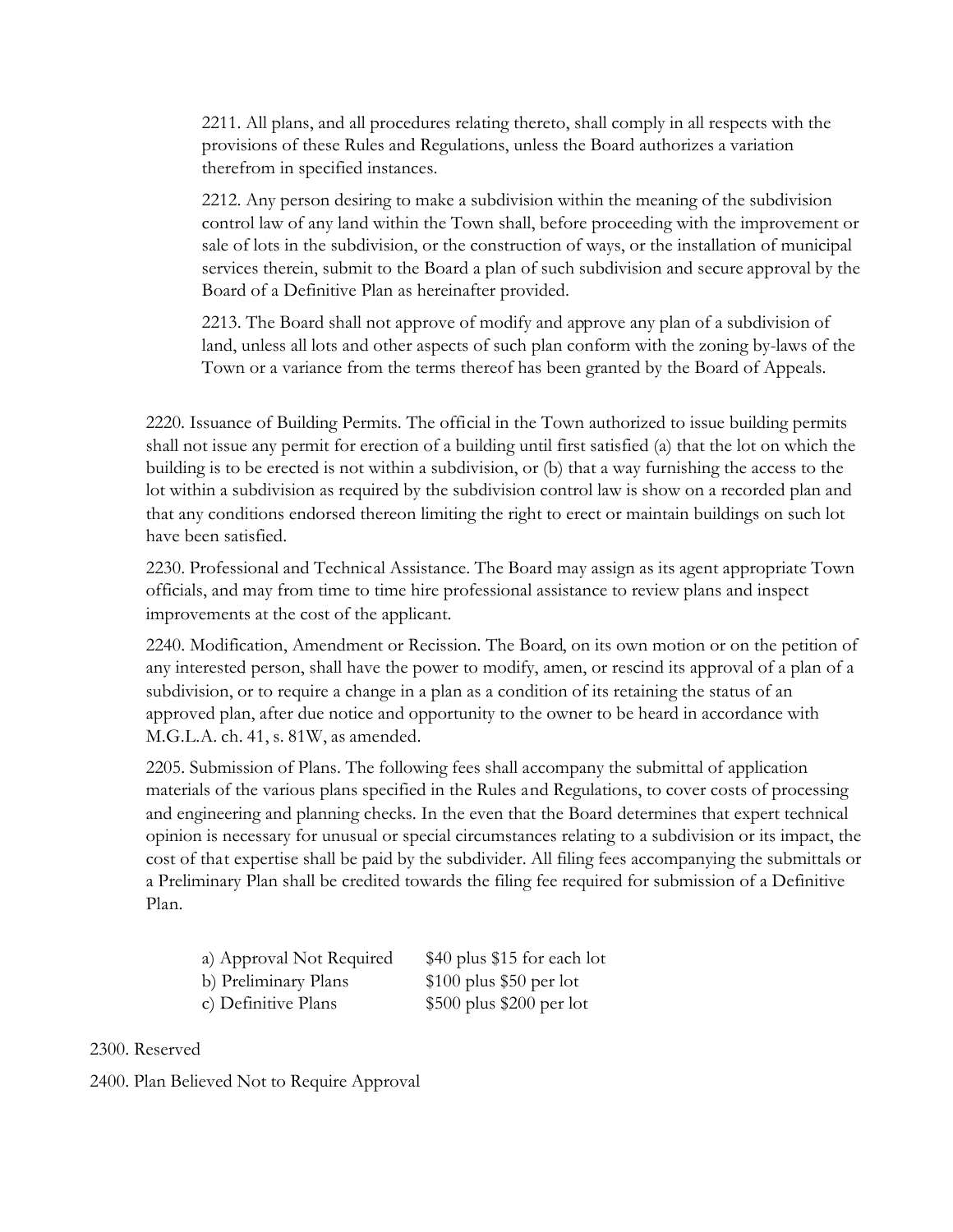2410. Any person who wishes to cause to be recorded in the registry of Deeds or to be filed with the Land Court a plan land and who believes that said plan does not require approval under the Subdivision Control Law, may submit to the Board said plan, five (5) prints thereof, the filing fee in Section 2260, here, and two (2) copies of a properly executed Form A – Application for Endorsement of a Plan Believed Not to Require Approval, accompanied by the necessary evidence to show that the plan does not require approval. Said person shall file, by delivery or registered mail, a notice with the Town Clerk stating the date of submission for such determination. The Board will review the plan to determine whether it is a subdivision. Failure by the Board to take action within (21) days of the date of submission will result in approval of the plan.'

2420. Said plan shall be of a minimum dimension of nine and one-half inches by fourteen inches (9  $\frac{1}{2}$ " x 14") but not to exceed a dimension of twenty-four inches by thirty six inches (24"x36"), and shall contain the following information:

a. Identification of the plan by the name of the owner of record and the location of the land question:

b. The statement "Approval Under the Subdivision Control Law Not Required," and sufficient space for the date, and all signatures of the members of the Board;

c. Zoning classification and location of any zoning district boundaries that may lie within the locus of the plan;

d. In case of creation of a new lot, the remaining land area and frontage of the land in the ownership of the applicant, if any;

e. Notice of any decisions by the Zoning Board of Appeals, including but not limited to variances and special permits regarding the land or any buildings thereon;

f. Names of abutters from the latest available Assessor's record unless the applicant has knowledge of any changes subsequent to the latest available records;

g. Distance to the nearest permanent monument;

h. Location of all existing buildings, including setback and side and read yard designations.

### 2500. Access Adequacy Regulations

2510. General. Plans shall be endorsed as not requiring approval under the Subdivision Control Law and subdivision plans shall be approved only if each building lot to be created by such plan has adequate access as intended under the Subdivision Control Law, M.G.L.A. ch. 41, ss. 81K-81GG.

2520. Standards of Adequacy. Streets within a subdivision shall be considered to provide adequate access if, and only if, complying with the standards established in the Planning Board's Subdivision Rules and Regulations. Ways providing access to streets within a subdivision shall be considered to provide adequate access, where prior to construction on any such access will be in compliance with the Subdivision Regulations for right-of-way width, pavement width, maximum grade, and sigh distance requirements applicable to ways within a subdivision.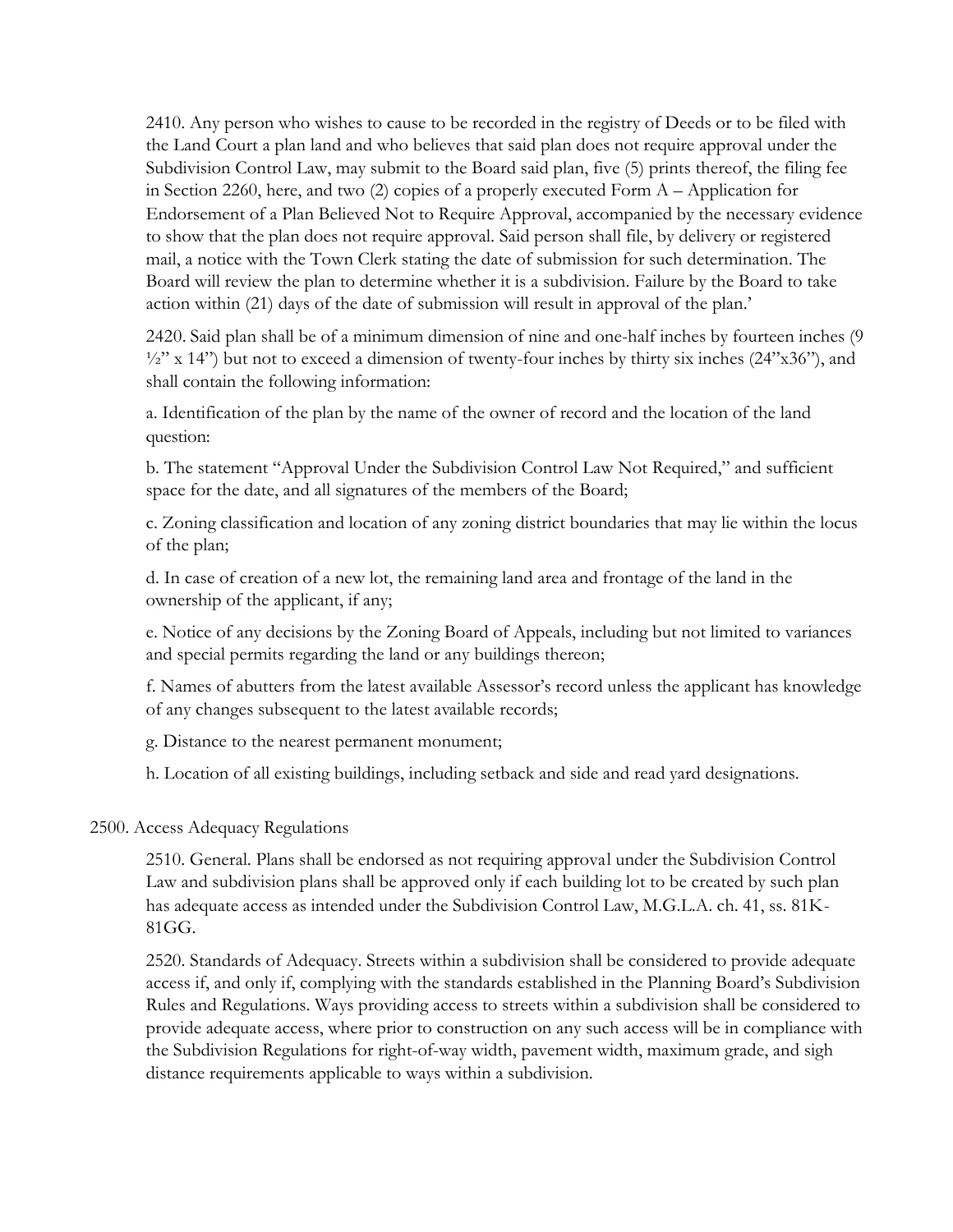2530. Obligations. The Board may require, as a condition of its approval of a subdivision plan, that the developer dedicate or acquire and dedicate a strip of land for the purpose of widening access ways to a width as required in these regulations, above, and that applicant make physical improvements within such way or compensate the town for the cost of such improvements in order to meet the standards specified above.

2540. Waivers. The Board may waive strict compliance with these access regulations only upon its determination, following consultation with the Selectmen, Highway Superintendent, Police Chief, Fire Chief, and Water Commissioner, that the way in fact will be otherwise sufficient to serve potential uses of land abutting on or served by the way in question.

### SECTION 3000. SUBMISSION AND ACTION

3100. Pre-submission Review. Prior to investing in extensive professional design costs for preparation of subdivision plan, the applicant is invited to review the proposed development of the parcel of land with the Board, in order to explore general conditions involving the site and to discuss potential problems.

### 3200. Preliminary Plan.

3210. Submission. A Preliminary Plan of a subdivision may be submitted by the subdivider to the Board and through the Board to the Board of Health for discussion and approval, modification or disapproval by the Board. Notice of submission shall be provided to the Town Clerk in accordance with M.G.L.A. ch.41, s 81S. The submission of such a Preliminary Plan shall be made on Form B – Application of Approval of a Preliminary Plan – and will enable the subdiviser, the Board, The Board of Health, other municipal agencies, and owners of property abutting the subdivision to discuss and clarify any aspects of or problems with such subdivision before a Definitive Plan is prepared. For this reason, the Board strongly encourages the submission of such Preliminary Plan in every case. Seven (7) copies of the Preliminary Plan shall be submitted to the Board at a regularly scheduled meeting, together with the fee specified in Section 2260, above. This fee shall be credited towards the fee required for submission of a Definitive Plan. The applicant shall subsequently give written notice to the Town Clerk by delivery or by registered mail that such Preliminary Plan has been submitted, stating the date of such submission. The copies of the plan may be examined by the public during regular business hours of the Town Hall.

3211. Any plan submitted by a subdivider to the Board which does not conform with the requirement herein pertaining to a "Pertaining Plan" shall not be so designate, shall be returned to applicant with a statement as to its deficiency, shall not be reviewed or approved by the Board until said deficiency is corrected and any time limits for action on a plan

3220. Contents. The Preliminary Plan may be drawn on tracing paper with pencil, preferably at a scale of one (1) inch equals (40) feet, or other suitable scale acceptable to the Board, shall be clearly designated as "Preliminary Plan," and shall show:

- a. subdivision name, boundaries, north point, date and scale;
- b. name and address of record owner, applicant, and designer, engineer and surveyor;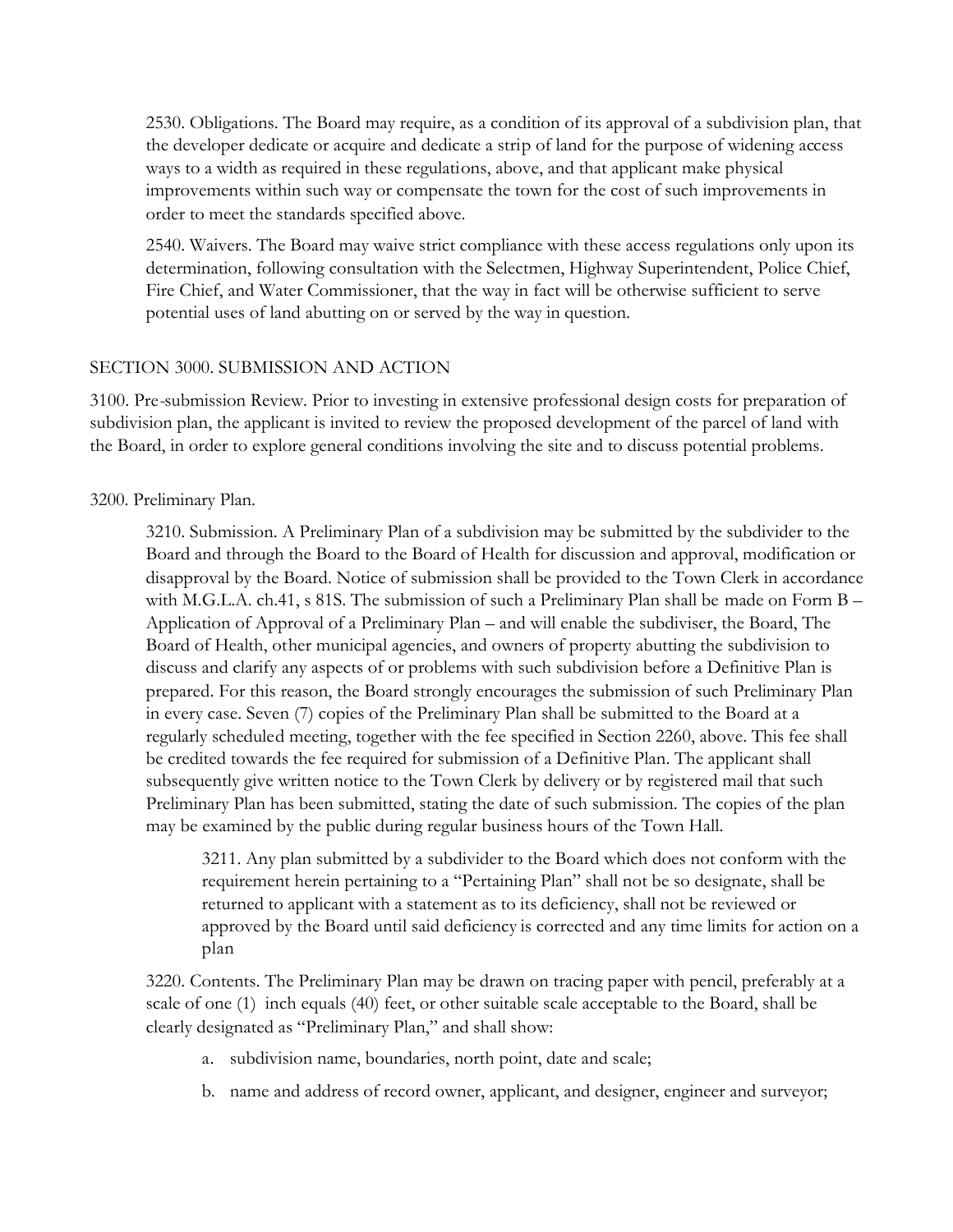- c. names of all abutters as determined from the most recent Town tax list;
- d. existing and proposed lines of streets, ways, easements and public areas within the subdivision;
- e. location, direction, names, and present widths of streets and public or private ways bounding, approaching, or within reasonable proximity of the subdivision;
- f. location, names, and present widths of streets bounding, approaching, or near the subdivision;
- g. topography of the land in a general manner, including contours at a scale required by the Board;
- h. proposed system of drainage, including existing natural waterway, in a general manner, but including drainage both within and adjacent to the subdivision;
- i. approximate boundary lines of proposed lots, with approximate area and dimensions;
- j. estimates of the grades of proposed streets of profiles, where required by the Board;
- k. Major sit features such as existing stonewalls, fences, buildings, large trees and wooded areas, rock bridges and outcroppings, and swamps and other water bodies.
- l. Location of proposed and existing underground and overhead municipal utilities, including by not limited to, water, sewer, gas, and electric.

3221. The Preliminary Plan shall be accompanied by a statement of existing zoning, any easements, covenants, and restrictions applying to the area proposed to be subdivided, and a list of any waivers from the R&Rs requested by the applicant.

3222. During discussion of the requirements set forth in Section 3220, the complete information required for the Definitive Plan (Section 3320) and the financial obligations of the applicant (Section 3500) will be developed.

3230. Field Trip. After the regular Board meeting at which the Preliminary Plan is first discussed, or a Definitive Plan submitted without prior Preliminary Plan, the Board amy schedule a field trip to the site of the proposed subdivision, accompanied by the applicant and his agents or representatives. In Order to facilitate field inspection and review of the site of the proposed subdivision, temporary staking will be required along the center line of all proposed roads in the subdivision before said field trip, or if impractical, the Board may permit a suitable alternative procedure.

3240. Approval. The Board shall, in conformance with G.L. Ch. 41, s 81S, approve such Preliminary Plan with or without modifications, or disapprove such Preliminary Plan, with reasons therefore. One copy of the Preliminary Plan, with reasons for disapproval of modification will be returned by the Board to the subdivider within seven (7) days of written notification of the Town Clerk required below.

3241. Approval of a Preliminary Plan, with of without modifications, does not constitute approval of a subdivision. Such approval does facilitate the final approval of a subdivision through submittal of a Definitive Plan.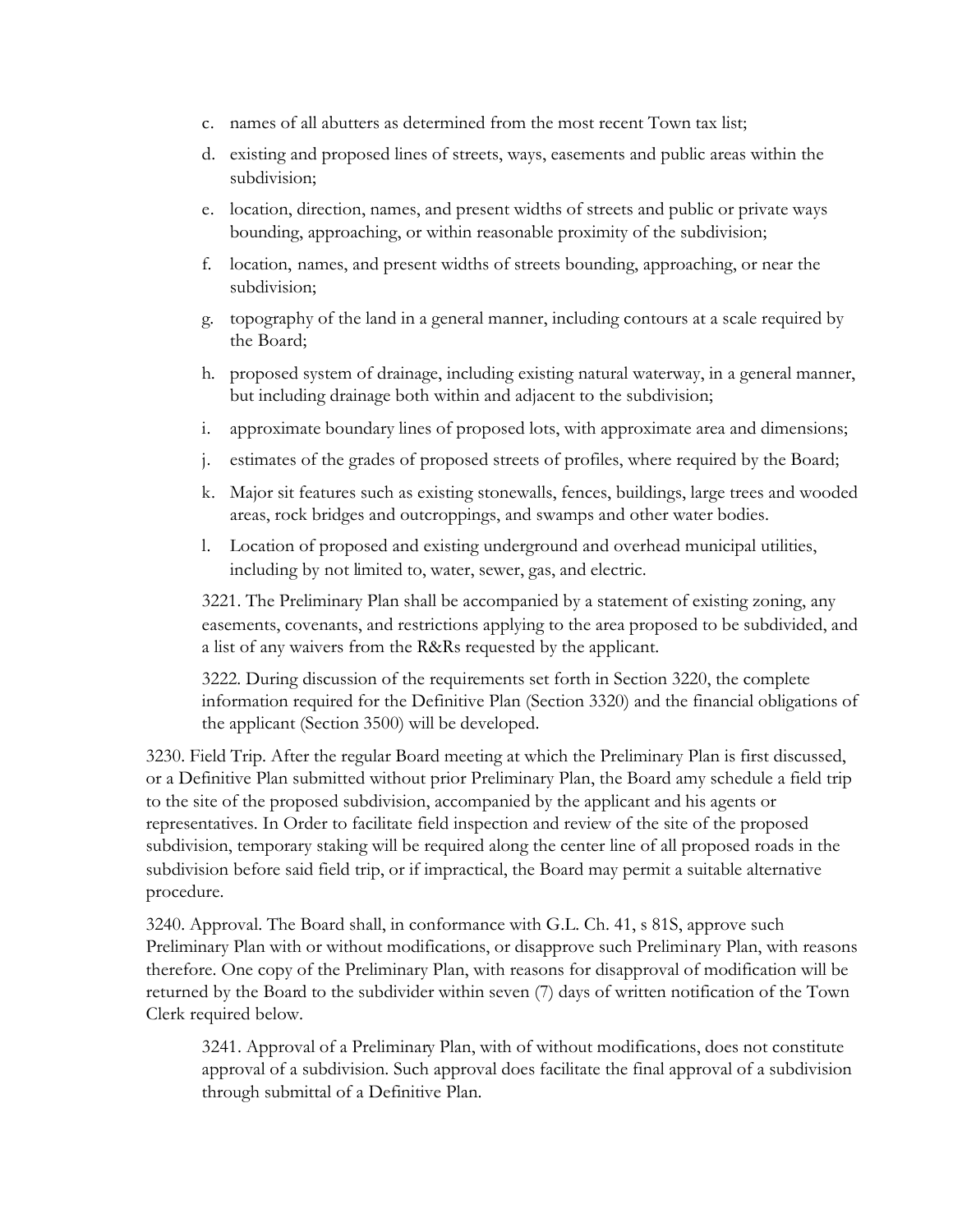3242. The Board shall notify the Town Clerk in writing of its decision on a Preliminary Plan in accordance with G.L. c. 41, s.81S., as amended.

3243. The submission of a Preliminary Plan for examination by the Board shall not be deemed the submission of a definitive Plan of a subdivision of land for approval by the Board under G.L. ch. 41, s. 81L, and the action of decision of the Board as to such Preliminary Plan shall not prejudice its action or decision as to the Definitive Plan.

### 3300. DEFINITIVE PLAN

3310. Submission. Any person submitting a Definitive Plan of a subdivision of land to the Board for approval shall file therewith the following:

a. eleven (11) prints of the Definitive Plan, dark line on white background. Prints will be referred to other town officials for review;

b. accompanying statements as required in Sections 3330 and 3340, below;

c. one (1) properly executed Application Form (Form C), Abutter's List (List D), and Designer's Certificate (Form E), in accordance with forms on file with the Board (Appendix);

d. the fee required in Section 2260, above. In the event that the Board determines that expert technical opinion is necessary to review unusual or special circumstances regarding a subdivision or its impact, the cost of the expertise shall be paid by the subdivider, as provided in Section 2230.

3311. Any plan submitted by a subdivider to the Board which does not conform with the requirements herein pertaining to a 'Definitive Plan' shall not be designated, shall not be deemed "submitted," shall be returned to applicant with a statement as to its deficiency, shall not be reviewed or approved by the Board until said deficiency is corrected, and any time limits for action on a plan shall not commence until the submission is complete in all respects.

3312. The applicant shall file by delivery or by registered mail written notification with the town Clerk stating that a Definitive Plan has been submitted in accordance with G.L. c.41, s81T, as amended, with the date of submission of the Definitive Plan, accompanied by a copy of the Application Form.

3313. The applicant shall file tow (2) copies of the Definitive Plan and one (1) copy of the Application Form (Form C) and one (1) copy each of Form D, and Form E with the Board of Health.

3320. Contents. The Definitive Plan shall be prepared by a Registered Professional Engineer and/or Land Surveyor, and shall be clearly and legibly drawn in black India ink upon tracing cloth or mylar, and shall be 24" x 36" in overall dimensions, with a one inch margin left on one 24" edge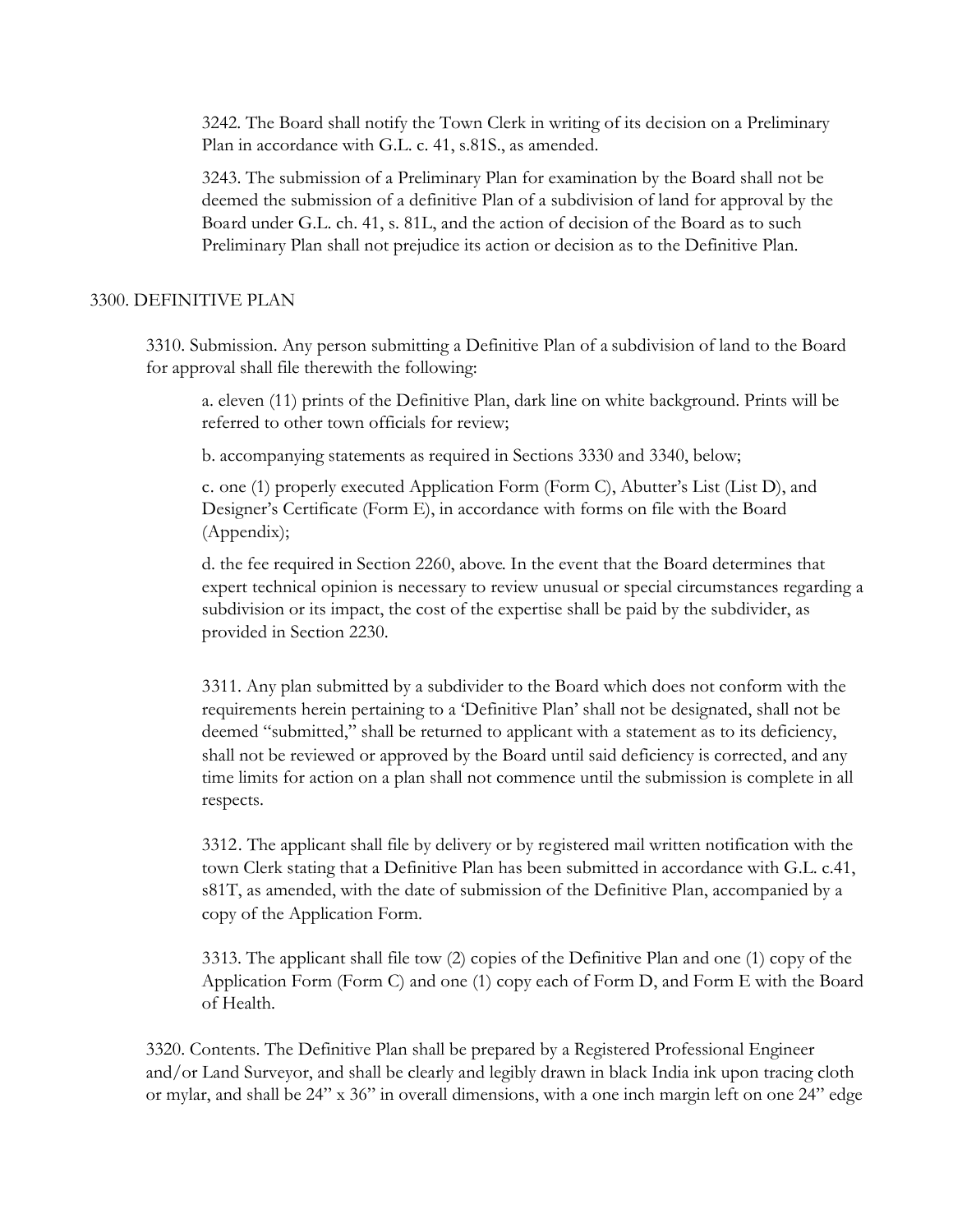of each sheet for filing purposes. The prints shall be at a scale of not less than one (1) inch equals forty (40) feet, or other such scale as the Board may prescribe as adequate to show details clearly. Profiles of proposed streets shall be drawn to the same horizontal scale as the Plan, and with vertical scale ten (10) times larger unless otherwise permitted by the Board, on separate tracing cloth or mylar of the same dimensions as the Plan sheet. If multiple sheets are used to show the subdivision, they shall be accompanied by an index sheet showing the entire subdivision. The Definitive Plan shall show the following information;

a. subdivision name, boundaries, north point, date, and scale;

b. a locus map at a scale of one (1) inch equals one thousand feet showing the proposed streets in relation to existing streets in the immediate vicinity;

c. name and address of record owner, applicant, and engineer or surveyor, with seal;

d. where the owner of subdivider also owns or controls unsubdivided land adjacent to or directly across the street from the land shown on the Definitive Plan, the applicant shall submit a sketch plan showing possible or prospective street layout in the event that such unsubdivided land is developed, and shall also show the present drainage for such unsubdivided land, natural and constructed.

e. boundary lines of bordering adjacent land or of land across the street from property being subdivided and names of abutters thereon as determined from the most recent local tax list;

f. existing and proposed lines of streets, ways, easements, and any public or common areas within the subdivision;

g. location, direction, names, and present widths and grades of streets and public or private ways bounding, approaching, or within reasonable proximity of the subdivision;

h. sufficient data to determine the location, direction, and length of every street and way line, lot line, and boundary line so as to establish these lines on the ground;

i. location and outline of all existing buildings and site features such as existing stonewalls, fences, large trees and wooded areas, rock ridges, and outcroppings, swamps, floodplain areas, waterbodies and watercourses, including depth of water and direction of flow within or adjacent to the proposed subdivision;

j. existing and proposed topography with two(2) foot contours based on mean sea level datum, or at a suitable interval as required by the Board;

k. acreage of each lot, lot lines, bearings and length thereof in conformity with the Zoning by-law in each case;

l. location of existing and proposed monuments, hydrants, public utility facilities, water pipes, fire ponds, and wells within the subdivision;

m. park of open space suitably located for conservation, playground, or recreation purposes within the subdivision, if any;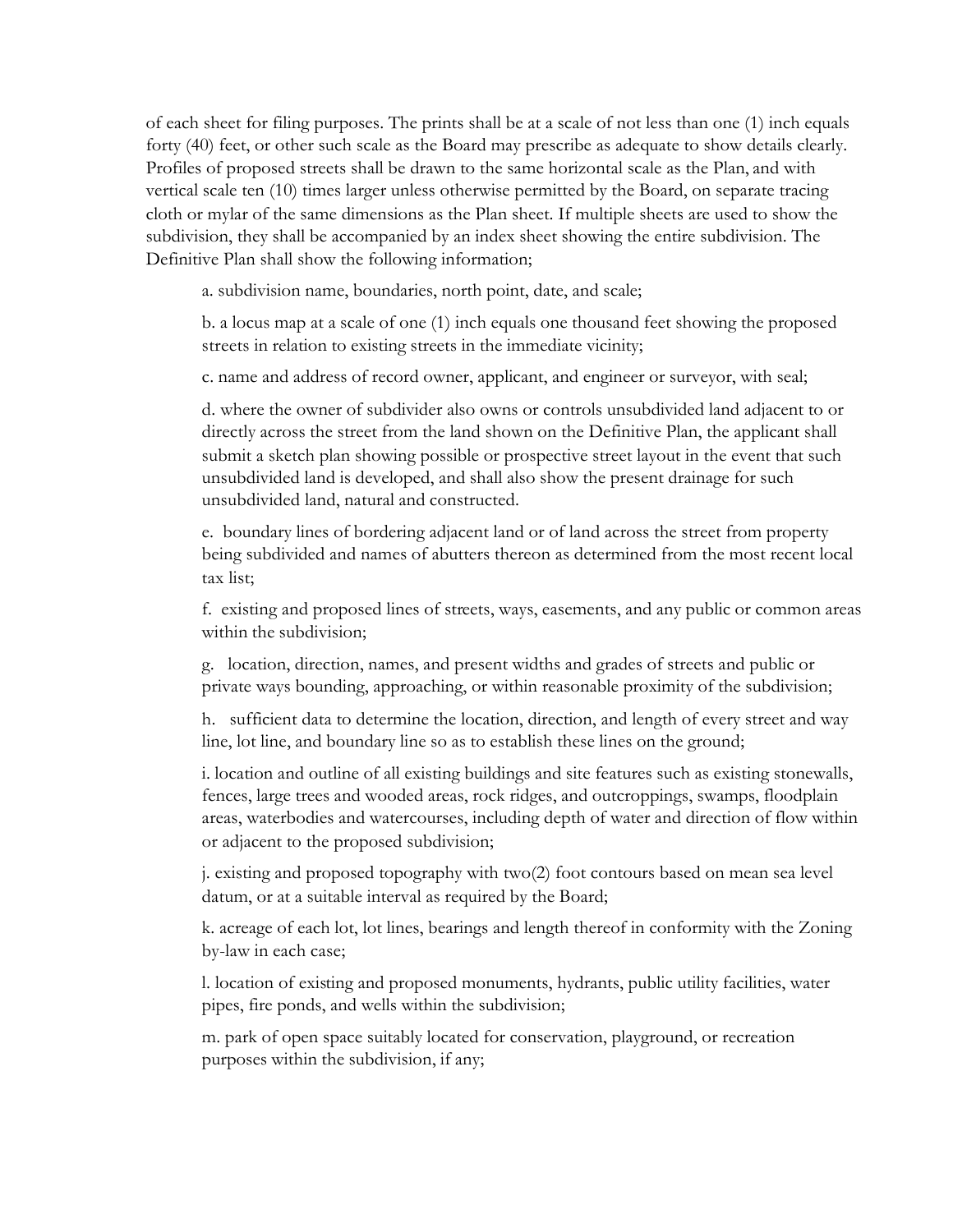n. proposed storm drainage of land, including existing natural waterways and the proposed disposition of water from the proposed subdivision to either adequate natural drainage channels or artificial means of disposal thereof;

o. location and purpose of all existing and proposed

easements;

p. location and species of proposed street trees, and/or individual trees of wooded areas to be retained within forty (40) feet of the sidelines of each street;

q. street plans and profiles must show the percent of grade, radii and length of curves, the point of curvature, and the point of tangency of curves;

r. street plans and profiles must show, in addition to the proposed grade, present elevations of the center line and both sides of proposed streets at fifty (50) foot stations;

s. approximate proposed location of principal building on each lot to comply with the provisions of the Zoning by-law, whenever uncertainty exists or upon the request of the Board, the Board of Health, of the Conservation Commission;

t. location of a minimum two (2) benchmarks

u. suitable space to record the action and signatures of the Board members on each sheet of the Definitive Plan;

v. location of existing and proposed, underground and overhead municipal utilities, including but not limited to water, sewer, gas and electric, and indicating size, type, and location of easement;

w. location of subsurface test pits as required by the Board. The Board will not normally require more than one (10 pit per (1) proposed lot, locations to be selected after consultation with the Board of Health and the Conservation Commission;

x. detail of typical cross-section of roadway showing all features; detail of catch-basin, manhole, headwall, sidewalk, and subdrain;

3330. Accompanying Statements and Data. The Definitive Plan shall be accompanied by four (4) copies of the following written statements:

a. Existing zoning and any easements, covenants, and restrictions applying to the area proposed to be subdivided;

b. Logs of results of all test pits made;

c. Data and proposed arrangements for water supply, sewerage, and sewerage disposal, including all appurtenances, as required by the Board of Health;

d. Drainage calculations prepared by the applicant's engineer, including design criteria, drainage area and other information sufficient for the Board to verify the size of any proposed drain, swale, drainfield, culvert, bridge, or catch basin,. Said calculations are to be made separately for each drainage facility showing its location, the total upstream drainage area, the percentage of impervious surfaces in the drainage area, the runoff per acre, the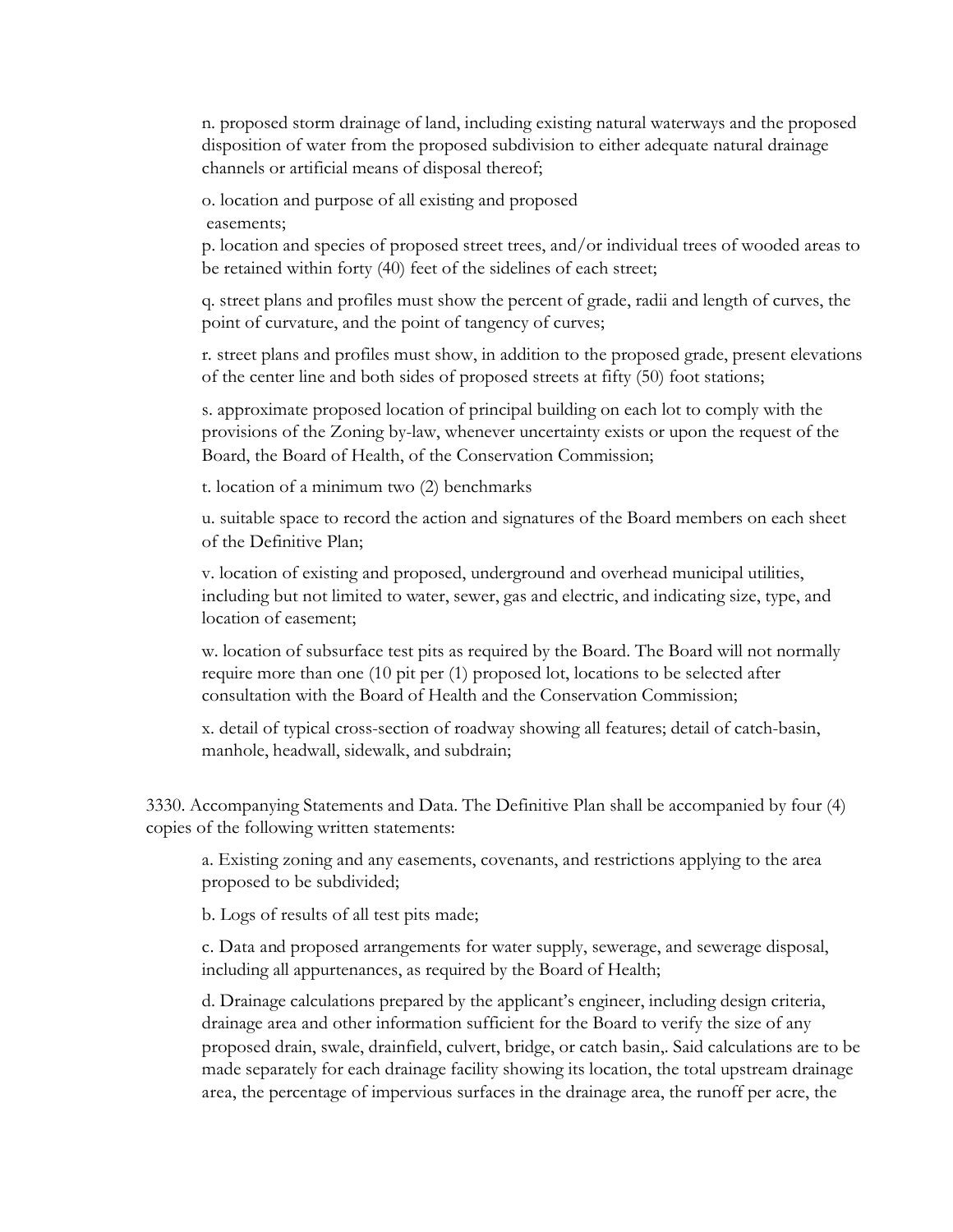design runoff, facility size, slope and capacity, and the velocity of water through it. Describe any areas subject to ponding or flooding, existing or proposed flood control or wetland easements, estimated increase of peak runoff caused by altered surface conditions, and methods to be used to return water to the soils;

e. A complete list of any waivers requested from these Subdivision R&Rs, pursuant to Section 5200, herein.

#### 3340. Environmental Analysis

3341. An Environmental Analysis shall be submitted for any subdivision creating frontage potentially allowing ten (10) or more lots. For small scale projects not to exceed (10) lots, the Board may require such analysis if it determines that unusual or special circumstances relating to a subdivision or its impact exist. The scope of such analysis shall include as much of the following information as determined by the Board to be necessary for plan evaluation. The analysis shall be prepared by a registered Architect, Landscape Architect, Civil Engineer, or combination therein as determined by the Planning Board.

3342. The analysis shall include the following concerns:

a. Effects upon important wildlife habitats, outstanding botanical features, and scenic or historic environs, and ways of avoiding or mitigating such impacts;

b. Capability of soils, vegetative cover, and proposed erosion control efforts to support proposed development without danger of erosion, silting, or other instability. Any evidence of surface flooding or drainage difficulties;

c. Relationship to the requirements of M.G.L.A. ch.131, ss.40 and 40A, as amended (The Wetlands Protection Act);

d. Traffic safety analysis, including sight distances where proposed streets meet existing ones;

e. Visual analysis, including impact on views from existing public ways, and methods used to give prominence to natural over man-made features in the landscape, or reasons for not doing so;

f. For subdivisions average less than 40,000 square foot lot area per dwelling unit, analysis of impact upon ground and surface water quality and level including estimated phosphate and nitrate loading on groundwater and surface water from septic tanks, lawn fertilizer, and other activities within the proposed development;

g. For subdivision located in whole, or in part, within the Water Resource Protection District (s) as provided for in Section 4300 of the Zoning By-laws, analysis of open and closed drainage system alternatives, examining effects upon surface and groundwater quality and supply and upon the concentration and speed of transport of contaminants;

h. Impact upon municipal services:

1) anticipated impact on schools;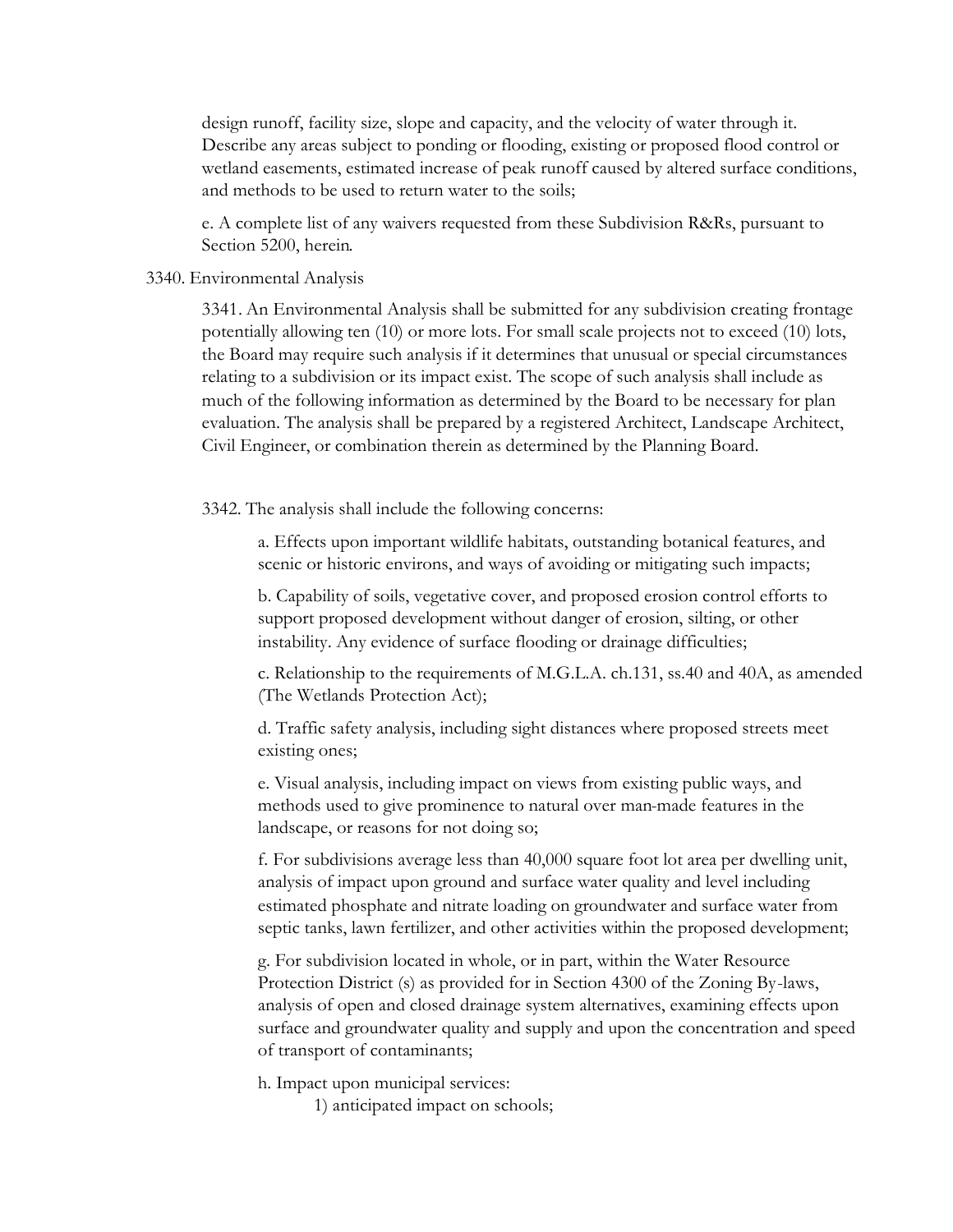- 2) quantity and temporal
- distribution of traffic;
- 3) expected population;
- 4) police and fire protection;
- 5) road maintenances;
- 6) snow removal.

### 3400. REVIEW

3410. Board of Health as to Suitability of the Land. The applicant shall file with the Board of Health two prints of the Definitive Plan. The Board of Health shall, within forty-five (45) days after filing of the plan, report to the Board in writing and shall make specific findings as to which, if any, of the proposed lots shown on such plan cannot be used for building sites without injury to the public health, or is unsuitable because of drainage conditions. The Board of Health shall make specific findings and state reasons therefore in such report, and where possible, shall make recommendations for the adjustment thereof. The Board of Health shall determine the extent of soil evaluation, which may include deep test holes, percolation tests, and test borings, and shall determine the number of tests to be required. At the time of the filing of the Definitive Plan, the application shall stake all proposed lots and mark proposed lot numbers on said lots for identification to facilitate review by the Board of Health.

3420. On-site Wastewater Disposal. Notwithstanding Section 3410, a permit to construct an individual sewage disposal system for sanitary wastewater disposal shall be obtained from the Board of Health for each individual lot prior to the issuance of a building permit. A condition shall be recorded on the Definitive Plan as follows: "No building or structure shall be built or placed upon any lot without a permit from the Board of Health."

3430. Other Town Officials. The Planning Board shall within ten (10) days after submission of a Definitive Plan transmit to the following indicated town officials one (1) print of the Definitive Plan. Before approval of a Definitive plan is given, the Board will obtain appropriate checks on the engineering and survey information shown on said plan, and written statements that the proposed improvements shown are laid out to the satisfaction of the official, as follows:

- a. As to the design of the street system, location of easements, and design of sewerage, water and drainage systems, including appurtenances: the planning consultant or engineer designated by the Board;
- b. As to location, size and species of street trees: the Tree Warden;
- c. As to the form of easements, covenants, and performance guarantees: the Town Counsel or Special Town Counsel;
- d. As to the location of hydrants, fire ponds, and with regard to fire safety: the Fire Chief;
- e. As to the street safety: the Police Chief;
- f. As to the construction of the street system: the Board of Selectmen or the Highway Superintendent;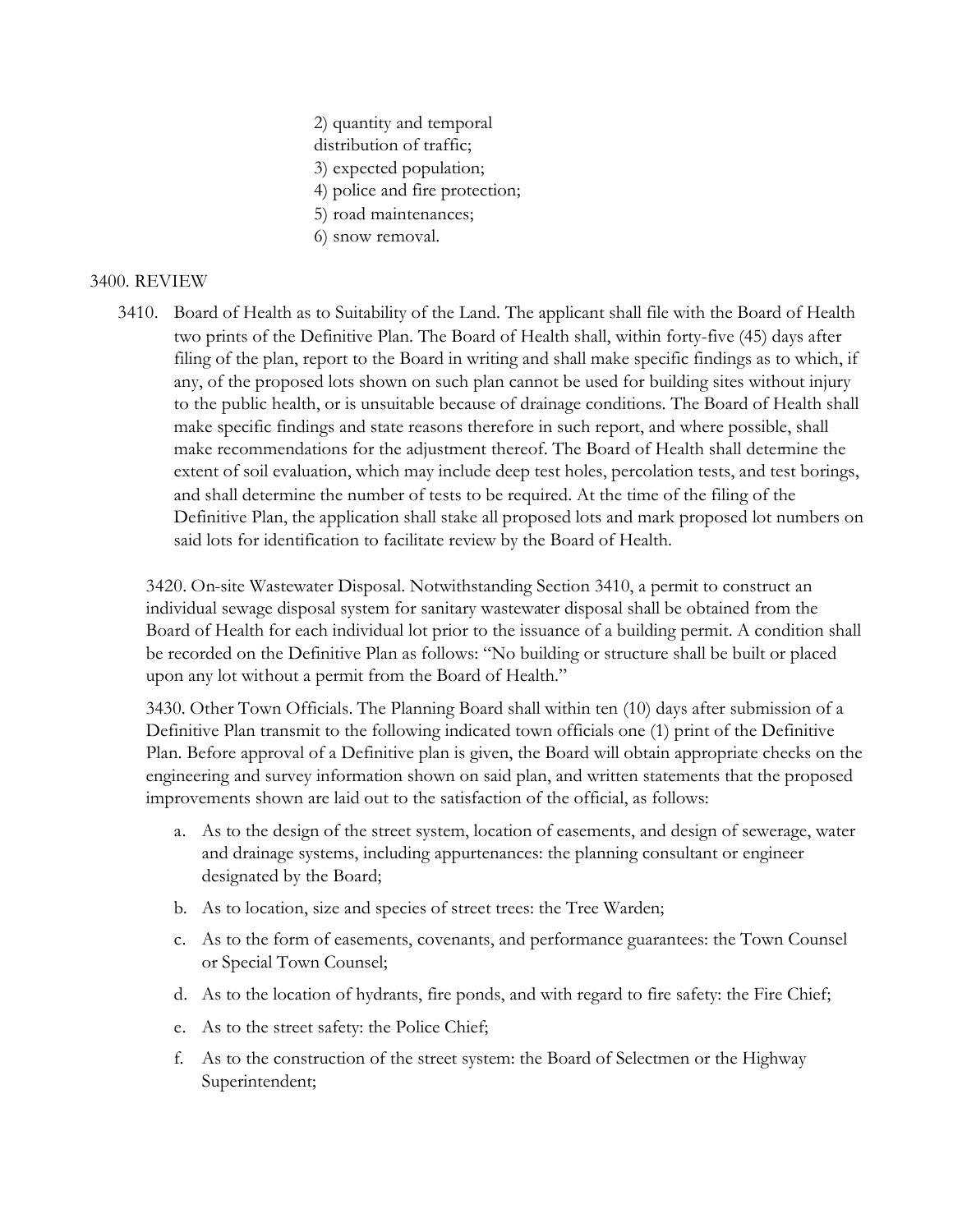g. As to the development impact upon surface and groundwater quality and supply: the Water Commissioner;

3440. Public Hearing. Before approval, modification, or disapproval of a Definitive Plan is given, a public hearing shall be held by the Board. Notice of such hearing shall be given in accordance with the provisions of G.. c.41, s81T, as amended. A copy of said notice shall be mailed to the applicant and to all owners of land submitted on Form D – Certified List of Abutters.

### 3500. PERFORMANCE GUARANTEE

3510. Final Approval with Bond Surety. Before approval of a Definitive Plan, the subdivider shall either file a performance bond, or deposit money or negotiable securities in an amount determined by the Board to be sufficient to cover the cost plus ten (1) percent of all of any part of the improvements specified in Section 4000, or follow the procedure set forth in 3520, below. Letters of credit are not acceptable. Passbooks shall be accompanied by a form assigning same to the Town of Bernardston. Ordinarily the Board shall require an amount covering the total cost of construction of all roads and other improvements within and without the subdivision. Such bond of security if filled or deposited shall be approved as to form and manner of execution by the Town Counsel or Special Town Counsel, as to sureties by the Town Treasurer, and shall be contigent on the completion of such improvements not later than one (1) year after the occupancy of the first residence, or two (2) years of date of bond or deposit, whichever first occurs. Failure to so complete may constitute grounds ffor recission of approval by the Board. A bond estimate may be requested by the Board; such estimate shall remain effective for 90 days. The estimate shall reflect the cost for the Town to complete legal fees, public bidding, and additional town staff time.

3520. Final Approval with Covenant. Instead of filing a bond or depositing surety, the subdivider may request approval of the Definitive Plan on condition that no lot in the subdivision shall be sold and no building shall be erected thereon, until the improvements specified in Section 4000 are constructed and installed so as to adequately serve said lot or lots. Such covenants shall be executed and duly recorded by the owner(s) of record, and shall run with the land. Proposed covenants shall be submitted with the Definitive Plan, and shall be approved as to form by the Town Counsel or Special Town Counsel. Covenants and state conditions therein shall be referred to on the plan and recorded in the Registry of Deeds. The subdivider shall promptly, after recording send a copy of the covenant, showing book and page number, to the Board.

### 3600. ENDORSEMENT AND RECORDING

3610. Certificate of Approval. The action of the Board with respect to any Definitive Plan shall be by vote, copies of which shall be certified and filed with the Town Clerk and sent by registered mail to the applicant. If the Board modifies or disapproves such plan, it shall state in its vote the reasons for such modification or disapproval, Final approval, if granted, shall be endorsed on the original drawing of the Definitive plan by the signatures of a majority of the Board, but not until the statutory twenty (20) day appeal period has elapsed following the filing of the certificate of the Board's action with the town Clerk and said clerk as notified the Board that no appeal has been filed. The Certificate of Approval shall not include acceptance of streets by the Town as public ways, as this approval is obtained by vote at Town Meeting.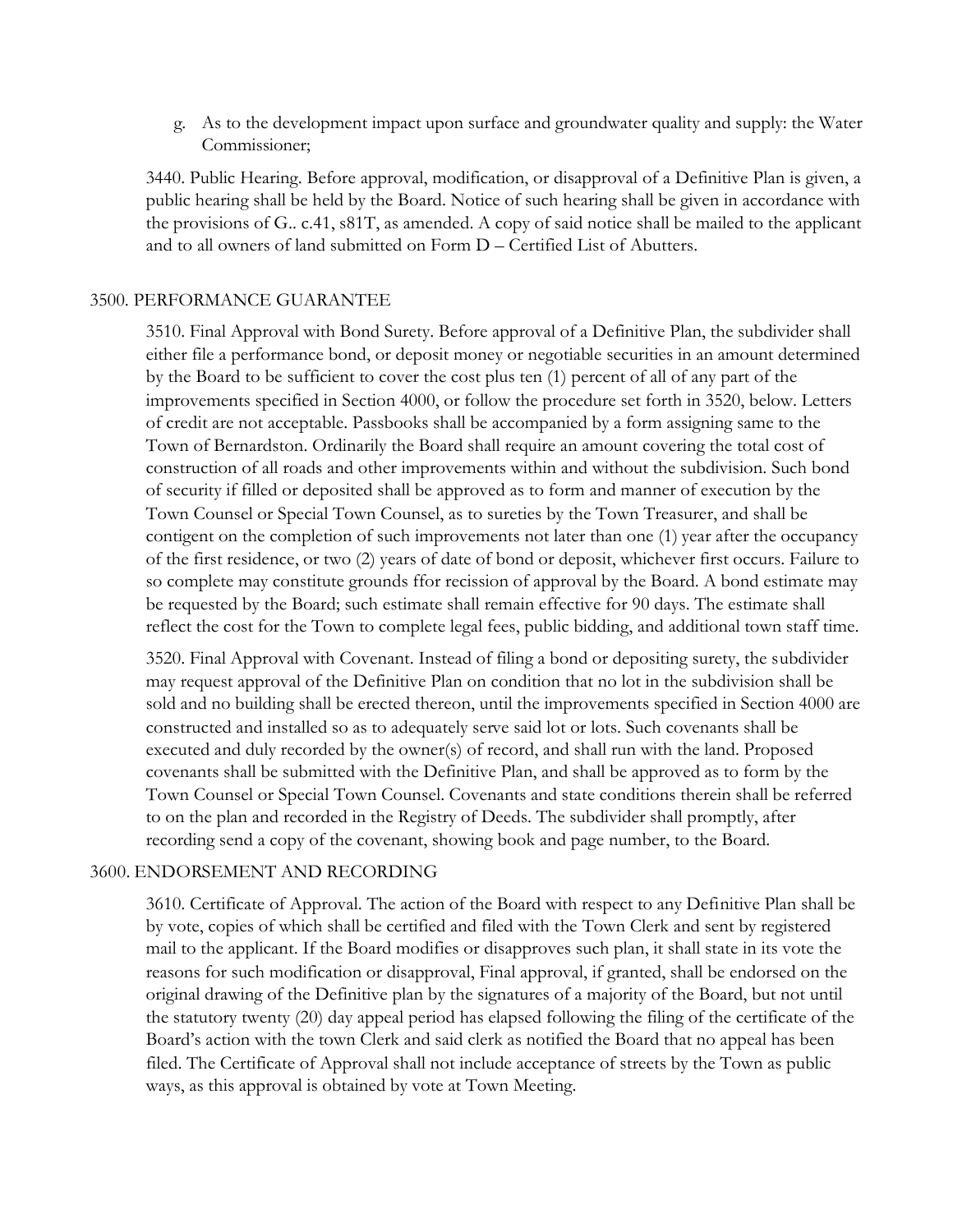3620. Recording of a Plan. Within thirty (30) days after the return of an approved plan, the applicant shall cause to be recorded in the Franklin County Registry of Deeds, and in the case of registered land with the recorder of the Land Court, a copy of the approved Definitive plan and accompanying covenants and agreements, if any. Following plan approval, endorsement, and recording, the applicant shall provide the Board with five (5) prints of the Definitive Plan, one of which shall be certified by the Registry of Deeds as having been recorded, and one (1) copy of final covenants and restrictions, noting book, page number, and date of recording for each. One copy of the Definitive Plan shall be forwarded to the Building Inspector by the Board.

### 3700. EVIDENCE OF SATISFACTORY PERFORMANCE

3710. Release of Bond or Covenant. Fore the Board shall release the interest of the Town in a performance bond or a deposit, or in the case of approval with covenants, issue a release of a covenant, all held pursuant to Section 3500, above, the applicant shall:

3711. File with the Board a certified copy of the layout plan of each street in the subdivision marked "As Built." In the case of approval with covenants, the applicant may show only the street or streets serving the lots for which a release is desired on the layout plan. Certification shall be by a Registered Professional Engineer or Land Surveyor, and shall indicate that streets, storm drains, sewers, water mains, and their appurtenances have been constructed in accordance with said plan and are accurately located as shown thereon.

3712. Obtain and submit to the Board written evidence that the required improvements, as set forth herein, have been completed to the satisfaction of the official listed below:

a. for the planting of any required street trees: Tree Warden;

b. for the placing of monuments and construction of all other required improvements and the performance of all other required work: Planning Board and/or its designated agent;

c. for streets and drainage, as in conformance with the approved Definitive Plan: planning Board and/or it designated agent;

d. for underground wiring, water mains sanitary sewers, storm sewers, hydrants, fire ponds, and fire alarms, as in conformance with the approved Definitive Plan: Planning Board and/or its designated agent.

3713. The applicant shall submit written evidence that all of the required improvements stated in Section 3712 have been exposed to one complete winter environment (December 1 – March 31) without damage, or, if damage has occurred, that such damaged improvements have been repaired to the satisfaction of the Board.

### 3800. RELEASE OF PERFORMANCE GUARANTEE

Upon completion of the improvement required under Section 4000, or the performance of any covenant with respect to any lot, the applicant shall send by registered mail to the Town Clerk a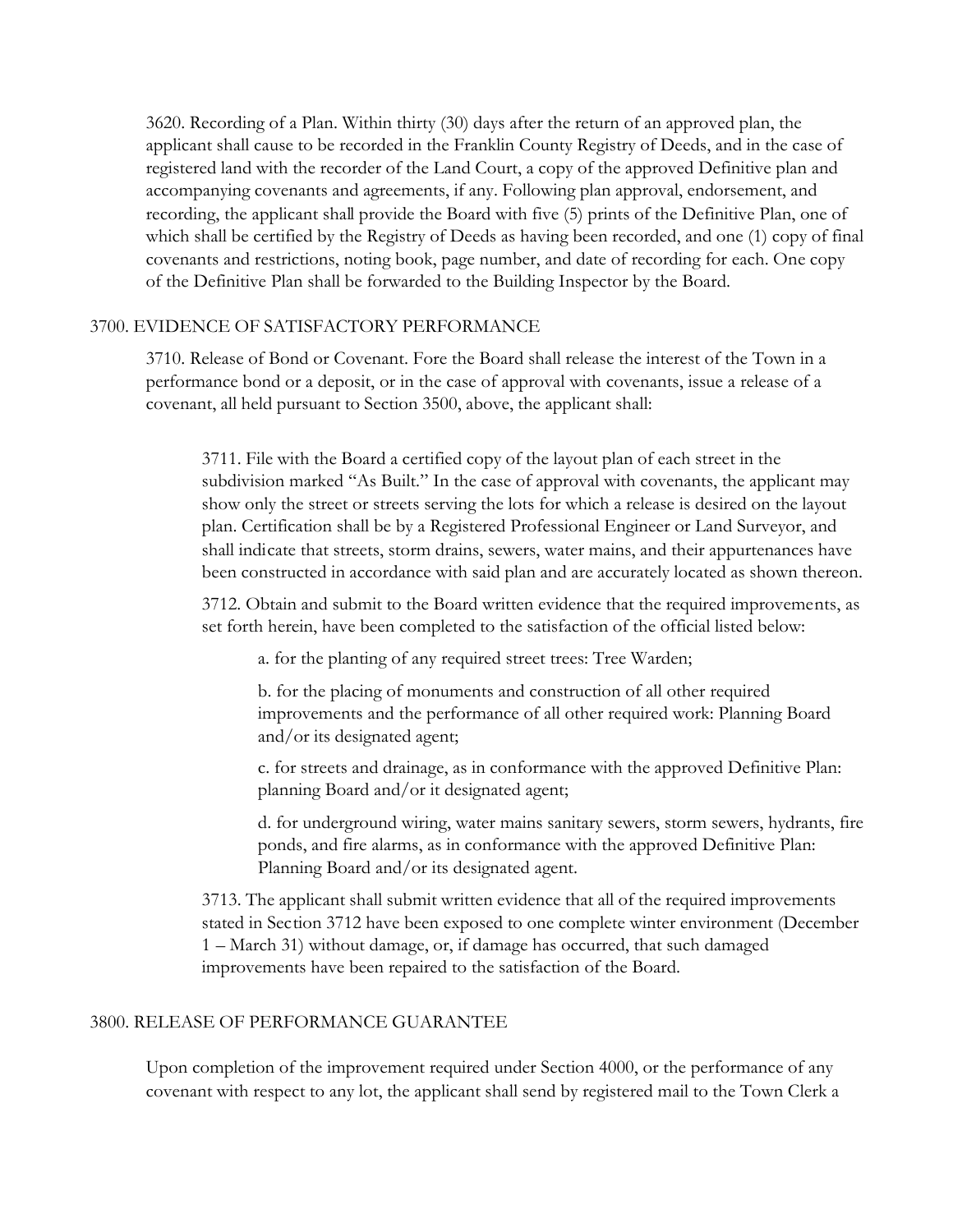statement, in duplicate, that said construction or installation in connection with any bond, deposit, or covenant has been completed in accordance with the requirements of Section 4000. Such statements shall contain the name and address of the applicant, and the date of filing with the Town Clerk. The Town Clerk shall forthwith furnish a copy of the statement to the Board. If the Board determines that said construction or installation has been completed, in accordance with Section 3700, above, it shall release the interest of the Town in such bond or deposit and refund the bond or deposit to the person who furnished the same, or issue a release of covenant in a form acceptable for recording. If the Board determines that said construction or installation has not been completed, it shall specify to the applicant in writing the details wherein said construction or installation fails to comply with the provisions of Section 4000. Upon failure of the Board to so notify the applicant within forty-five (45) days after the receipt by the clerk of said statement, all obligations under the bond shall cease and terminate by operation of law, and deposit shall be returned, and any covenant shall become void. In the event that such forty-five (45) day period expires without notification by the Board, or without the release and return of the bond, or the return of the deposit, or the release of the covenant, the Town Clerk shall issue a certificate to such effect, duly acknowledged, which shall be recorded by the applicant.

3810. The Board shall release from covenants only those lots for which installation and construction of ways and services has been completed, in accordance with these Rules and regulations. The applicant may submit Form M – Release of Covenant – when applying for the release of a lot from a covenant.

### SECTION 4000. REQUIRED IMPROVEMENTS

### 4100. GENERAL

4110. Design Guidelines. All subdivision shall be designed, and improvements made by the developer, consistent with the requirements of Section 4000, Required Improvements, and shall be designed to do the following:

4111. Reduce, to the extent possible:

a. the volume of cut and fill;

b. area over which existing vegetation will be disturbed, particularly in those areas within 100 feet of a waterbody, having a slope of more than 15%, or overlying easily eroded soils;

c. number of mature trees removed;

- d. extent of waterways altered or relocated;
- e. visual prominence of man-made structures or uses not necessary for safety or orientation;
- f. erosion and siltation;
- g. flood damage;
- h. number of driveways exiting onto existing streets;
- i. disturbance of important wildlife habitats, outstanding botanical features, and scenic or historic environs.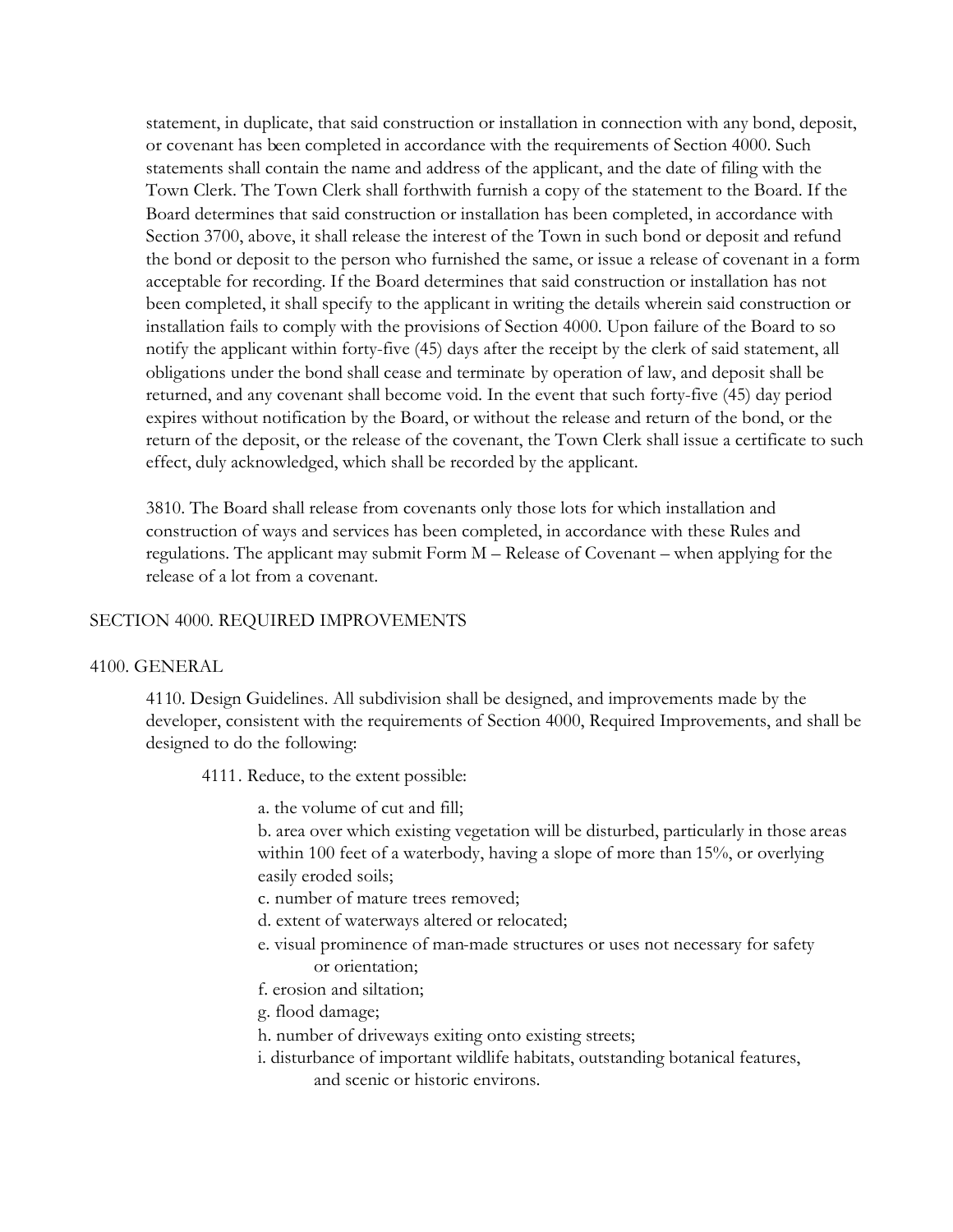4112. Increase, to the extent possible:

a. vehicular use of collector streets to avoid traffic on streets providing house frontages; b. visual prominence of the landscape; c. legal and physical protection of views from public ways; d. use of curvilinear street patterns.

4120. Conformance with Zoning By-law. All lots shown n the plan shall conform with the requirements for area, dimensions, frontage, buildable area, and all other requirements of the Zoning By-law of the Town.

### 4130. Access to Residential Subdivision.

4131. A way providing access to any residential subdivision must be within the Town limits. Any access to a subdivision through another town requires certification by that town that the way in question is in accordance with the subdivision rules and regulations of that town, and that any bond posted for construction in that town is adequate, and that the way provides adequate access for police, fire, and emergency vehicles as well as the expected traffic generated by the subdivision.

4132. No subdivision plan shall be approved unless the street system shown assures physical access to each lot without reliance on common driveways.

4140. Open Space

4141. Before approval of a plan, the Board may require the plan to show a park or parks suitably located for playground or recreation purposes or for providing light and air. The park or parks shall be of reasonable size, but generally not less than five (5%) percent of the area of the land to be subdivided, after considering the location and quality of the land to be set aside. The minimum area acceptable for later public acquisition shall be three (3) acres. The Board may by appropriate endorsement on the plan require tat no building be erected on such park or parks without the approval of the Board for a period of three (3) years.

4142. Land designated for playground use shall not include wetlands, ledge or other land unsuitable for recreation purposes. However, land designated for other recreational or conservation al purposes may include any land determined acceptable by the Board.

4143. Any open space, park, or playground shall provide at least fifty (50) feel of continuous frontage on a street. Pedestrian ways may be required by the Board to provide access from nearby streets on which the open space, park, or playground has no frontage. Such parks or playgrounds may be required to have maintenance provided by covenants and agreements acceptable to the Board, until public acquisition is completed, but in no case longer than three (3) years.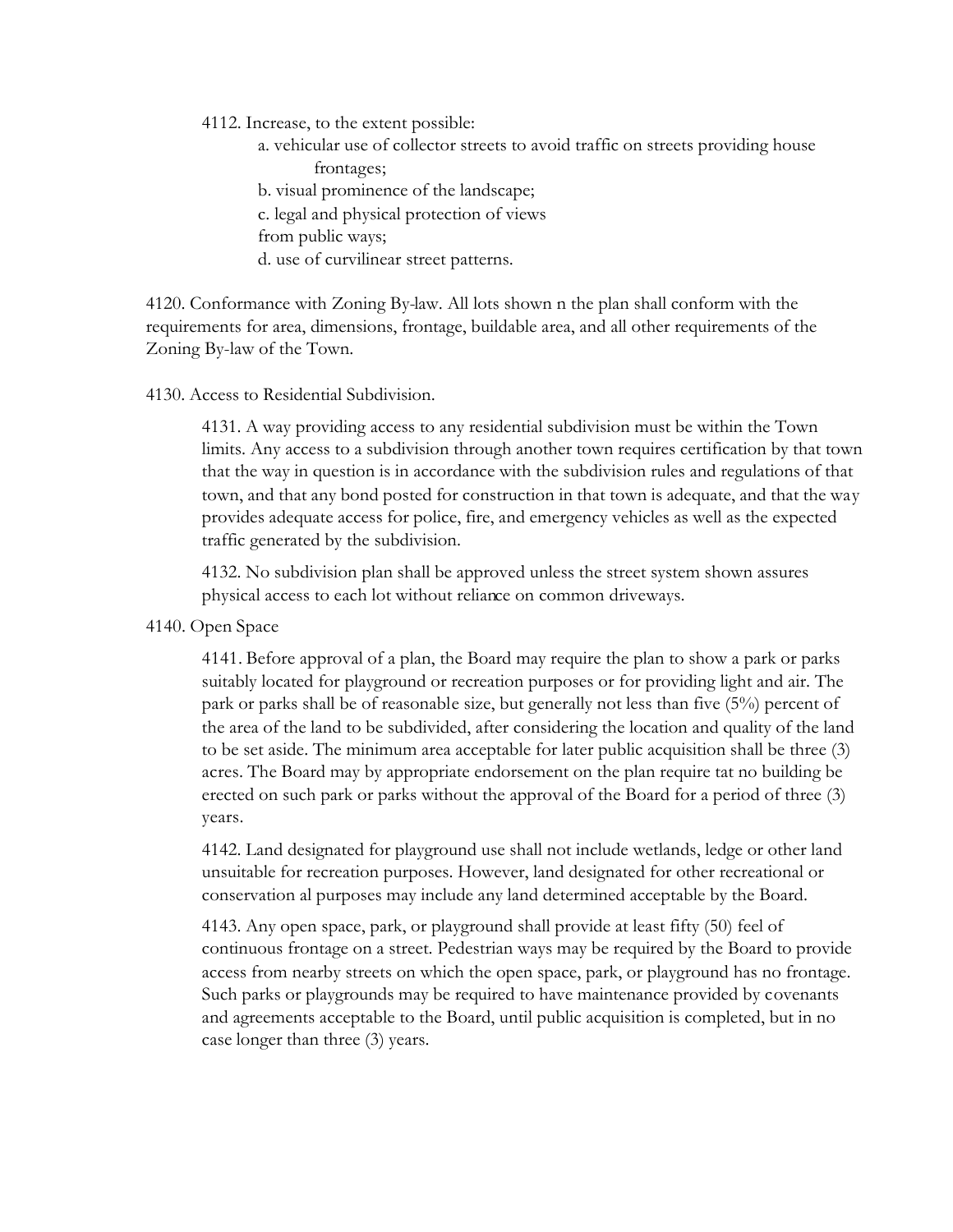4150. Wetlands Protection. The Board may condition its approval of a Definitive Plan upon the issuance of an "Order of Conditions" by the Conservation Commission of the Town, pursuant to the Wetlands Protection Act, G.L. c. 131, s. 40.

4160. General Construction Standards.

4161. All streets, street drains, catch drains and appurtenances thereto shall be installed without expense to the Town.

4162. All right-of-way lines, drain lines, and underground municipal services shall be laid out as to line and grade by a Registered Professional Engineer or a Registered Land Surveyor.

4163. All construction details, materials, methods, and specification shall conform to the current requirements of the "Commonwealth of Massachusetts, Standard Specifications for Highways and Bridges, Boston, Massachusetts" as supplemented, and shall be under the supervision of the Board, official, or agent designated by the Board.

### 4200. STREETS

### 4210. Location

4211. All streets in the subdivision shall be designed so that, in the opinion of the Board, they will provide safe vehicular travel and natural drainage with no drainage pockets, and that they are adjusted to the topography and provide the minimum number of intersections with existing and collector streets. Due consideration shall also be given by the applicant to the attractiveness of the street layout to promote the maximum livability and amenities in the subdivision.

4212. Provision shall be made by the applicant, satisfactory to the Board, for the proper projection of streets, or for access to adjoining property, if any, which has not yet been subdivided.

4213. Subdivision containing ten (10) or more lots shall have at least two (2) noncontiguous street connections with a street or streets either existing or shown on an approved subdivision plan for which a performance guarantee has been filed, unless otherwise authorized by the Board.

4214. Streets will ordinarily be required adjacent to parks, playgrounds and schools, to provide proper access and policing of such areas.

### 4220. Alignment

4221. Streets shall be laid out so as to intersect as nearly as possible at right angles. No street shall intersect any other street at an angle less than sixty (60) degrees.

4222. Intersections shall be separated by not less than four hundred (400) feet on collector streets, and two hundred (200) feet elsewhere.

4223. Street jobs with centerline offsets of less than one hundred twenty-five feet shall be avoided. The minimum centerline radii of curved streets shall conform to the following: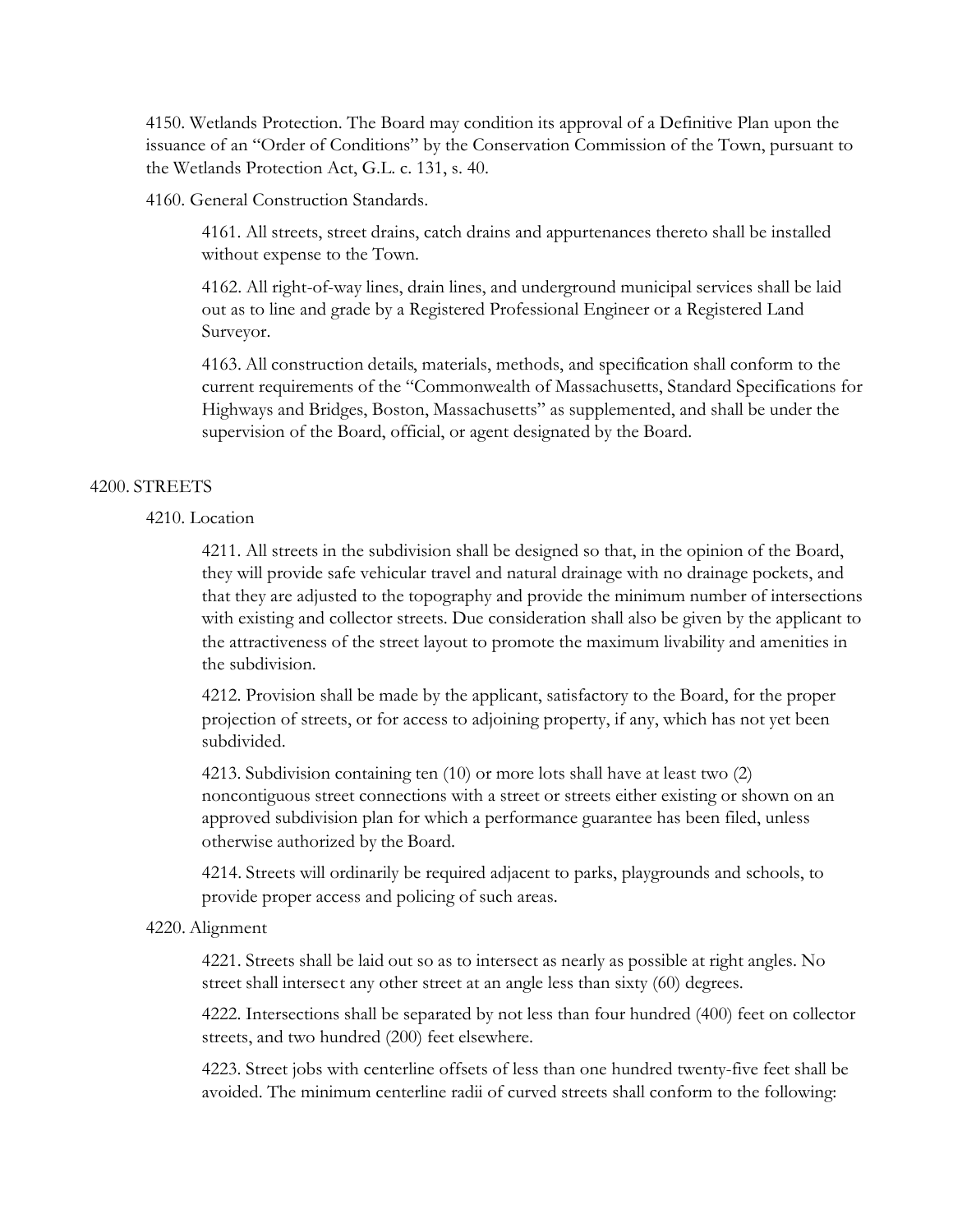| Collector streets: | $300$ feet |
|--------------------|------------|
| Minor streets:     | $150$ feet |
| Lanes:             | 125 feet   |

4224. All reverse curves on collector streets shall be separated by a tangent at least one hundred (100) feet in length.

4225. Property lines at street intersections shall be rounded or cut back to provide for a curb radius of not less than twenty-five (25) feet, except that a curb radius of not less than fifteen (15) feet may be required at intersections of lanes with minor streets.

4230. Widths. The minimum width of streets shall conform to the following:

| Collector streets: | sixty (60) feet right-of-way<br>thirty (30) feet pavement           |
|--------------------|---------------------------------------------------------------------|
| Minor streets:     | fifty $(50)$ feet right-of-way<br>twenty-four (24) feet<br>pavement |
| Lane:              | Forty (40) fee right-of-way<br>Twenty (20) feet pavement            |

### 4240. Grades

4241. Centerline grade for any street shall not be less than seventy-five hundredths (.75) of one percent.

4242. Maximum centerline grades shall conform to the following:

| Collector streets: | ten $(10)$ percent     |
|--------------------|------------------------|
| Minor streets:     | fifteen $(15)$ percent |
| Lanes:             | fifteen $(15)$ percent |

4243. All changes of grade exceeding one (1) percent shall be connected by vertical curves of sufficient length to provide the following safe stopping distance for motor vehicle traffic:

| Collector streets: | $275$ feet |
|--------------------|------------|
| Minor streets:     | $150$ feet |
| Lanes:             | $125$ feet |

4244. One any street where the grade exceeds 6% on the approach to an intersection, a staging area with a slope of not more than 4% shall be provided for a distance of at least forty (40) feet from the nearest edge of the travelled way.

4245. Proposed centerline grade shall not be more than ten (10) percent above or below existing centerline grade unless the Board specifically waives this provision due to unusual topographic circumstances.

4246. To the extent feasible, street grades shall be designed in relation to existing grades so as to approximately balance the volume of cut and fill made within the right of ways, except to offset peat, boulders, or other unstable material required to be removed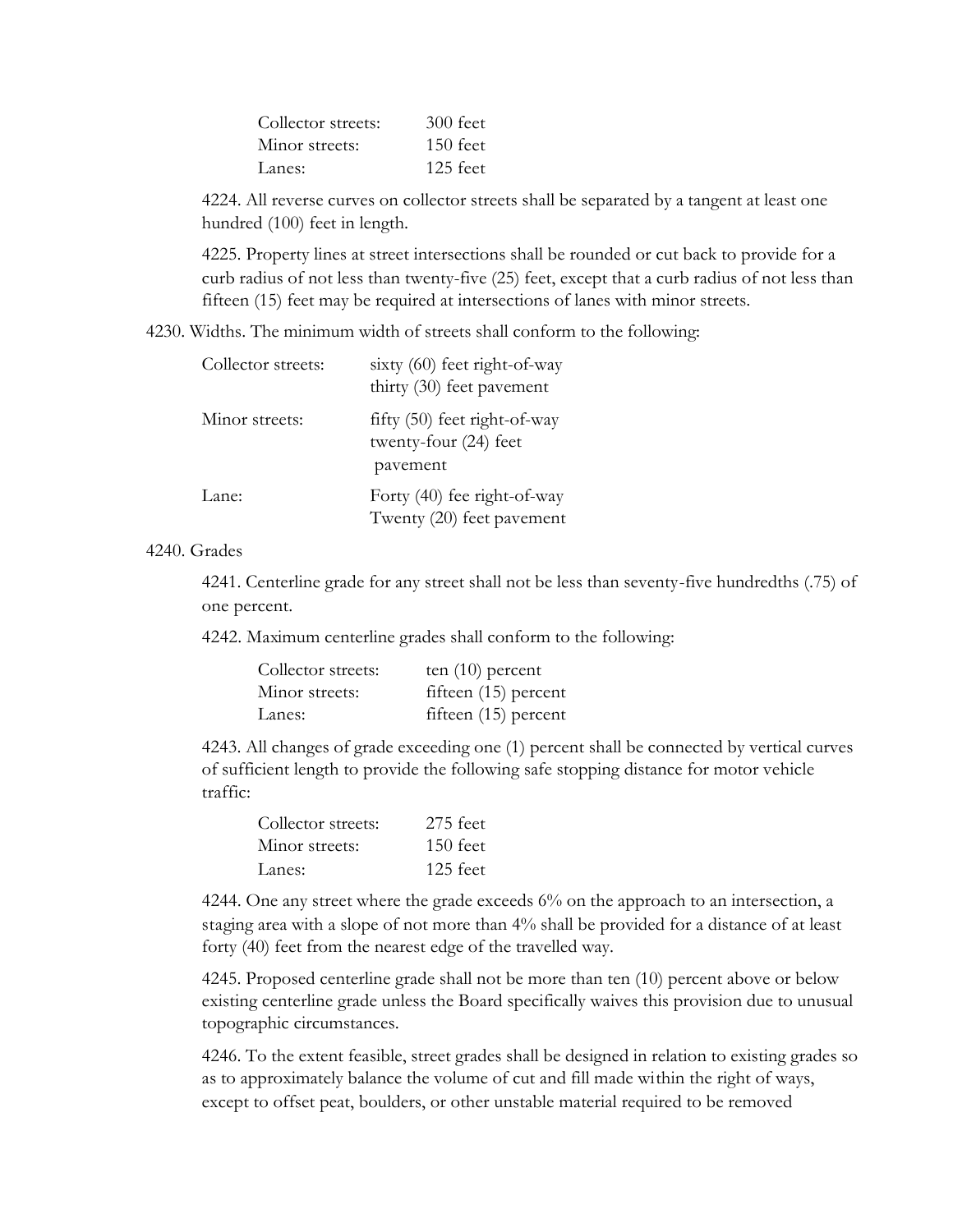### 4250. Dead-end streets

4251. A dead-end street, whether temporary or permanent, shall not have a centerline length in excess of 800 feet from the travelled edge of the dead-end street, except as provided below. Where the subdivision creates more than ten (10) lots, a dead-end street, whether temporary or permanent, shall not have a centerline length in excess of 500 feet from the travelled edge of the intersecting street to the furthest travelled edge of the deadend street.

4252. A dead-end street shall not have a grade in excess of three (3) percent for the last one hundred (100) feet of its closed end.

4253. A dead-end street shall be provided at the closed end with a turn-around having an outside roadway diameter of at least one hundred (100) feet, and a property line diameter of at least one hundred twenty-five (125) feet.

4254. Temporary dead-end streets shall also provide a turn-around set forth in Section 4253, which may be located in part on easements over lots, so long as contractual assurance is provided that upon extension of the street in question, the turn-around shall be removed and replaced with proper plantings and landscaping.

4260. Construction of Roadways.

4261. Each street shall be constructed on the centerline of the right-of-way, unless otherwise authorized by the Board.

4262. The roadway shall be cleared of all obstructions of any kind for a distance equal to the sum of the specified width of the pavement, plus the required shoulder, sidewalk or swale on each side of the pavement. A greater width may be required at corners and on the inside of curves for visibility.

4263. Preparation of the Roadway

a) All material shall be removed for the full length and width of the roadway, to a depth of at least fifteen (15) inches below the finished surface as show on the profile plan; however, if the Board determines that the soil is soft or spongy, or the soil contains undesirable material, such as clay, sand, tree stumps, stones over six (6) inches in diameter, or any other material detrimental to the subgrade, a deeper excavation below the subgrade shall be made per the directions of the Board or its designated agent.

 b) After removal of materials from the roadway, pipes shall be laid.

c) The excavated area below the subgrade shall be filled to subgrade with clean bank gravel or other well-compacted material, that is of a similar nature as the excavated material and which is satisfactory to the Board or its designated agent.

d) The entire roadway shall then be rolled, forming the subgrade with a  $3/8$ " per foot crown.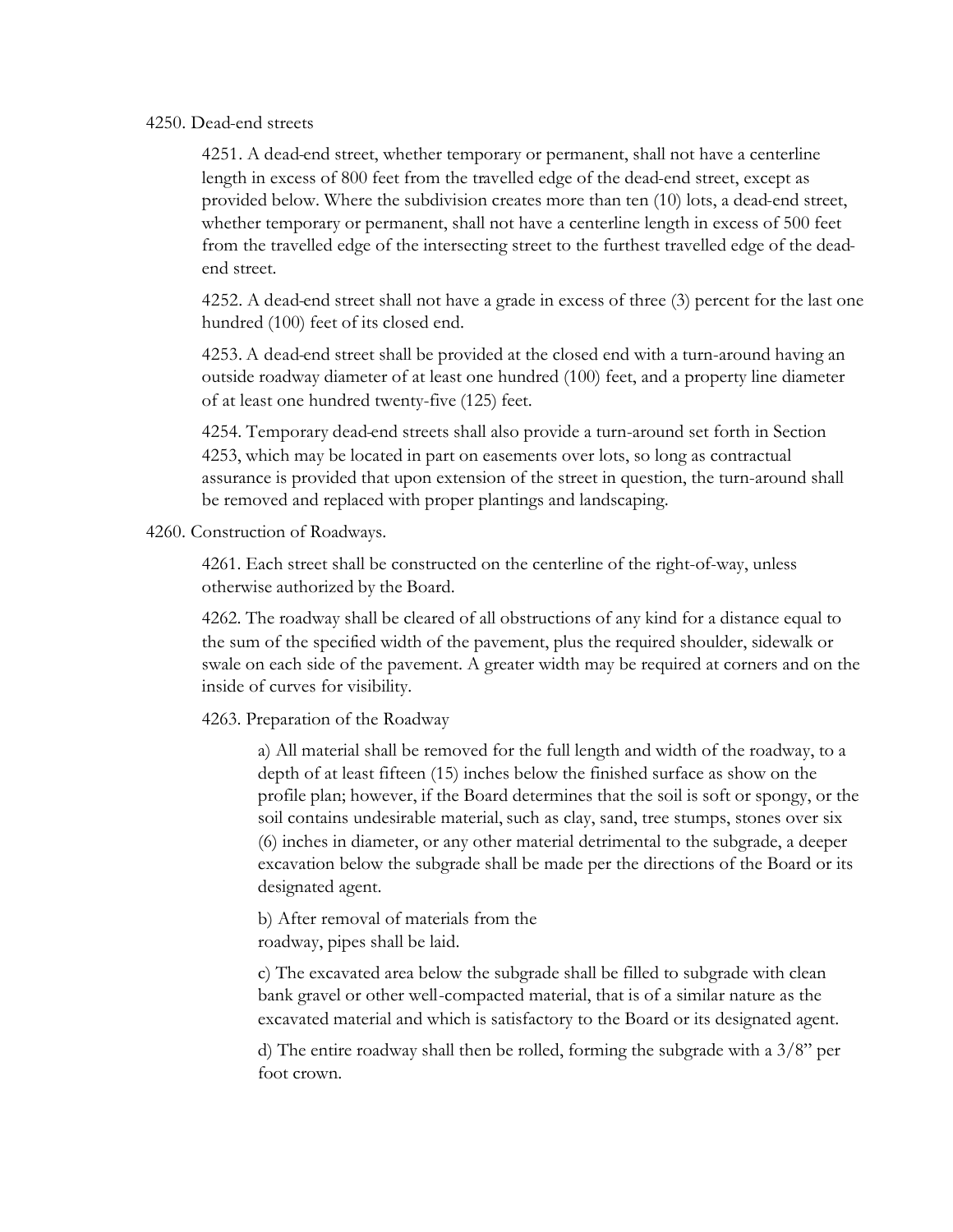e) An inspection of the subgrade shall be made by the board or its designated agent before any foundation gravel is spread. All underground utilities, including telephone and electricity shall be installed prior to the placing of the roadway surface.

f) The gravel base shall be spread in two layers per the Standard Specification for Highways and Bridges (SSH&B) Section 401.60-Gravel Sub-base.

The bottom layer or eight inches shall be spread and rolled with a gravel meeting SSH&B standard M.1.03.0 type A (no stones over 6 inches in diameter); the top layer of four inches shall be spread and rolled with a gravel meeting SSH&B standard M.1.03.0 type B (no stones over 3 inches in diameter).

g) The roadway shall have a crown of 3/8 inches per foot and be paved wit a bituminous pavement to the standards of SSH&B Section 460 – Class 1 Bituminous Pavement. The paving shall consist of a binder course of 2½ inches compacted measure on collector streets, or  $1\frac{1}{2}$  inches on other streets, followed by a finish course of 1½ inches compacted measure. All compacting shall be done by a minimum 10-ton roller.

4270. Shoulders. Roadways shall have shoulders in conformance with the following widths:

| Collector streets: | 5 feet  |
|--------------------|---------|
| Minor streets:     | 5 feet  |
| Lanes:             | 3 feet. |

### 4300. STORMWATER MANAGEMENT

4310. General. Storm drains, culverts, swales, detention basins, and related facilities shall be designed to permit the unimpeded flow of all natural water courses, to ensure adequate drainage at all low point along streets, to control erosion, and to intercept stormwater runoff along streets at intervals reasonably related to the extent and grad of the area being drained. Where determined to be appropriate to the Board, stormwater may be carried on the surface of the ground and recharged (herein 'open systems') rather than piped to surface water (herein 'closed system'). Peak stream flows and runoff at the boundaries of the subdivision in a twenty-five (25) year frequency storm shall be no higher following development than prior to development, unless authorized by the Board after consultation with the Conservation Commission, and determination that the receiving wetlands or water bodies may absorb the increase, or that the provision of detention capacity if sufficient.

4320. Standards. Facility design shall accommodate the following standards:

| Storm sewers and swales: | 10 year storm |
|--------------------------|---------------|
| Detention basins:        | 25 year storm |
| Culverts, other stream   |               |
| crossings:               | 50 year storm |

All tributary areas shall be assumed to be fully developed in accordance with the zoning By-law unless publicly owned or deed restricted. Calculations shall be based on the Soil Conservation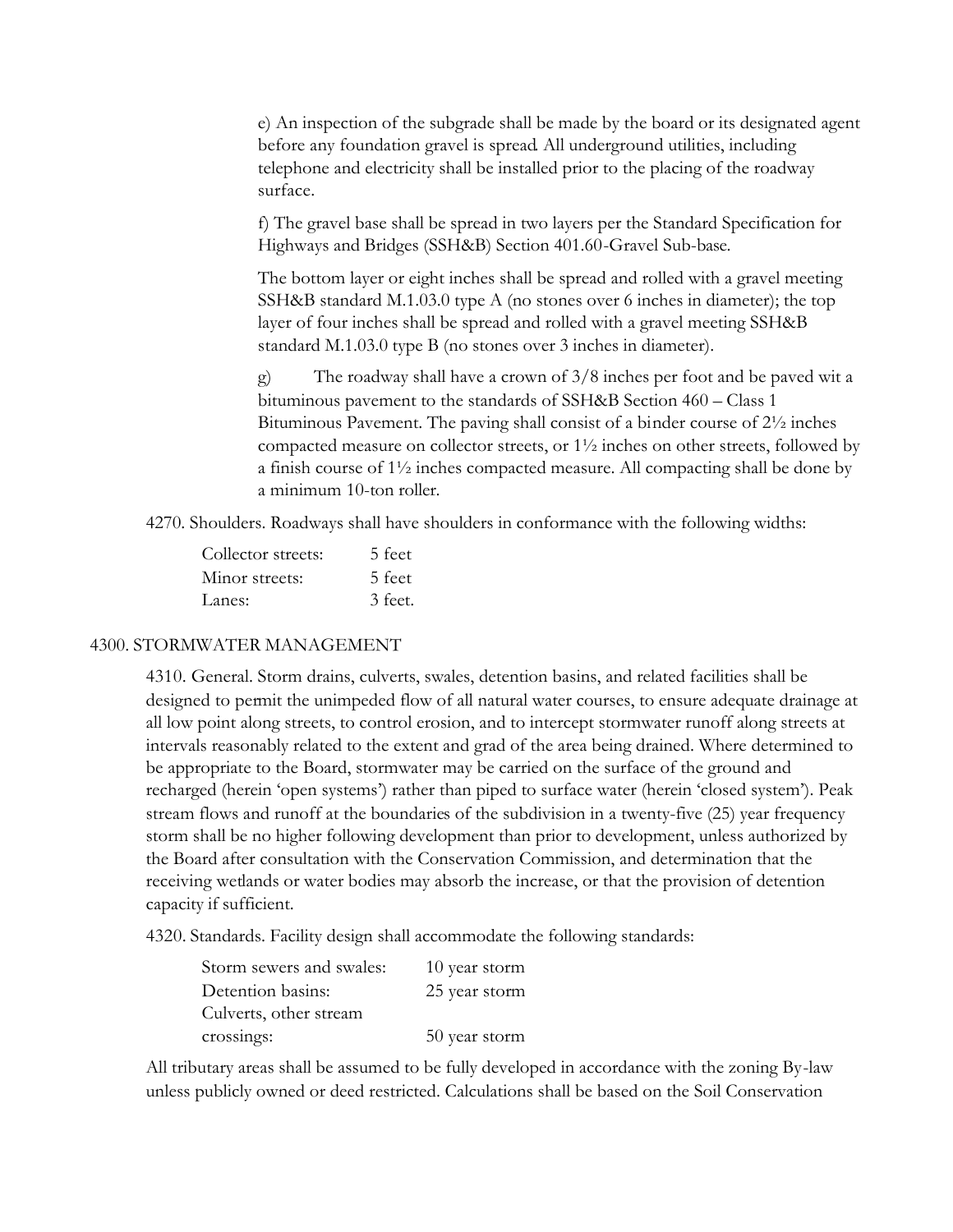Service Modified Soil Cover Complex Method, unless the Board waives this requirement for unusually simple circumstances. Water velocities in pipes and paved gutters shall be between two and ten feet per second, and shell not exceed five feet per second on paved surfaces.

4330. Storm Sewers. All drain pipes shall be at least twelve (12) inches inside diameter, and made of reinforced concrete conforming to Massachusetts Department of Public Works (DPW) specifications for Class III pipe, or such higher class as may be required by depth of cover. Depth of cover shall not be less than thirty-six (36) inches.

4340. Structures. Except where drainage swales are used, catch basins shall be required on both sides of the roadway on continuous grade at intervals of not more than 300 feet. Any catch basins and manholes used shall be at least six (6) feet deep and four (4) feet in diameter, using inside measurements. No catch basins shall serve as manholes. Construction shall be of concrete blocks or precast concrete units, plastered on the outside. Manhole covers and grates shall be in conformance with SSH&B Specification 201, designed and placed so as to cause no hazard to bicycles.

4350. Swales. Drainage swales shall have cross-sectional area adequate to carry a 10-year storm, and constructed as follows:

| $.75\%$ - 4% slope: | 4 inches of loam, seeded                                                                                                                             |
|---------------------|------------------------------------------------------------------------------------------------------------------------------------------------------|
| 4\%-10\% slope:     | 4 inches minimum size angular stones to a water depth of one foot,<br>with a twelve (12) inch gravel subbase per SSH&B standard<br>$M.1.03.0$ Type A |

4360. Waterways. Applicant ma y be required to construct safety fencing around open brooks and tributary ditches during the course of the subdivision construction where slope, bank stability, stream depth, or flow rate cause, in the opinion of the Board, safety hazards.

4370. Connections. Proper connections shall be made with any existing drains in adjacent streets or easements which are found to be adequate to accommodate the drainage flow from the subdivision. In the absence of such facilities, the subdivider shall be required to properly extend drains from the subdivision to dispose of all drainage from the subdivision in a manner approved by the Board, and to secure for the Town any necessary drainage rights.

4380. Excavations. No excavations for storm sewers, catch basins, manholes, or other related facilities shall be backfilled until inspected by the Board or its designated agent.

4390. Floodplain District. All subdivision proposals shall be reviewed to determine whether such proposals will be reasonably safe from flooding. If any part of the proposed subdivision is located with the floodplain district established in the Zoning by-law, currently Section 3430, the proposal shall be reviewed in conformance with the following:

4391. The proposal shall be in conformance with Section 3430 of the Zoning by-law.

4392. The proposal is designed consistent with the need to minimize potential flood damage, including the location and construction of all public utilities and facilities, such as gas, electrical, and water systems.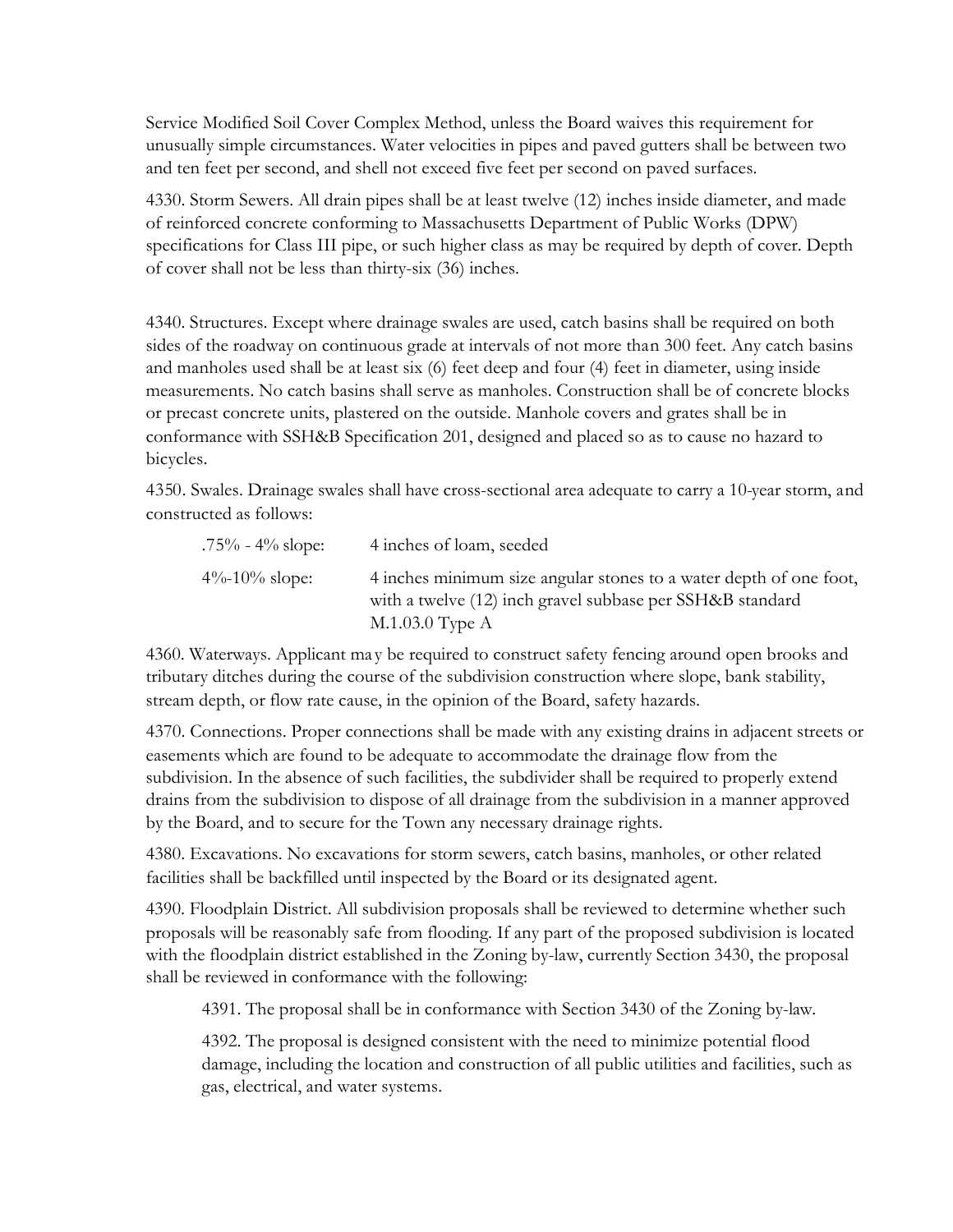4393. Adequate drainage systems have bee provided to reduce exposure to flood hazards, and base flood elevation (level of the 100-year flood) data shall be provided for proposal where the land to be subdivided exceeds five (5) acres, for that portion within the Floodplain District.

### 4400. MUNICIPAL SERVICES

4410. Evidence shall be submitted to satisfy the Board of Health that adequate and potable water supply is available for each lot in the subdivision.

4420. Electricity and telephone service shall be provided to each lot. All electrical, telephone and other utility wires shall be placed below ground in a subdivision, unless the Board determines that such placement is not feasible or is not in the best interests of the Town.

4430. Provision shall be made for fire protection in the subdivision. The applicant shall review plans for fire protection with the Chief of the Town Fire Department and reach an agreement as to the method of providing adequate fire protection. A subdivision plan shall be approved only upon presentation of evidence to the Board, subject to the approval of the Fire Chief, that adequate provisions for fire protection have been made.

### 4500. OTHER IMPROVEMENTS

### 4510. Sidewalks

4511. Required Locations. Sidewalks within street right-of-ways shall be provided as follows:

| Collector streets: | one side |
|--------------------|----------|
| Minor streets:     | one side |
| Lanes:             | one side |

4512. Width and Alignment. Sidewalk pavement shall be five (5) feet wide for all street categories. Except at intersections, sidewalks shall be separated from the travelled way by not less than the required shoulder width. Pavement width may vary to reflect of protect existing topography, trees, ledge, and other site features.

4513. Other Walkways. Public off-street walkways, bikeways, or bridle paths may be required by the Board to provide grounds, parks, shopping, transportation, open space, or community facilities, or to break up long blocks, or for any other reason that the Board may determine. No such walkway, bikeway, or bridle path shall be a part of any lot in the subdivision.

4514. Construction. Sidewalks shall have a foundation of eight (8) inches of more of compacted gravel. The pavement shall be Class 1 Bituminous Pavement rolled to 1½ inches in thickness, with proper cross-slope.

4520. Grass Plots and Slopes. Embankments outside the shoulders and swales shall be evenly graded and pitched at a rate not steeper than two to one (2:1) in cut; one to one (1:1) where cut is comprised of ledge; three to one (3:1) in fill. The Board may require such banks and all other disturbed areas adjacent to the traveled way to be loamed and seeded to grass, or, after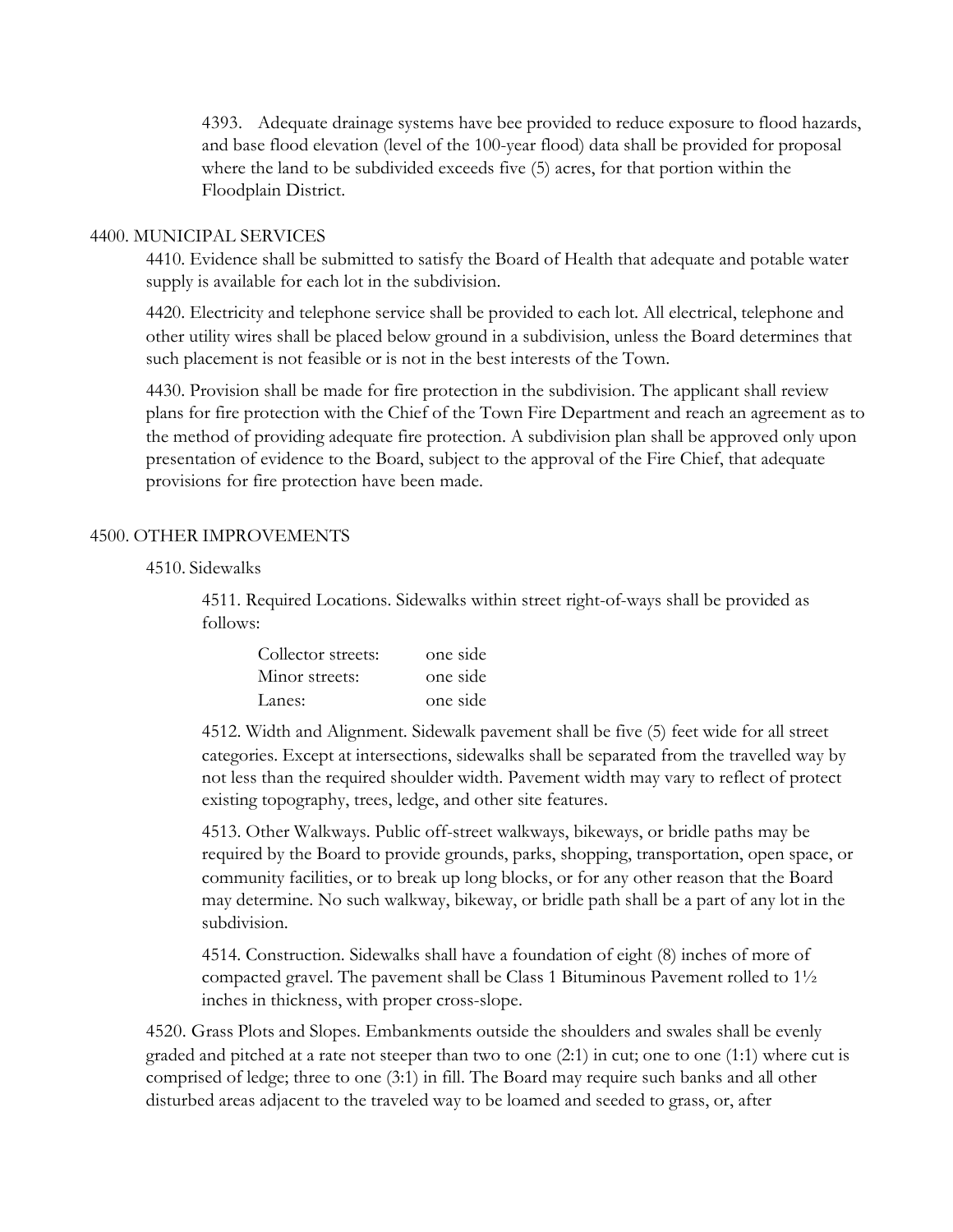consideration of the surrounding vegetation and terrain, to be blended with such woods and natural surroundings as exist, with plantings chosen accordingly.

4530. Street Trees. Street trees, not les than twelve (12) feet in height, or two (2) inches in caliper, and of a species approved by the Board or the Tree Warden, shall be planted on each side of every street in the subdivision, wherever, in the opinion of the Board or the Tree Warden, existing woodlands or suitable individual trees are not retained. Trees shall be located outside exterior street lines, and at such distance there from, and at such spacing as the Board or the Tree Warden shall specify.

4540. Curbing and Berms. Curbing shall be installed on both sides of all streets and may consist of bituminous concrete or other materials as required by the Board. Where open swale drainage is employed, the Board may waive these requirements.

4550. Driveway Entrances. In order to keep surface water from roadways from draining onto individual lots, driveway entrances shall be constructed so that they slope towards the roadway for a minimum distance of four (4) feet, at not less than 1 inch per foot.

4560. Monuments.

4561. Street lines shall have bounds placed at all angle points, at the beginning and end of all curves, and every 1,000 feet on straight sections. Such bounds shall be of solid granite, or reinforced concrete, not less than three feet long and not less than five inches square.

4562. Four major corners of each lot shall be marked with bounds to be of the same quality as specified in Section 4561.

4563. Monuments shall be installed only after all construction which would disturb them has been completed, and shall have their tops a minimum of three inches above final grade surface.

4564. Placement and accurate location of all monuments shall be certified by a Registered Land Surveyor, and indicated on the plan required in Section 3712.

4565. Where it is not possible doe to rock or ledge, to install monuments as specified in Sections 4561 and 4562, lead filled drill holes or other acceptable means of permanent monumentation shall be used.

4570. Street Signs. The developer shall provide and erect permanent street signs to designate the name of each street in the development. Said signs shall conform to the specifications of those used by the Town and shall be securely installed by the developer at all street intersections or junctions, at least eight (8) feet above ground level. Streets will be names by the applicant.

4580. Clean-up. The entire area of the subdivision must be cleaned up so as to leave a neat and orderly appearance free from debris and other objectionable materials, leaving no unfilled holes, and leaving no artificially created hazards.

### 4600. Easements

4610. Easements for fire ponds and utilities across lots or centered on rear or side lines shall be provided, and shall be at least twenty (20) feet wide.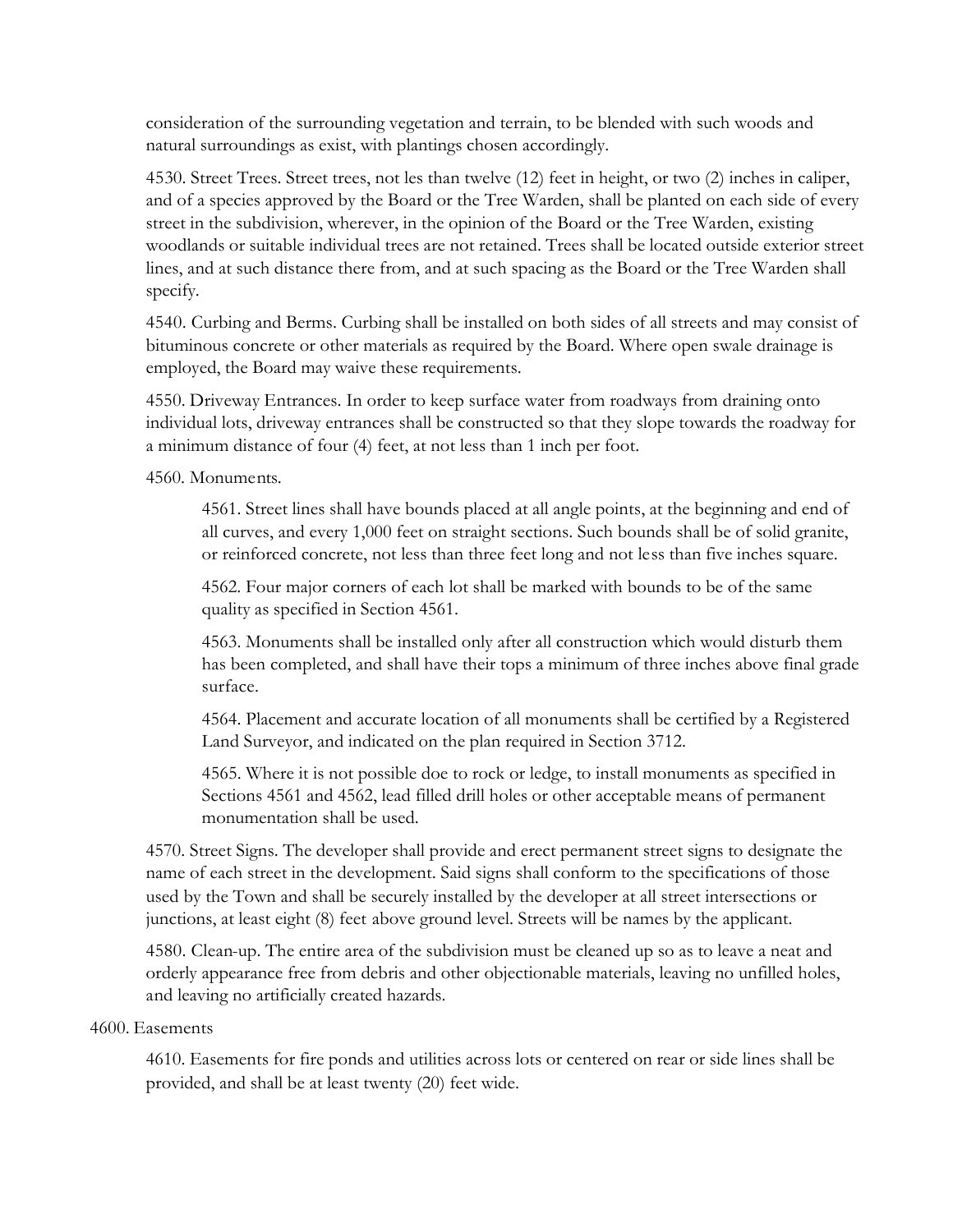4620. Where a subdivision is traversed by a water course, drainage way, stream, channel, the Board may require that a stormwater easement or drainage right-of-way be provided of adequate width to provide for free flow of water in its natural course, for construction, or for other necessary purposes.

### SECTION 5000. ADMINISTRATION

### 5100. INSPECTION

For the protection of the town and future residents of the subdivision, a series of inspections during the course of construction are required to ensure compliance with the approved Definitive Plan and the Board's Rules and Regulations.

5110. Inspection Requests. Inspections shall be requested by the subdivider at least three (3) full working days in advance by written notice to the Board and its duly authorized representative.

5120. Inspections Required. The subdivider shall contact the Planning Board and its duly authorized representative for inspections regarding the following aspects of the subdivision, at the specified times:

5121. Roadbeds: following excavation of the roadbed, but prior to any backfilling;

5122. Drainage systems: during installation of drain pipes, culverts, catch basins, and all related construction, and prior to any backfilling.

5123. Underground utilities: following laying of telephone, water, sewer, gas, electric and fire alarm cable in roadway and to individual dwellings, but prior to any backfilling.

5124. Finished gravel foundation: following application, grading, and compaction of gravel foundation.

5125. Pavement: notice shall be given so that inspection may be conducted during and upon completion of paving.

5126. Final inspection: following completion of roadways, permanent bench marks, curbing, berming, walkways, grading, seeding, and cleanup.

5130. Backfilling. No water main, storm drain, catch basin, utility installation, road sub-grade or foundation, or any other item of work designated for inspection, shall be backfilled or paced over until inspected and approved by the Board or its duly authorized representative.

### 5200. VARIATIONS

Strict compliance with these Rules and Regulations may be waived when, in the judgment of the Board, such action is in the public interest and not inconsistent with the Subdivision Control Law.

5210. Small Projects. Where the Definitive Plan shows at least 2 lots, but not more than 6 lots, the Planning Board may normally waive some of the requirements for a Definitive Plan, as set forth in Sections 3320 and 3330, and in Section 4000, "Required Improvements," particularly where such Small Projects will be situated on a parcel of more than 15 acres. Nothing in this Section 5210 shall be deemed to require waivers from the Planning Board for any Definitive Plan for a Small Project.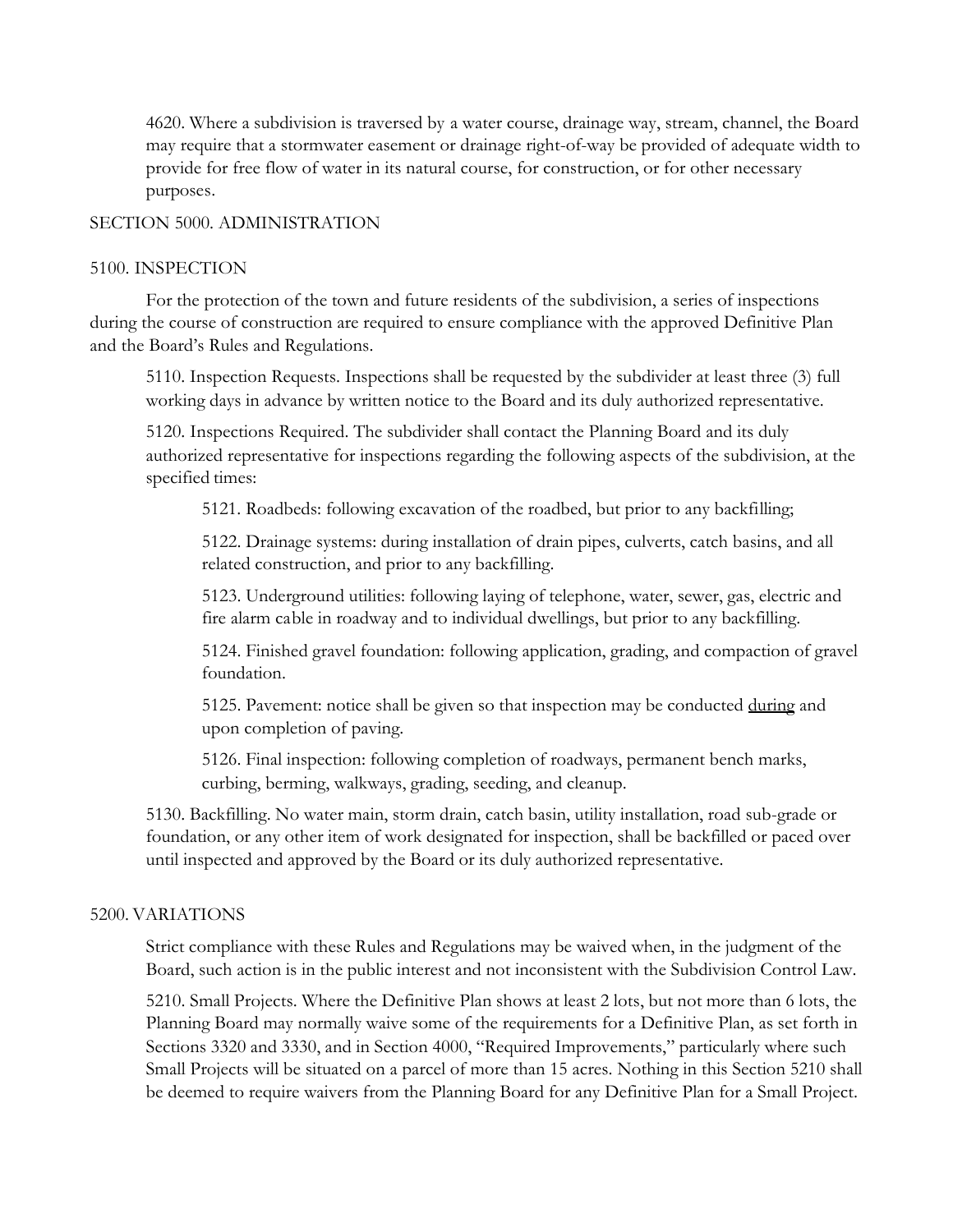Applicants for Small Project approval should submit a pre-Preliminary Plan for review by the Board pursuant to Section 3100, herein, detailing requested waivers for the development.

### 5300. REFERENCE

For matters not covered by these Rules and Regulations, reference is made to G.L. c.41, ss81K-81GG, inclusive as amended.

### 5400. SEPARABILITY

If any section, paragraph, sentence, clause or provision of these Rules and Regulations shall be adjudged invalid, the adjudication shall apply only to the material so adjudged, and the remainder of these Rules and Regulations shall be deemed to remain valid and effective.

### 5500. AMENDMENTS

These Rules and Regulations or any portion thereof may be amended, supplemented, or repealed from time to time by the Board, after a public hearing, on its own motion, or by petition.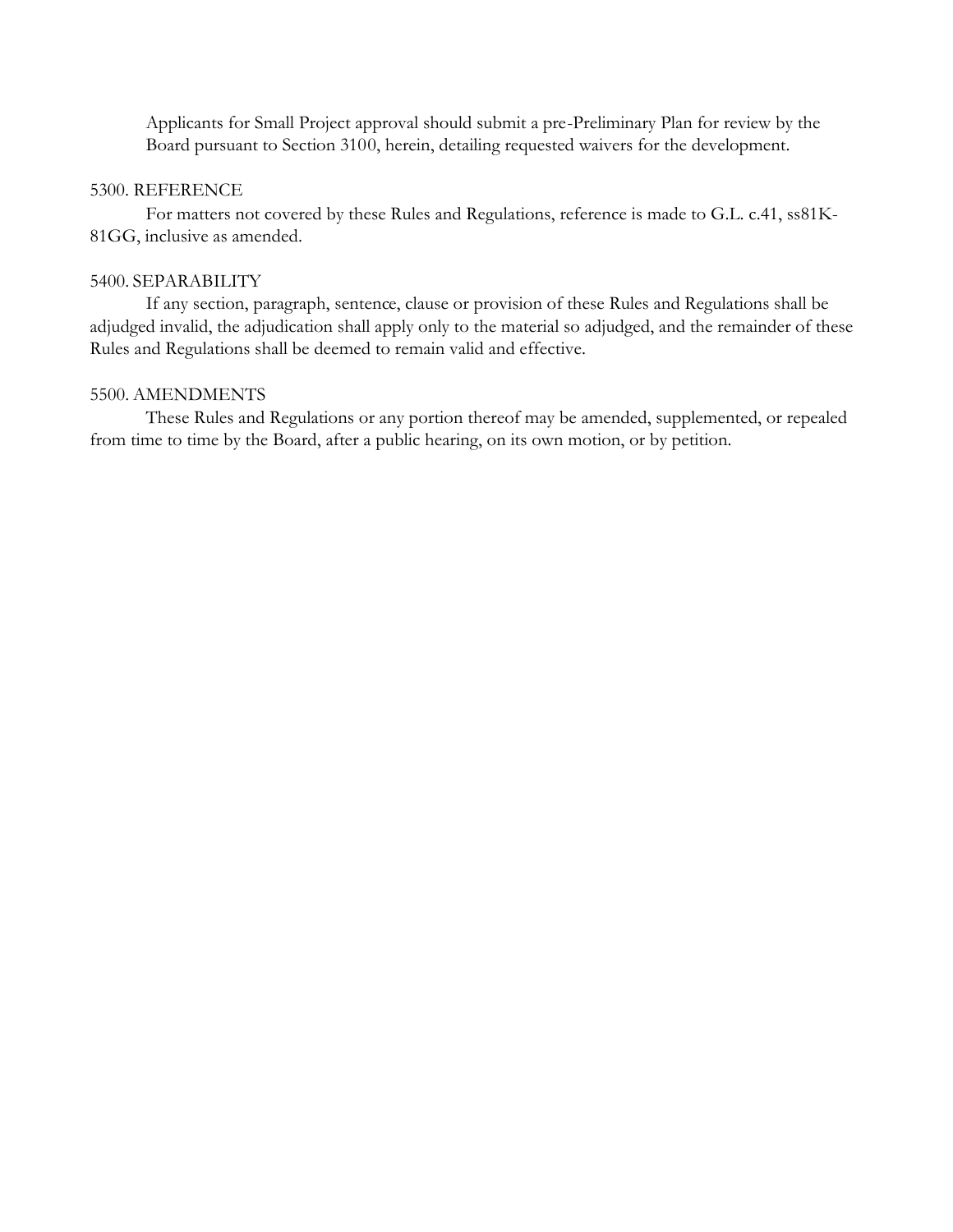# APPENDIX

FORMS A – P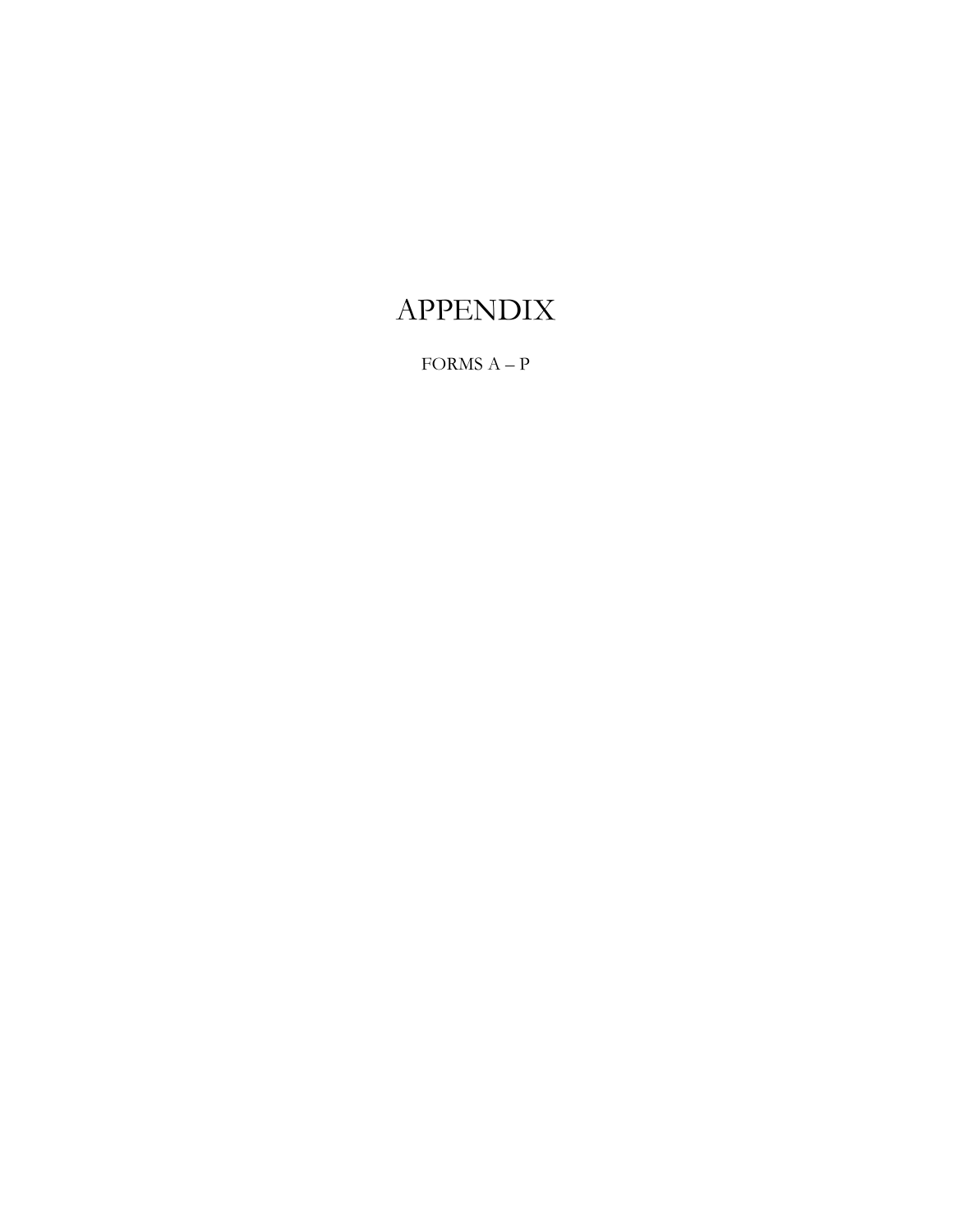### **FORM A**

# APPLICATION FOR ENDORSEMENT OF PLAN BELIEVED NOT TO REQUIRE APPROVAL



See Section 2400 of the Rules and Regulations Governing the Subdivision of Land in the Town of Bernardston. Two (2) copies of this form, filled out and signed, must be submitted to the Planning Board along with the original mylar and five (5) prints of the plan. Fees are \$40 for one lot and \$15 for each additional lot. Make checks payable to *Town of Bernardston*.

### To THE PLANNING BOARD:

The undersigned, believing that the accompanying plan of his/her property in the Town of Bernardston does not constitute a subdivision within the meaning of the Subdivision Control Law, herewith submits said plan for a determination and endorsement that Planning Board approval under the Subdivision Law is not required.

| Deed of Property Recorded in Franklin County Registry of Deeds: Book # _____ Page # ____                                                                                                                                                                                                                                          |  |
|-----------------------------------------------------------------------------------------------------------------------------------------------------------------------------------------------------------------------------------------------------------------------------------------------------------------------------------|--|
|                                                                                                                                                                                                                                                                                                                                   |  |
| Location and description of property by reference to the Tax Map:                                                                                                                                                                                                                                                                 |  |
| and the control of the control of the control of the control of the control of the control of the control of the<br>Board of Appeals/Planning Board decisions pertaining to land or buildings:                                                                                                                                    |  |
| <u> 1980 - Jan James James James James James James James James James James James James James James James James J</u><br>Reason(s) plan does not constitute a subdivision: _______________________________<br><u> 1989 - Johann John Harry Harry Harry Harry Harry Harry Harry Harry Harry Harry Harry Harry Harry Harry Harry</u> |  |
|                                                                                                                                                                                                                                                                                                                                   |  |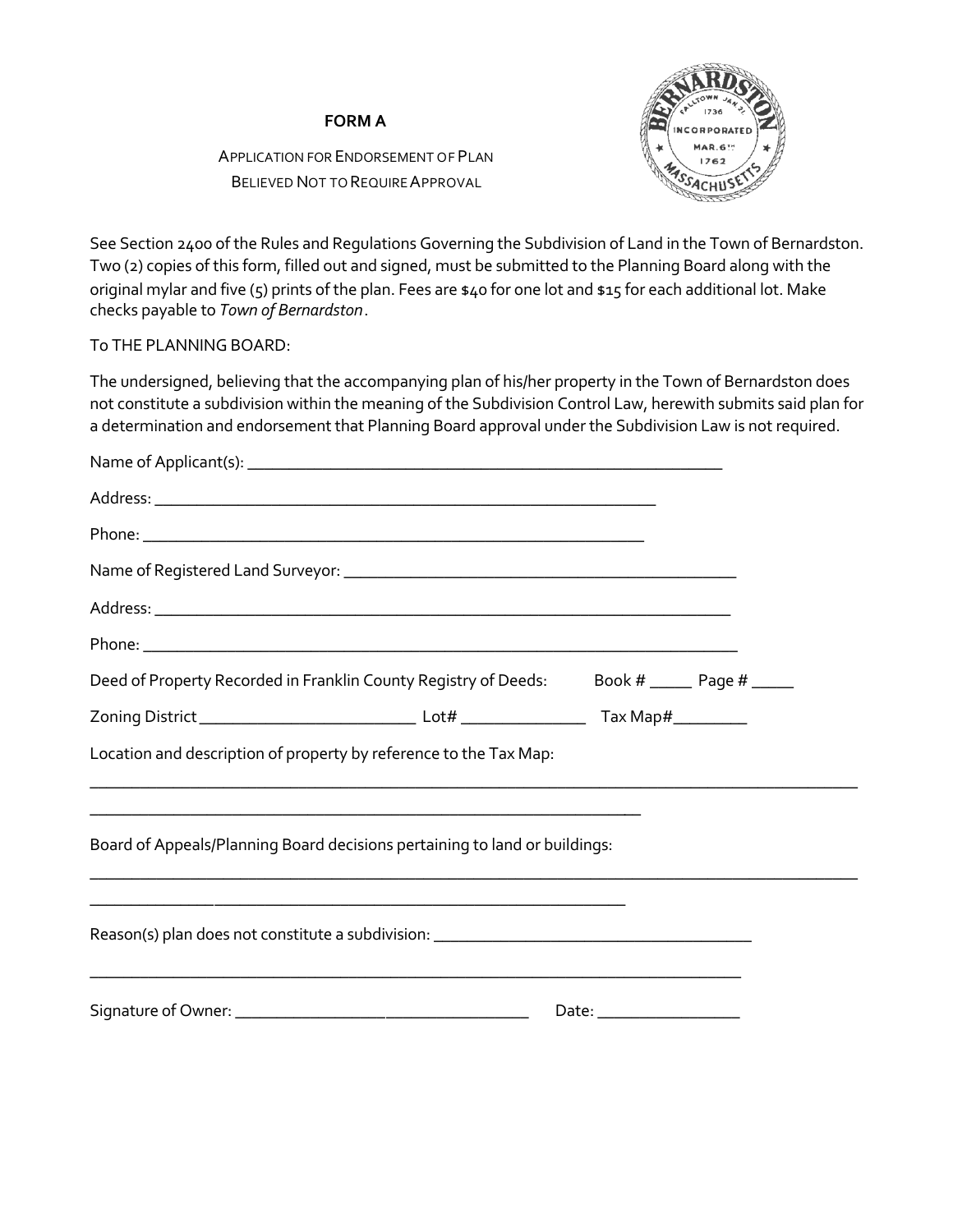APPLICATION FOR APPROVAL OF A PRELIMINARY SUBDIVISION PLAN



See Section 3200 of the Rules and Regulations Governing the Subdivision of Land in the Town of Bernardston. Two (2) copies of this form, completed and signed, must be submitted to the Planning Board along with seven (7) prints of the Preliminary Plan. The fees are \$100 plus \$50 for each lot. (These fees will be credited toward the fees required for submission of a Definitive plan.) Please make checks payable to *Town of Bernardston*.

Date of Submission: \_\_\_\_\_\_\_\_\_\_\_\_

To THE PLANNING BOARD and BOARD OF HEALTH:

The undersigned herewith submits the accompanying Preliminary Plan of a subdivision of property located in the Town of Bernardston, for review and approval under the Subdivision Control Law and the Rules and Regulations Governing the Subdivision of Land in the Town of Bernardston.

| Name of Registered Land Surveyor: Name of Registered Land Surveyor:                       |                                |  |
|-------------------------------------------------------------------------------------------|--------------------------------|--|
|                                                                                           |                                |  |
|                                                                                           |                                |  |
| Deed of Property Recorded in Franklin County Registry of Deeds: Book # _____ Page # _____ |                                |  |
|                                                                                           |                                |  |
|                                                                                           | Date: $\overline{\phantom{a}}$ |  |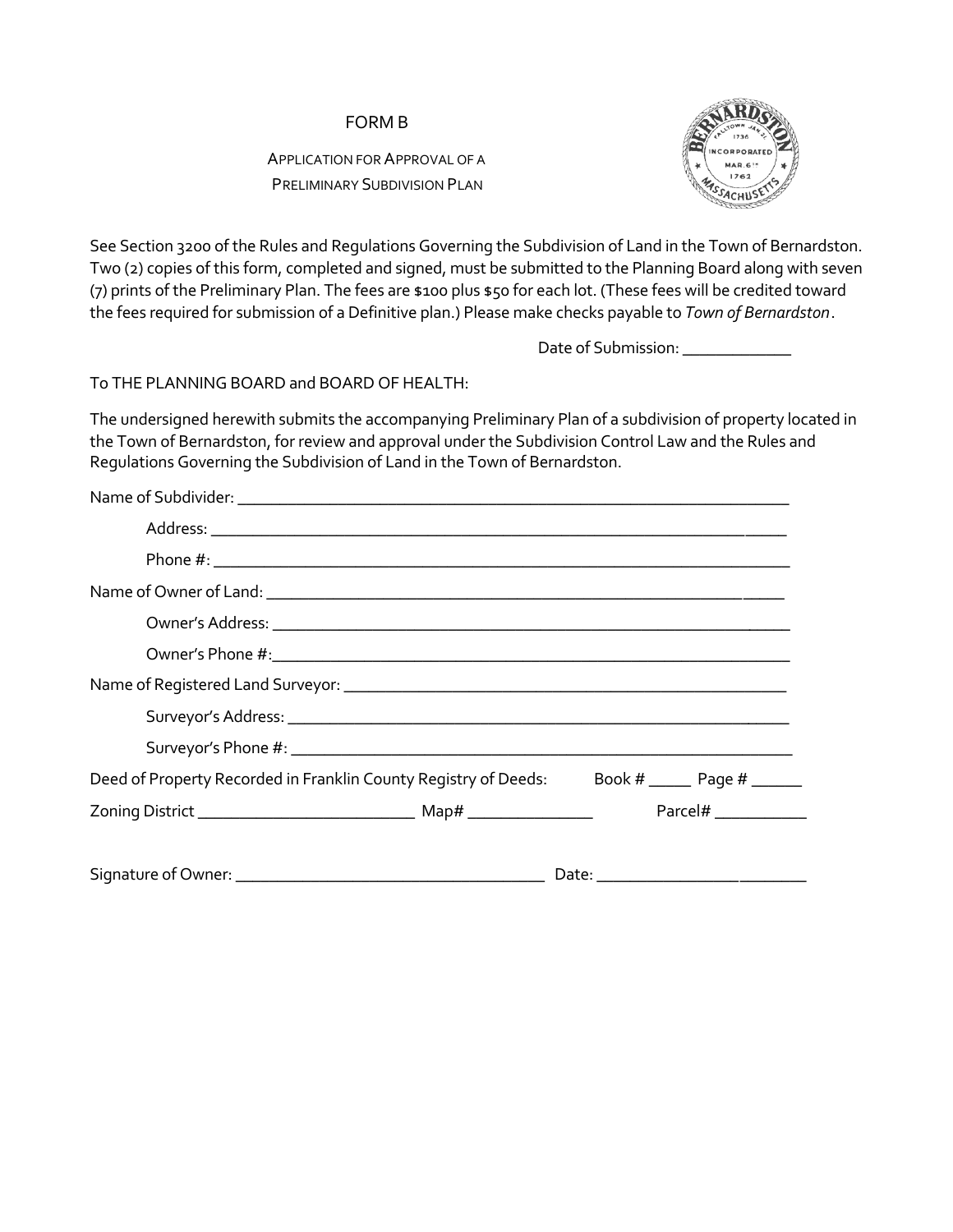### **FORM C**

### APPLICATION FOR APPROVAL OF A DEFINITIVE SUBDIVISION PLAN

See Section 3300 of the Rules and Regulations Governing the Subdivision of Land in the Town of Bernardston.

See also Section 3313 for filing requirements with the Board of Health.

Two (2) copies of this form, completed and signed, together with eleven (11) prints of the Definitive Plan, and the original, should be submitted to the Planning Board.

Date of Submission: \_\_\_\_\_\_\_\_\_\_\_\_\_\_\_\_\_\_\_\_\_\_\_\_

To THE PLANNING BOARD:

There undersigned herewith submit the accompanying Definitive Plan of a subdivision of property located in the Town of Bernardston, for approval under the Subdivision Control Law and the Rules and Regulations Governing the Subdivision of Land in the Town of Bernardston.

| Deed of Property Recorded in Franklin County Registry of Deeds: Book # _____ Page # ______          |  |
|-----------------------------------------------------------------------------------------------------|--|
| Location and description of property by reference to the Town Atlas/TaxMap: _______________________ |  |
|                                                                                                     |  |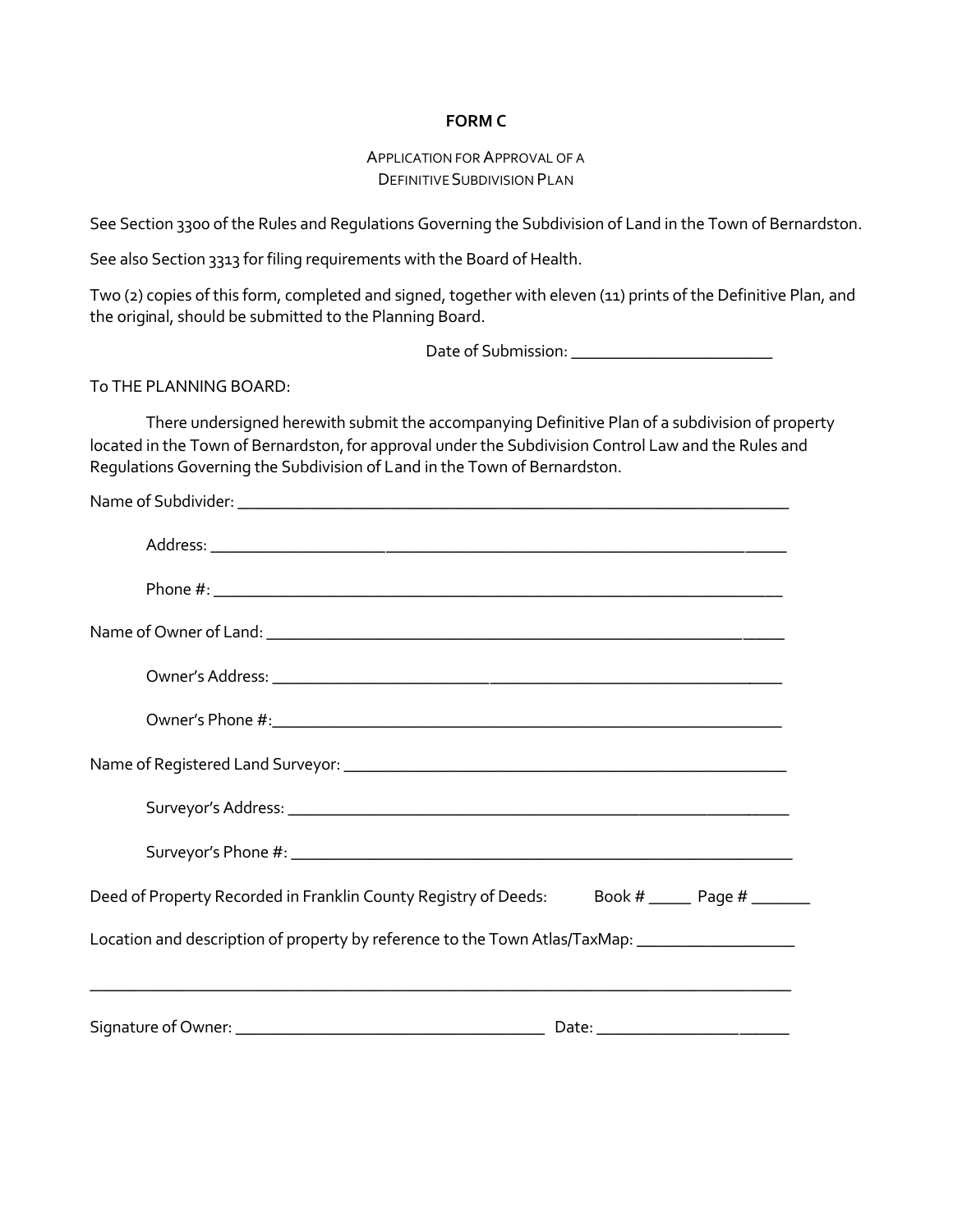### FORM D CERTIFIED ABUTTERS LIST

Two (2) copies of this form must be included with Application. The list of abutters must be checked with the Clerk of the Board of Assessors before being submitted to the Planning Board.

Date of Submission: \_\_\_\_\_\_\_\_\_\_\_\_\_\_\_\_\_\_\_\_\_\_\_\_\_\_\_\_\_\_\_\_\_\_\_\_\_\_\_\_\_\_\_\_\_\_\_\_\_\_\_\_\_\_\_\_\_\_\_\_\_

### TO THE PLANNING BOARD:

The undersigns, being an applicant for approval of a Definitive Plan, submits the following sketch of land indicating the relative position of adjoining owners to the subdivisble parcel. The applicant will further indicate on the list provided below the name and mailing address of each abutter, including property owners separated from the subdivision by a street or way.

Name of Abutter: Mailing Address of Abutter:

| <u> 1989 - Johann John Stone, markin sanat masjid a shekara 1989 - John Stone Barbara a shekara 1989 - John Stone</u> |  |
|-----------------------------------------------------------------------------------------------------------------------|--|
|                                                                                                                       |  |
|                                                                                                                       |  |
|                                                                                                                       |  |
|                                                                                                                       |  |
|                                                                                                                       |  |
|                                                                                                                       |  |

### TO THE PLANNING BOARD:

This is to certify that the names and addresses of the parties listed as adjoining property owners to the parcel of land shown above are the latest owners of record.

Clerk of Assessors Signature: \_\_\_\_\_\_\_\_\_\_\_\_\_\_\_\_\_\_\_\_\_\_\_\_\_\_\_\_\_\_\_\_\_\_\_\_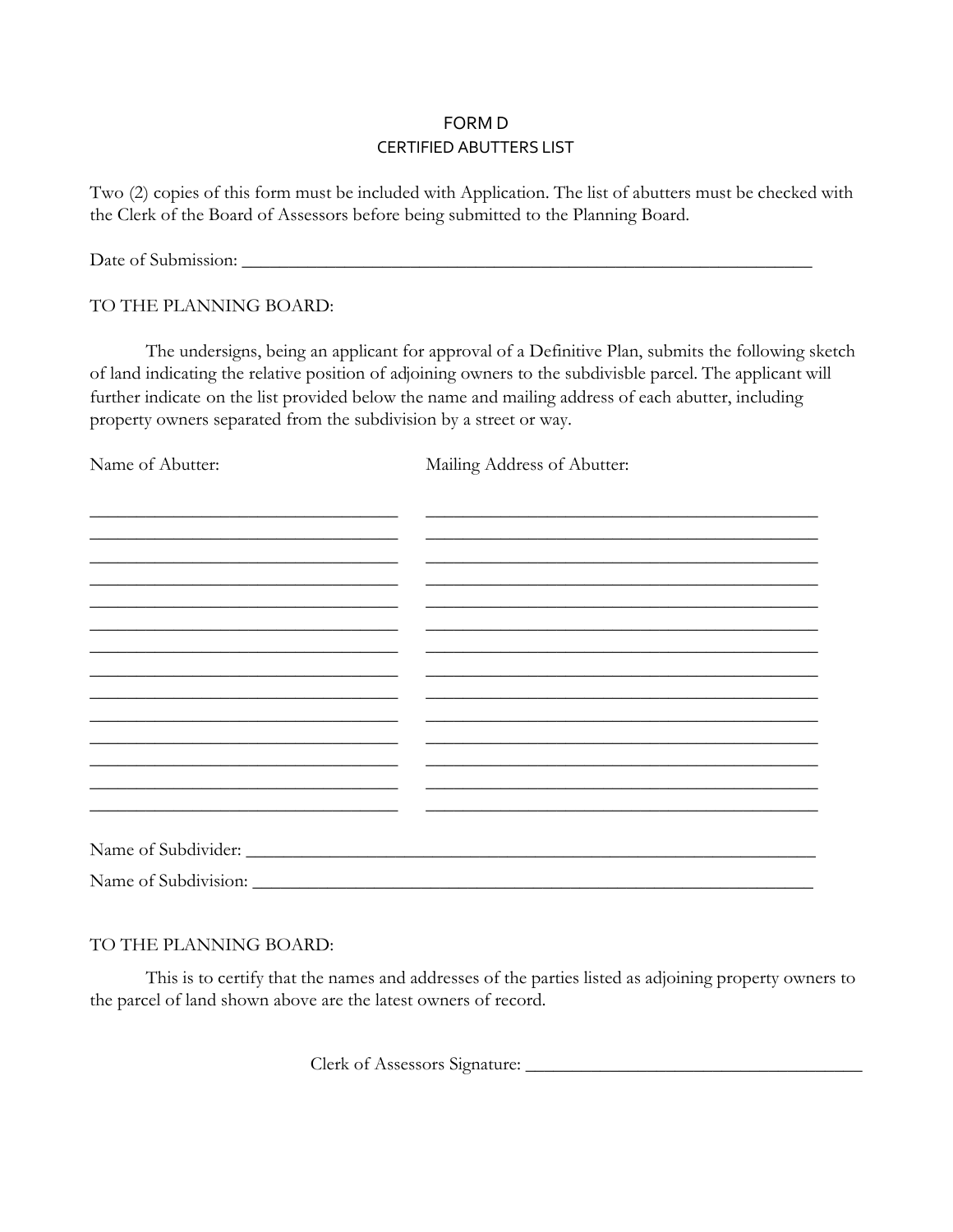### **FORM E**

### DESIGNER'S CERTIFICATE

### TO THE PLANNING BOARD:

We hereby certify that the accompanying plan entitled \_\_\_\_\_\_\_\_\_\_\_\_\_\_\_\_\_\_\_\_\_\_\_\_\_\_

\_\_\_\_\_\_\_\_\_\_\_\_\_\_\_\_\_\_\_\_\_\_\_\_\_\_\_\_\_\_\_\_\_\_\_\_\_\_\_\_\_\_\_\_\_\_\_\_\_\_\_\_\_\_\_\_\_\_\_\_\_\_\_\_\_\_\_\_\_\_\_\_\_\_\_\_\_\_

Dated \_\_\_\_\_\_\_\_\_\_\_\_\_\_\_\_\_\_ is true and correct to the accuracy required by the Rules and Regulations Governing the Subdivision of Land in the Town of Bernardston; that it is a subdivision of (describe locus) \_\_\_\_\_\_\_\_\_\_\_\_\_\_\_\_\_\_\_\_\_\_\_\_\_\_\_\_\_\_\_\_\_\_\_\_\_\_\_\_\_\_\_ acres conveyed by \_\_\_\_\_\_\_\_\_\_\_\_\_\_\_\_\_\_\_\_\_\_\_\_\_\_\_\_\_\_\_\_\_\_\_\_\_\_\_\_\_\_ to \_\_\_\_\_\_\_\_\_\_\_\_\_\_\_\_\_\_\_\_\_\_\_\_\_\_\_\_\_\_\_\_\_

| By a deed dated                    |            | and recorded in the Franklin |
|------------------------------------|------------|------------------------------|
| County Registry of Deeds, Book No. | , Page No. |                              |

Registered Land Surveyor

\_\_\_\_\_\_\_\_\_\_\_\_\_\_\_\_\_\_\_\_\_\_\_\_\_\_\_\_\_\_\_\_\_\_\_\_

\_\_\_\_\_\_\_\_\_\_\_\_\_\_\_\_\_\_\_\_\_\_\_\_\_\_\_\_\_\_\_\_\_\_\_

\_\_\_\_\_\_\_\_\_\_\_\_\_\_\_\_\_\_\_\_\_\_\_\_\_\_\_\_\_\_\_\_\_\_\_

\_\_\_\_\_\_\_\_\_\_\_\_\_\_\_\_\_\_\_\_\_\_\_\_\_\_\_\_\_\_\_\_\_\_\_

Registration No.

Registered Professional Engineer

Registration No.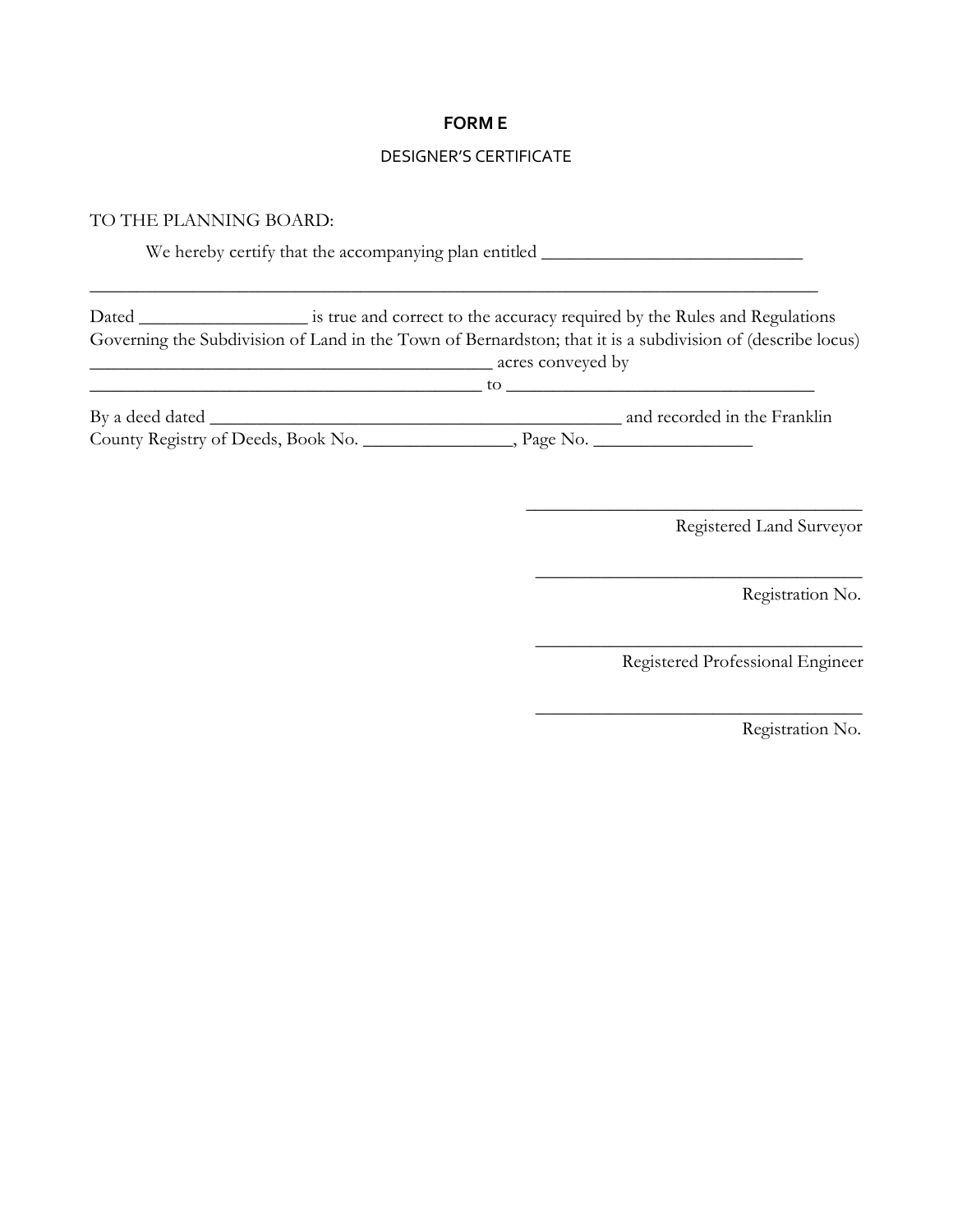# **FORM F** RECEIPT FOR DEFINITIVE SUBDIVISION PLAN

Board of Health Town of Bernardston, MA

RECEIVED FROM \_\_\_\_\_\_\_\_\_\_\_\_\_\_\_\_\_\_\_\_\_\_\_\_\_\_\_\_\_\_\_\_\_\_\_\_\_\_\_\_\_\_\_\_\_\_\_\_\_\_\_\_\_\_\_\_\_\_\_

|                            | (2) Prints of a Definitive Subdivision Plan          |
|----------------------------|------------------------------------------------------|
|                            | $(1)$ FORM C                                         |
|                            | $(1)$ FORM D                                         |
|                            | $(1)$ FORM E                                         |
|                            | (1) Each of Accompanying Documents:                  |
|                            | Statement of Existing Zoning, Easements, Covenants,  |
|                            | Restrictions applying to land to be subdivided       |
|                            | List of Waivers requested from Subdivision Rules and |
|                            | Regulations;                                         |
|                            | Logs of results of all test pits made;               |
|                            | Data and proposed arrangements for water supply,     |
|                            | sewerage and sewage disposal;                        |
|                            | __ Drainage Calculations.                            |
|                            | (1) Environmental Analysis (if applicable)           |
|                            |                                                      |
| FOR A SUBDIVISION ENTITLED |                                                      |

Application for approval for which has been made to the Planning Board for the Town of Bernardston, and for which prior approval is required by the Board of Health, Town of Bernardston.

\_\_\_\_\_\_\_\_\_\_\_\_\_\_\_\_\_\_\_\_\_\_\_\_\_\_\_\_\_\_\_\_\_\_\_\_\_\_\_\_\_\_\_\_\_\_\_\_\_\_\_\_\_\_\_\_\_\_\_\_\_\_\_\_\_\_\_\_\_\_\_\_\_\_\_\_\_

By Town of Bernardston Board of Health

 $\overline{\phantom{a}}$  , where  $\overline{\phantom{a}}$  , where  $\overline{\phantom{a}}$  ,  $\overline{\phantom{a}}$  ,  $\overline{\phantom{a}}$  ,  $\overline{\phantom{a}}$  ,  $\overline{\phantom{a}}$  ,  $\overline{\phantom{a}}$  ,  $\overline{\phantom{a}}$  ,  $\overline{\phantom{a}}$  ,  $\overline{\phantom{a}}$  ,  $\overline{\phantom{a}}$  ,  $\overline{\phantom{a}}$  ,  $\overline{\phantom{a}}$  ,  $\overline{\phantom{a}}$  ,

\_\_\_\_\_\_\_\_\_\_\_\_\_\_\_\_\_\_\_\_\_\_\_\_\_\_\_\_\_\_\_\_\_\_\_\_\_\_\_\_\_\_

Date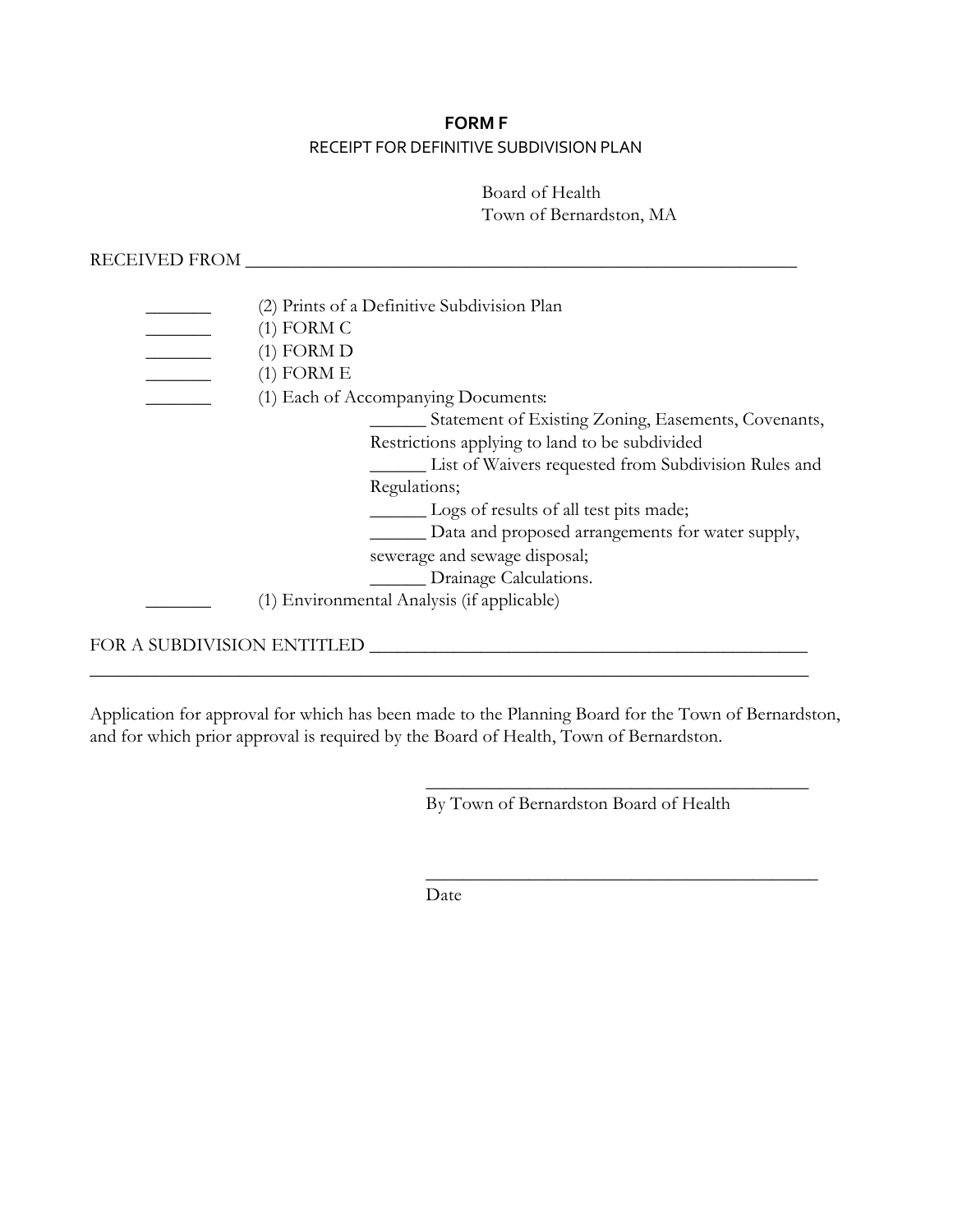# **FORM G** RECEIPT FOR DEFINITIVE SUBDIVISION PLAN

Planning Board Town of Bernardston, MA

RECEIVED FROM \_\_\_\_\_\_\_\_\_\_\_\_\_\_\_\_\_\_\_\_\_\_\_\_\_\_\_\_\_\_\_\_\_\_\_\_\_\_\_\_\_\_\_\_\_\_\_\_\_\_\_\_\_\_\_\_\_\_\_

|                            | (2) Prints of a Definitive Subdivision Plan              |
|----------------------------|----------------------------------------------------------|
|                            | (1) Reproducible original plan                           |
|                            | $(1)$ FORM C                                             |
|                            | $(1)$ FORM D                                             |
|                            | $(1)$ FORM E                                             |
|                            | Filing fee (minus amount of Preliminary Plan filing fee) |
|                            | (1) Each of Accompanying Documents                       |
|                            | Statement of Existing Zoning, Easements, Covenants,      |
|                            | Restrictions applying to land to be subdivided           |
|                            | List of Waivers requested from Subdivision Rules and     |
|                            | Regulations;                                             |
|                            | Logs of results of all test pits made;                   |
|                            | Data and proposed arrangements for water supply,         |
|                            | sewerage and sewage disposal;                            |
|                            | __ Drainage Calculations.                                |
|                            | (1) Environmental Analysis (if applicable)               |
|                            |                                                          |
| FOR A SUBDIVISION ENTITLED |                                                          |

Application for approval for which has been made to the Planning Board for the Town of Bernardston, and for which prior approval is required by the Board of Health, Town of Bernardston.

\_\_\_\_\_\_\_\_\_\_\_\_\_\_\_\_\_\_\_\_\_\_\_\_\_\_\_\_\_\_\_\_\_\_\_\_\_\_\_\_\_\_\_\_\_\_\_\_\_\_\_\_\_\_\_\_\_\_\_\_\_\_\_\_\_\_\_\_\_\_\_\_\_\_\_\_\_

 $\overline{\phantom{a}}$  , where  $\overline{\phantom{a}}$  , where  $\overline{\phantom{a}}$  , where  $\overline{\phantom{a}}$ By Town of Bernardston Planning Board

\_\_\_\_\_\_\_\_\_\_\_\_\_\_\_\_\_\_\_\_\_\_\_\_\_\_\_\_\_\_\_\_\_\_\_\_

Date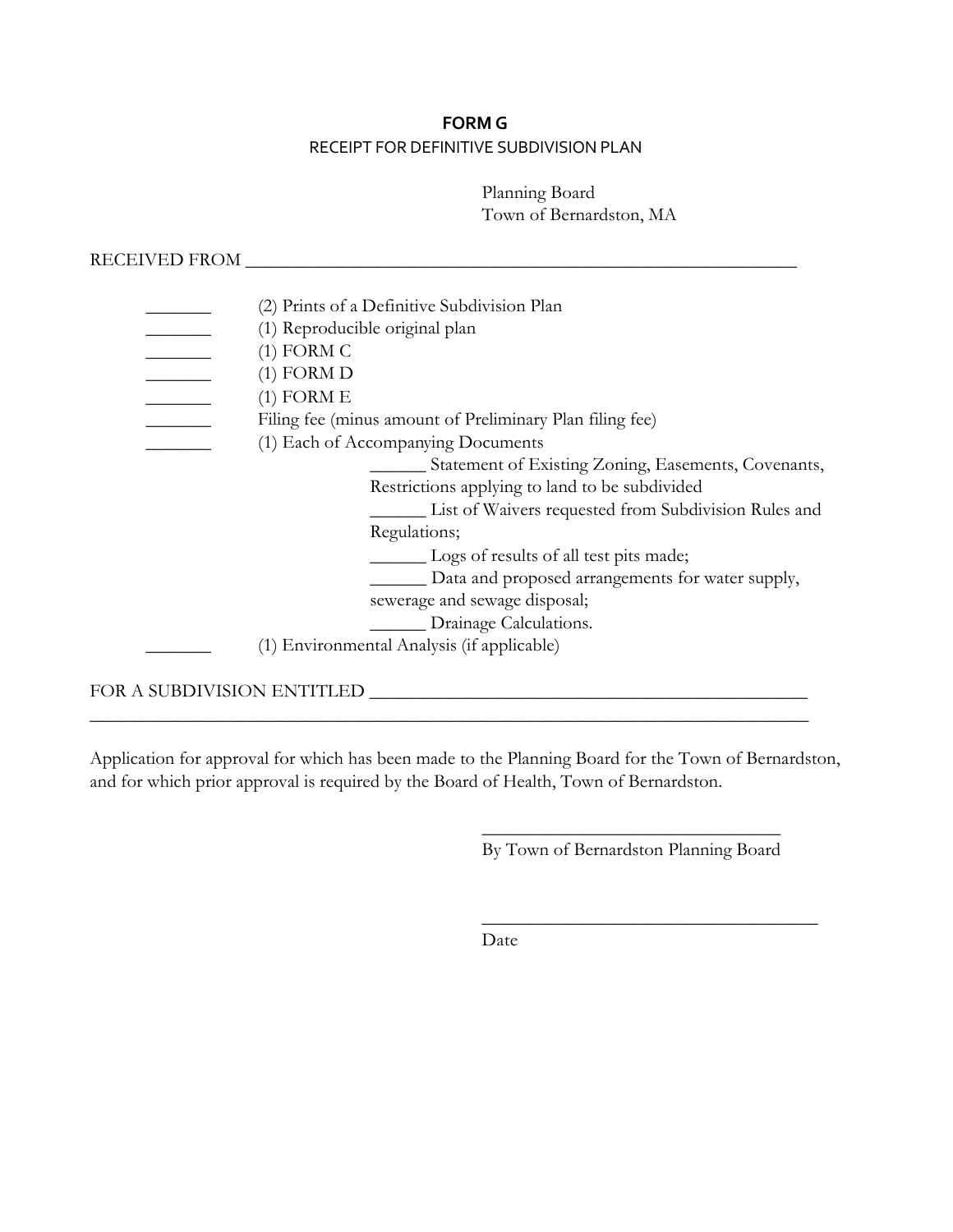# **FORM H** LEGAL NOTICE TOWN OF BERAREDSTON PUBLIC HEARING

The Planning Board for the Town of Bernardston will hold a Public Hearing on (DATE), 20--, at the Town Hall, Bernardston, MA at (TIME) p.m. to discuss a proposed subdivision of land entitled \_\_\_\_\_\_\_\_\_\_\_\_\_\_\_\_\_\_\_\_\_\_\_\_\_\_\_\_\_\_\_\_, and shown on a plan dated \_\_\_\_\_\_\_\_\_\_\_\_\_\_\_\_ and submitted by \_\_\_\_\_\_\_\_\_\_\_\_\_\_\_\_\_\_\_\_\_. This subdivision consists of \_\_\_\_\_\_\_\_\_\_\_\_\_\_\_\_\_\_\_\_\_\_\_ acres to be divided into

\_\_\_\_\_ lots. It is located at \_\_\_\_\_\_\_\_\_\_\_\_\_\_\_\_\_\_\_\_\_\_\_\_\_\_\_\_\_\_\_\_\_\_\_\_\_\_\_\_\_\_,

Town of Bernardston, MA

Plans for the proposed subdivision may be seen at the Town Clerk's office and the Office of the Planning Board during regular business hours.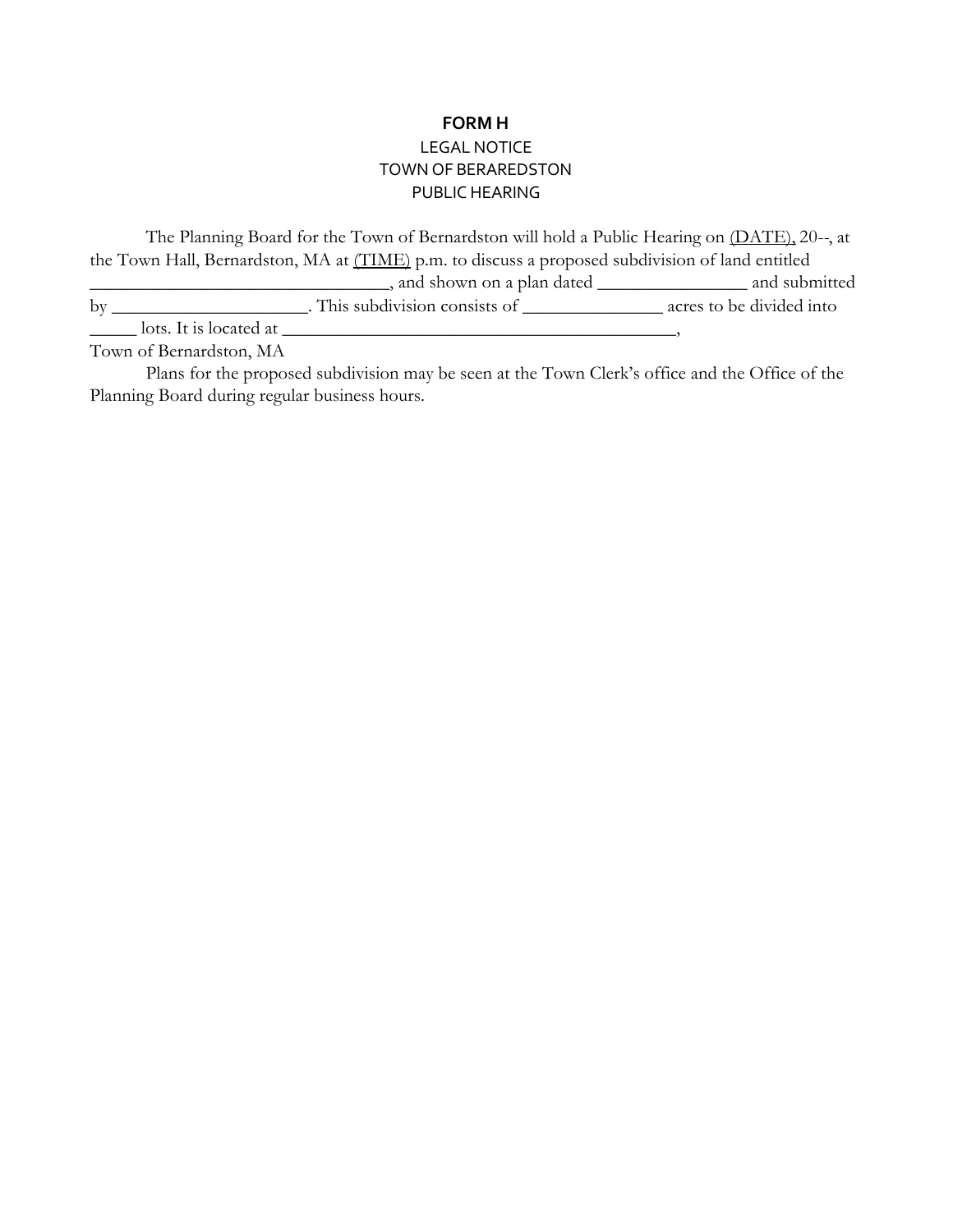### **FORM I**

### CERTIFICATE OF ACTION DEFINITIVE PLAN

(1) copy of this certification is to be filed with the Town Clerk, for the Town of Bernardston.

 $\frac{1}{20}$ , 20 $\frac{1}{20}$ 

 $\overline{\phantom{a}}$  , where  $\overline{\phantom{a}}$  , where  $\overline{\phantom{a}}$  ,  $\overline{\phantom{a}}$  ,  $\overline{\phantom{a}}$  ,  $\overline{\phantom{a}}$  ,  $\overline{\phantom{a}}$  ,  $\overline{\phantom{a}}$  ,  $\overline{\phantom{a}}$  ,  $\overline{\phantom{a}}$  ,  $\overline{\phantom{a}}$  ,  $\overline{\phantom{a}}$  ,  $\overline{\phantom{a}}$  ,  $\overline{\phantom{a}}$  ,  $\overline{\phantom{a}}$  ,

This is to certify that the Planning Board for the Town of Bernardston, Massachusetts has this day APPROVED WITH MODIFICATIONS or DISAPPROVED a Definitive Plan entitled

|        |                  | located at |
|--------|------------------|------------|
|        | and submitted by |            |
|        |                  |            |
| Dated: |                  |            |

This Definitive Plan is disapproved or approved with modifications for the following reason(s):

Planning Board Town of Bernardston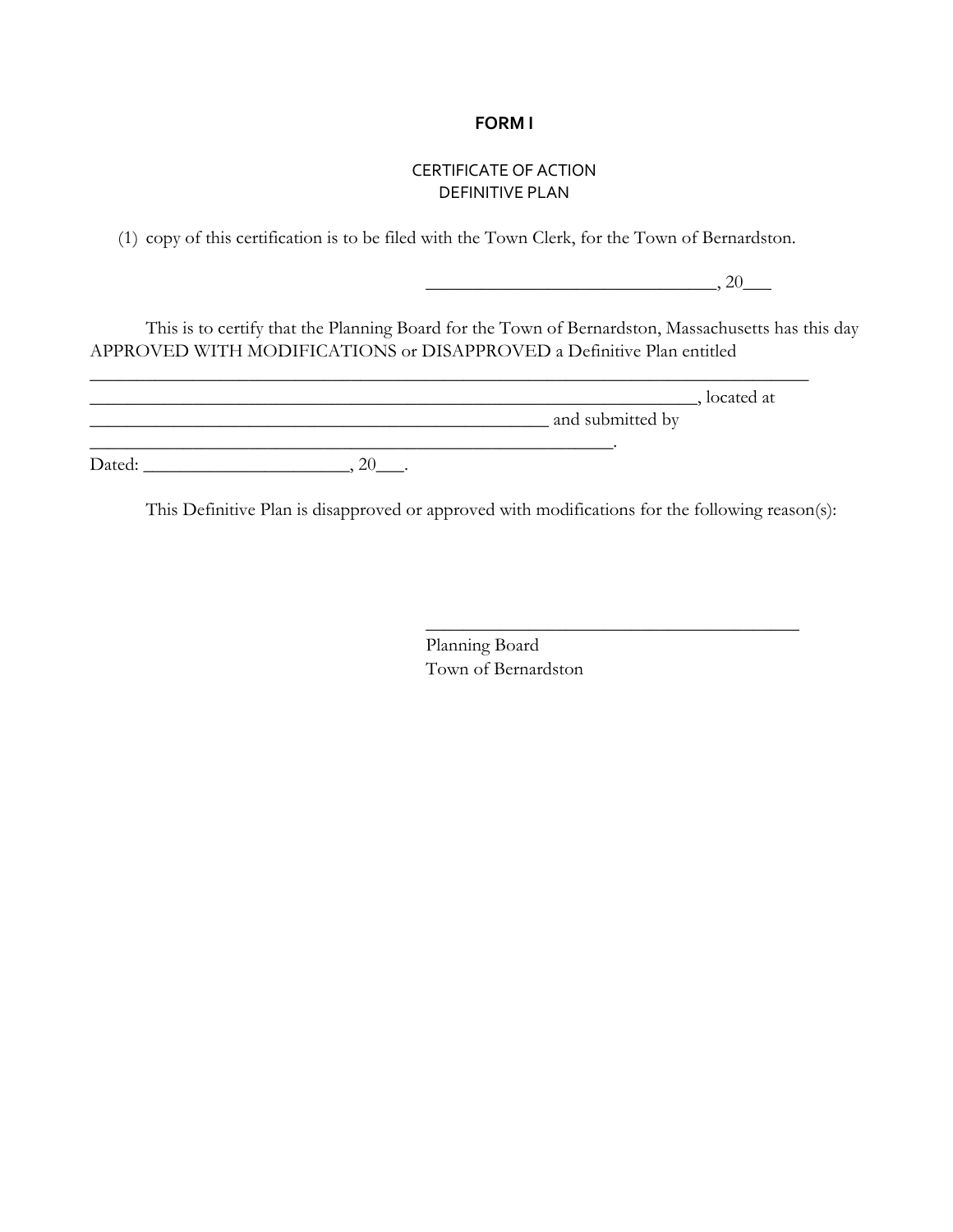### **FORM J**

### PERFORMANCE BOND – SURETY COMPANY

 $\overline{\phantom{a}}$ , 20  $\overline{\phantom{a}}$ 

AGREEMENT made this date between the Town of Bernardston and

\_\_\_\_\_\_\_\_\_\_\_\_\_\_\_\_\_\_\_\_\_\_\_\_\_\_\_\_\_\_\_\_\_\_\_\_\_.

| KNOW ALL MEN/WOMEN be these presents that                                                                    |                            |
|--------------------------------------------------------------------------------------------------------------|----------------------------|
| (hereinafter PRINCIPAL), and                                                                                 | (hereinafter SURETY), a    |
| corporation duly organized and existing under the laws of the State of                                       | , and                      |
|                                                                                                              | hereby binds and obligates |
| himself/itself/his or its executors, administrators, devisees, heirs, successors, and assigns to the Town of |                            |
| Bernardston, a Massachusetts municipal corporation, in the sum of                                            |                            |
| dollars.                                                                                                     |                            |

The condition of this obligation is that the PRINCIPAL shall fully and satisfactorily observe and perform in the manner, and in the time therein specified, all of the covenants, conditions, agreements, terms and provisions contained in the application (FORM C) signed by the PRINCIPAL and dated 20 \_\_\_\_\_\_\_\_\_, 20 \_\_\_, under which approval of a Definitive Plan of a subdivision entitled \_\_\_\_\_\_\_\_\_\_\_\_\_\_\_\_\_\_\_\_\_\_\_\_\_\_\_\_\_\_\_\_\_\_\_\_\_\_\_\_\_ and dated \_\_\_\_\_\_\_\_\_\_\_\_\_\_\_\_\_\_\_\_\_\_, 20 \_\_\_, has

been or is hereafter granted by the Planning Board for the Town of Bernardston, then this obligation shall become void; otherwise said agreement shall remain in full force and effect and the aforesaid sum shall be forfeited by the SURETY and paid to the Town of Bernardston who may use these funds, or any part thereof, to satisfy and complete the obligor's obligations on said subdivision.

The SURETY hereby assents to any and all changes and modifications that may be made of the aforesaid covenants, conditions, agreements, terms and provisions to be observed and performed by the PRINCIPAL, and waived notice thereof.

In witness whereof we have hereunto set our hands and seals this \_\_\_\_\_\_\_\_ day of  $\frac{1}{20}$ ,  $20$   $\frac{1}{20}$ .

 $\overline{\phantom{a}}$  , and the contribution of the contribution of the contribution of the contribution of the contribution of the contribution of the contribution of the contribution of the contribution of the contribution of the

PRINCIPAL SURETY

BY \_\_\_\_\_\_\_\_\_\_\_\_\_\_\_\_\_\_\_\_\_\_\_\_\_\_\_\_\_\_\_ BY \_\_\_\_\_\_\_\_\_\_\_\_\_\_\_\_\_\_\_\_\_\_\_\_\_\_\_\_\_\_\_

(title) (title)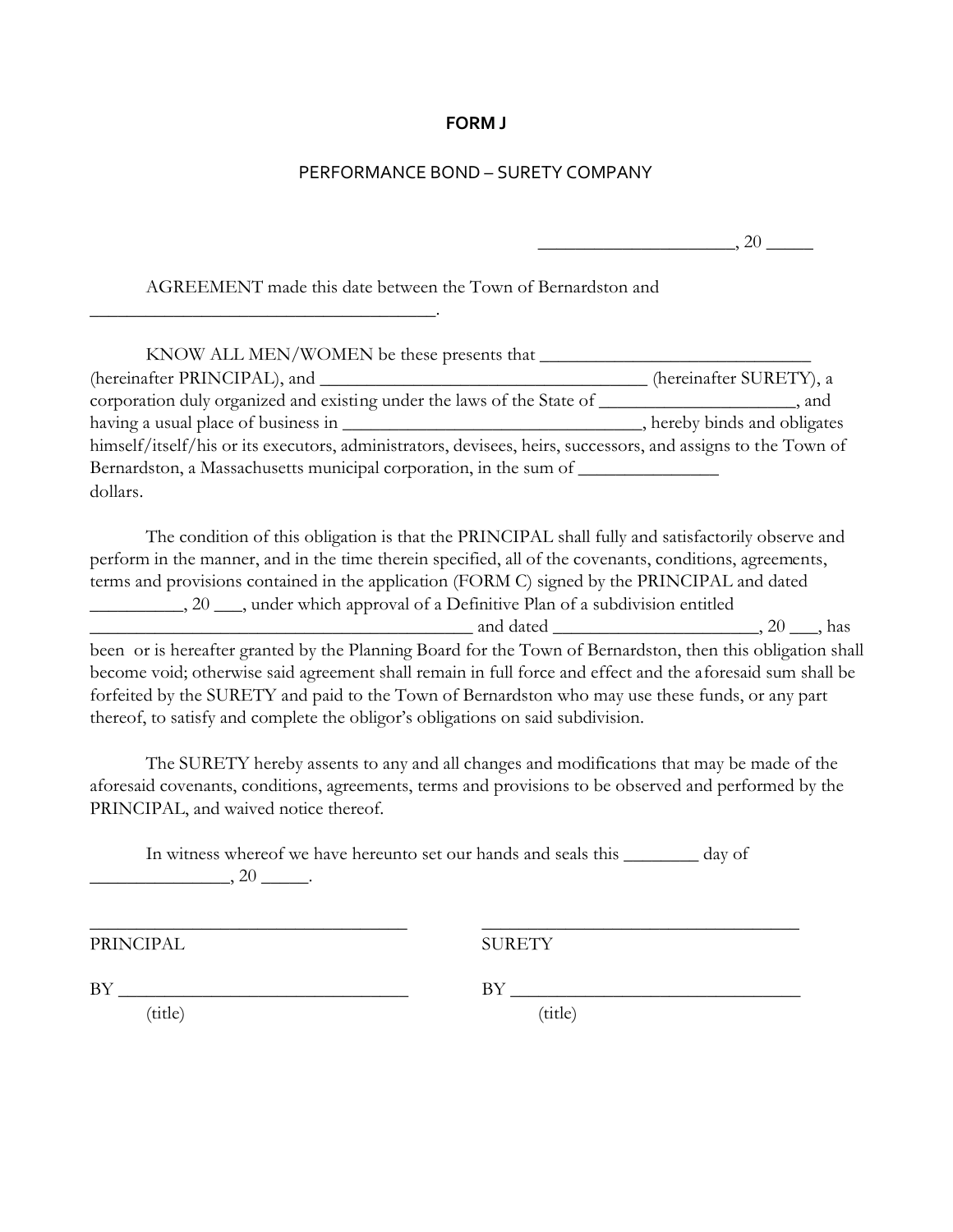# **FORM K**

# PERFORMANCE BOND – SECURED BY DEPOSIT

| , 20                                                                                                                                                                                                                                                                                                                                                               |
|--------------------------------------------------------------------------------------------------------------------------------------------------------------------------------------------------------------------------------------------------------------------------------------------------------------------------------------------------------------------|
| AGREEMENT made this date between the Town of Bernardston and                                                                                                                                                                                                                                                                                                       |
|                                                                                                                                                                                                                                                                                                                                                                    |
| (hereinafter PRINCIPAL), hereby binds and obligates himself/itself/his or its executors, administrator,<br>devisees, heirs, successors, and assign to the Town of Bernardston, a Massachusetts municipal corporation,                                                                                                                                              |
|                                                                                                                                                                                                                                                                                                                                                                    |
| Treasurer of the Town of Bernardston, Massachusetts, as Bank Book No. _______________________ drawn                                                                                                                                                                                                                                                                |
|                                                                                                                                                                                                                                                                                                                                                                    |
| $\frac{1}{2}$ dollars (all), or $\frac{1}{2}$                                                                                                                                                                                                                                                                                                                      |
| of said to be used to insure that the PRICIPAL shall fully and<br>satisfactorily observe and perform in the manner, and in the time therein specified, all of the covenants,<br>conditions, agreements, terms and provisions contained in the application (FORM C) signed by the<br>$20$ , has been or is hereafter granted by the Planning                        |
| Board for the Town of Bernardston, then this obligation shall become void; otherwise said agreement shall<br>remain in full force and effect and the aforesaid sum shall be forfeited by the SURETY and paid to the<br>Town of Bernardston who may use these funds, or any part thereof, to satisfy and complete the obligor's<br>obligations on said subdivision. |

In witness whereof the undersigned has hereunto set his/her hand and seal this \_\_\_\_\_\_\_\_\_ day of  $\overline{\phantom{a}}$ , 20  $\overline{\phantom{a}}$ .

PRINCIPAL

 $\rm\,By\,$ 

(title)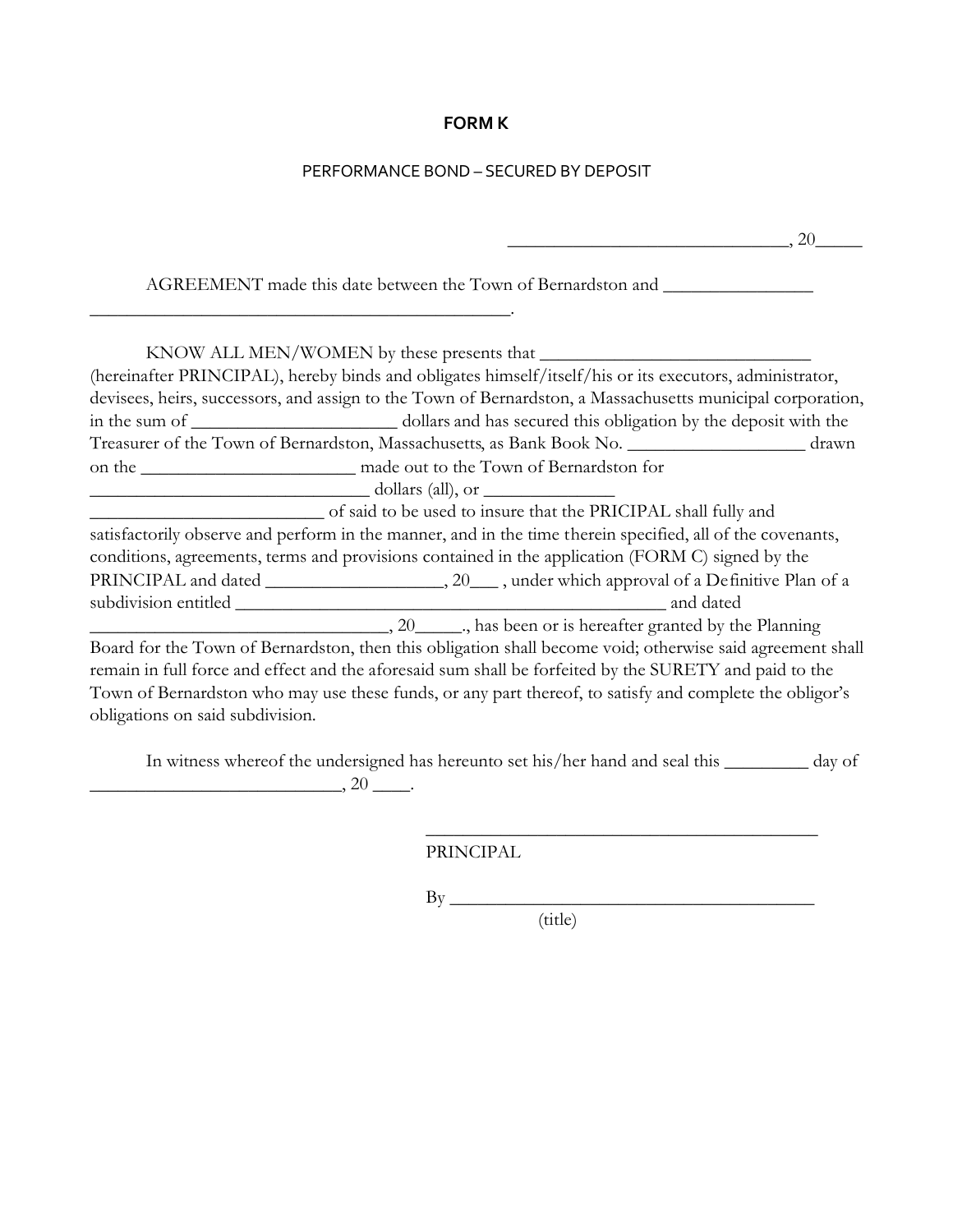### **FORM L**

### STATUTORY COVENANT

| KNOW ALL PERSONS BY THESE PRESENTS that whereas                                                   |  |
|---------------------------------------------------------------------------------------------------|--|
|                                                                                                   |  |
| _, MA, is the owner of land for which a petition was filed with the Bernardston                   |  |
| Planning Board ("Board" for approval of a certain Definitive Subdivision Plan entitled            |  |
|                                                                                                   |  |
|                                                                                                   |  |
| has requested the Board to approve such plan without requiring a performance bond, (see Plan No.: |  |
| ________ of 20 ______, Franklin County registry of Deeds, recorded herewith.)                     |  |

NOW, THEREFORE, WITNESSETH that in consideration of the Board's approving said plan without requiring a performance bond, and in consideration of One Dollar in hand paid, receipt whereof is hereby acknowledged, the undersigned covenants and agrees with the Town of Bernardston as follows:

- 1. This agreement shall run with the land and shall be binding upon the executors, a dministrators, devisees, heirs, successors and assigns of the undersigned. It is the intention of the undersigned and its is hereby understood and agreed that this Covenant shall constitute a covenant running with this land included in the aforesaid subdivision and shall operate as restrictions upon said land.
- 2. The undersigned will not sell any lot in the subdivision or erect or place any permanent building on any such lot until the construction of ways and the installation of municipal services necessary to adequately serve such lot have been completed in the manner specified in the aforesaid application, and in accordance with the covenants, agreements, terms, conditions, and provision thereof. It is understood and agreed that lots with the subdivision shall, respectively, be released from the foregoing conditions upon the recording of a certification of performance executed by a majority of the Board and enumerating the specific lots so released.
- 3. The undersigned represents and covenants that it is the owner in fee simple of all of the land included in the aforesaid subdivision and that there are no mortgages described below and subordinated to this covenant and the present holders of said mortgages have assented to this Covenant. A Mortgagee who acquired titles to the mortgaged premises or part thereof may sell any lot subject to the terms and conditions of this Covenant. The undersigned further represents that to the best of its knowledge and belief there are no liens of attachments of encumbrances of any nature save the hereinafter subordinated mortgages, any encumbrances appearing on a certificate of municipal liens issues by the Town of Bernardston, and such easements as are related to the development of the subject property.
- 4. All drainage facilities and associated structures, including pipe, loaming, and seeding, shall be completed to the satisfaction of the issuance of any Certificate of Occupancy by the Building Inspector.
- 5. The construction of all ways and the installation of all municipal services shall be completed in accordance with the applicable Rules and Regulations of the Board before \_\_\_\_\_\_\_\_ unless an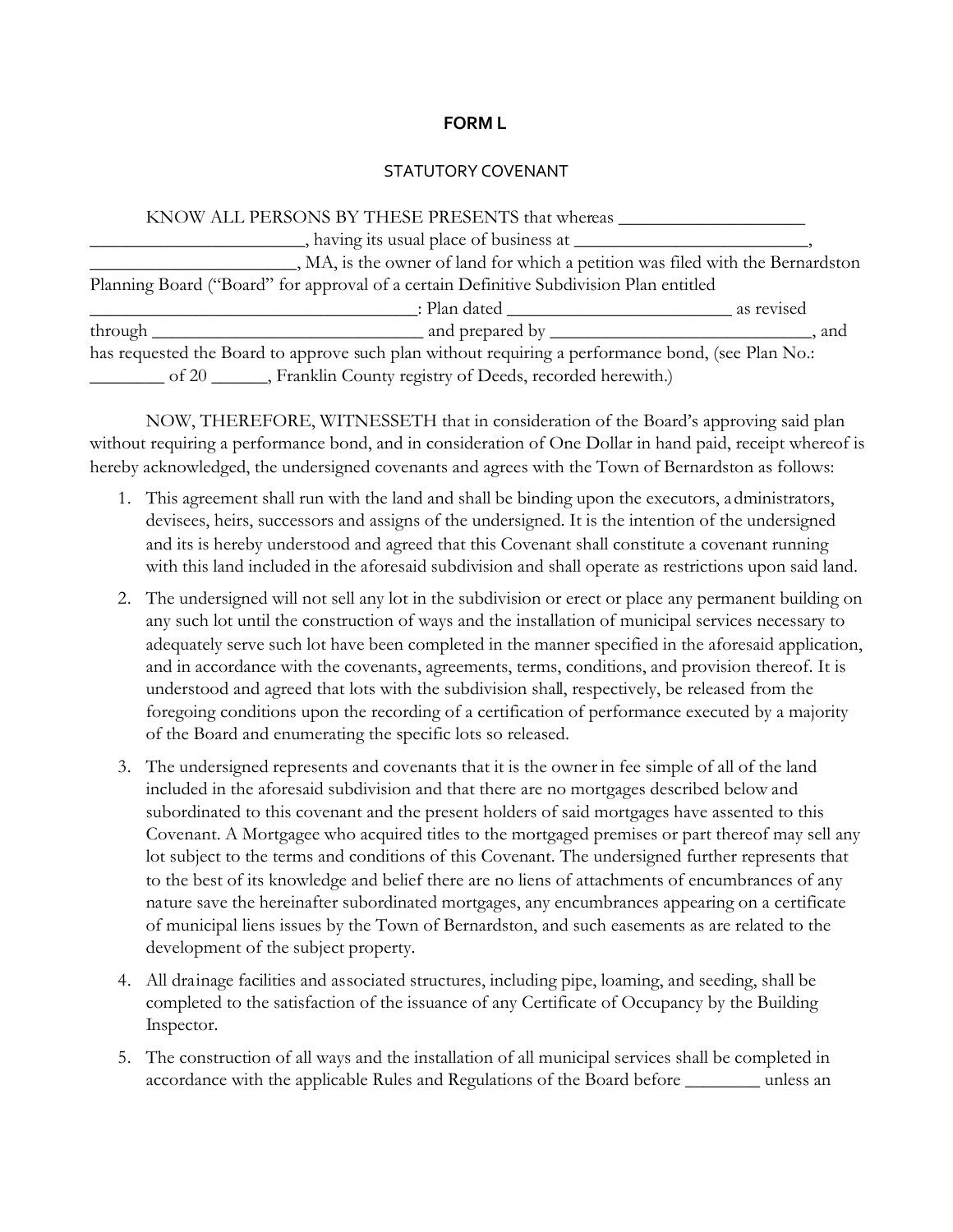extension of time is granted by the Board. Failure to so complete without an extension of time shall automatically rescind approval of the plan.

- 6. No lot shall be released from the Statutory Covenant pursuant to G.L. c. 41, s.81U and no Certificate of Occupancy shall be granted by the Building Inspector without first obtaining Board of Health approval for a sewage system on the lot. Copies of all approved septic design shall be submitted to the Planning Board for grading approval. If, in order to obtain a permit for an approved disposal system from the Board of Health, fill or grading is required to the extent that, in the onion of the Planning Board, the drainage pattern would be adversely affected, then the Planning board may require an amended plan and revised drainage calculations.
- 7. Approval by the planning Board of the Plan shall no be treated as, nor deemed to be, approval by the Board of Health for a permit for the construction and use on any lot of an individual sewage system. No building or structure shall be placed on any lot without consent of the Board of Health.
- 8. This subdivision will be subject to a Conservation Commission Notice of Intent. Prior to release of any lots, the developer's engineer shall certify that the subdivision plan is consistent with the drainage design and plans as may be finally approved y the Bernardston Conservation Commission or the Massachusetts Department of Environmental Quality Engineering as part of an Order of Conditions. Drainage, erosion, and sedimentation and any other plans which may be finally approved by the Conservation Commission shall be made a part of this subdivision with a sequential identifying sheet number. If there is any inconsistency between the submitted Subdivision Plan and the plans as may be approved by the Conservation Commission, the applicant shall submit an amended plan to the Planning Board for approval. Said amended plan shall be accompanied by a letter setting forth any and all changes from the submitted Subdivsion Plan and shall include three (3) sets of revised drainage calculations, if applicable.
- 9. (reserved for specific requirements)
- 10. This Covenant shall take effect upon the endorsement of said subdivision plan and shall be recorded with the Franklin County Registry of Deeds; appropriate marginal reference shall be placed on the plan making reference to this Statutory Covenant.

For corporate authority, see Clerk's Certificate at Franklin County Registry of Deeds Book No. \_\_\_\_\_\_, Page No. \_\_\_\_\_\_.

Executed as a sealed instrument this  $\_\_\_\_$  day of  $\_\_\_\_\_\_\_$ , 20  $\_\_\_\_\,.$ 

By: \_\_\_\_\_\_\_\_\_\_\_\_\_\_\_\_\_\_\_\_\_\_\_\_\_\_\_\_\_\_\_\_\_\_\_

Name and Title

**Notarized**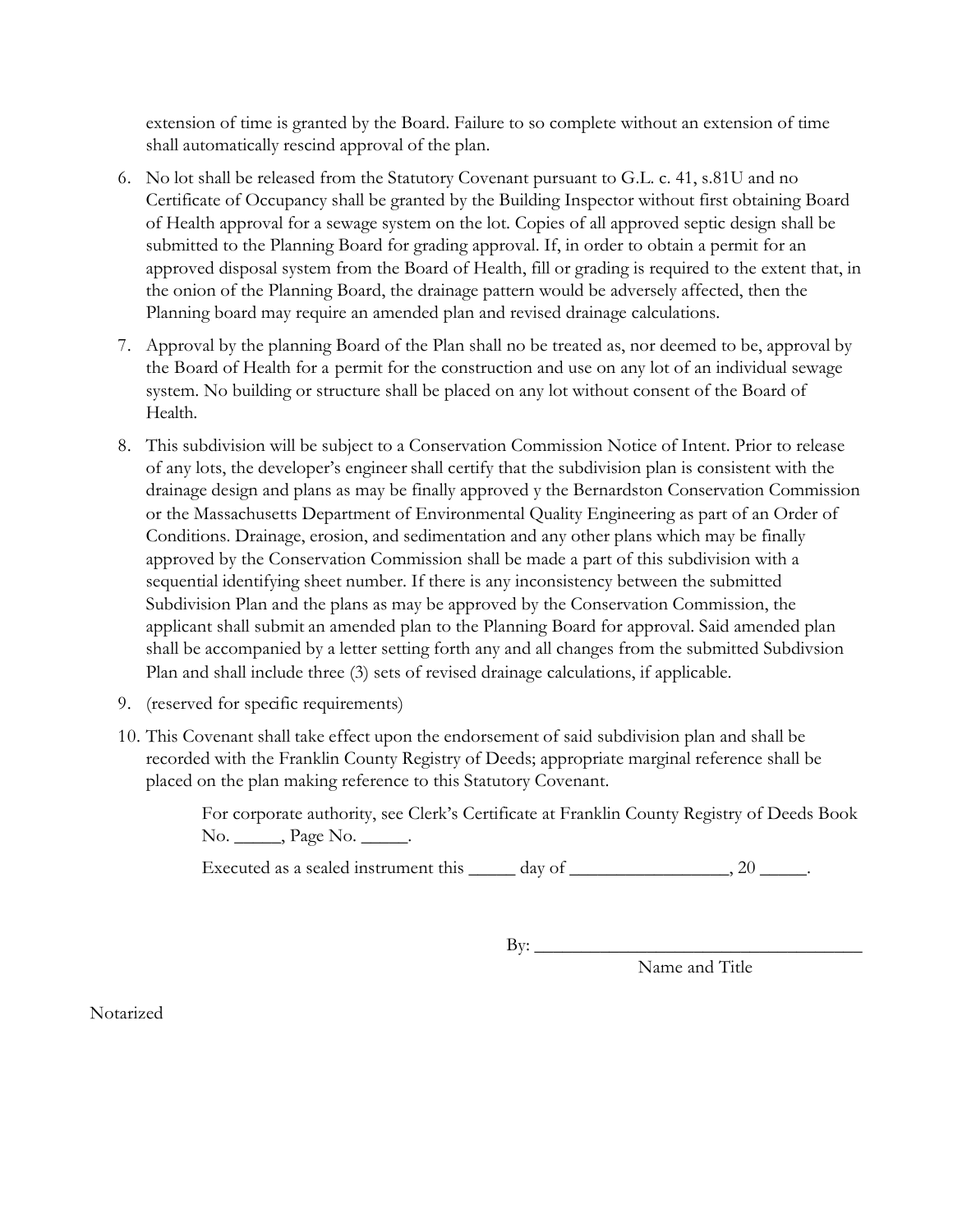# SUBORDINATION AND CONSENT

| For the consideration paid, the |                                                                                                             |
|---------------------------------|-------------------------------------------------------------------------------------------------------------|
|                                 | , the present holder a mortgage of real estate dated                                                        |
|                                 | and record dint he Franklin County Registry of Deeds in Book No.                                            |
|                                 | Page No. _________________, and holder of construction mortgage, security                                   |
|                                 | agreement, assignment of rents and leases, etc.) hereby consents to the grant of said Statutory Covenant    |
|                                 | and subordinates said security instruments to the Statutory Covenant shall have the same status, force, and |
|                                 | effect as through executed and recorded before the execution and recording of said security instruments.    |
|                                 |                                                                                                             |
|                                 |                                                                                                             |

| IN WITNESS WHEREOF, the said                                                                        | has caused its corporate seal to   |
|-----------------------------------------------------------------------------------------------------|------------------------------------|
| be here to affixed and these presents signed, acknowledged, and delivered in its name and behalf by |                                    |
|                                                                                                     | hereto duly authorized this<br>dav |
| Ωt                                                                                                  |                                    |

BANK OR LENDER By:

 $\_$ 

Name and Title

Notarized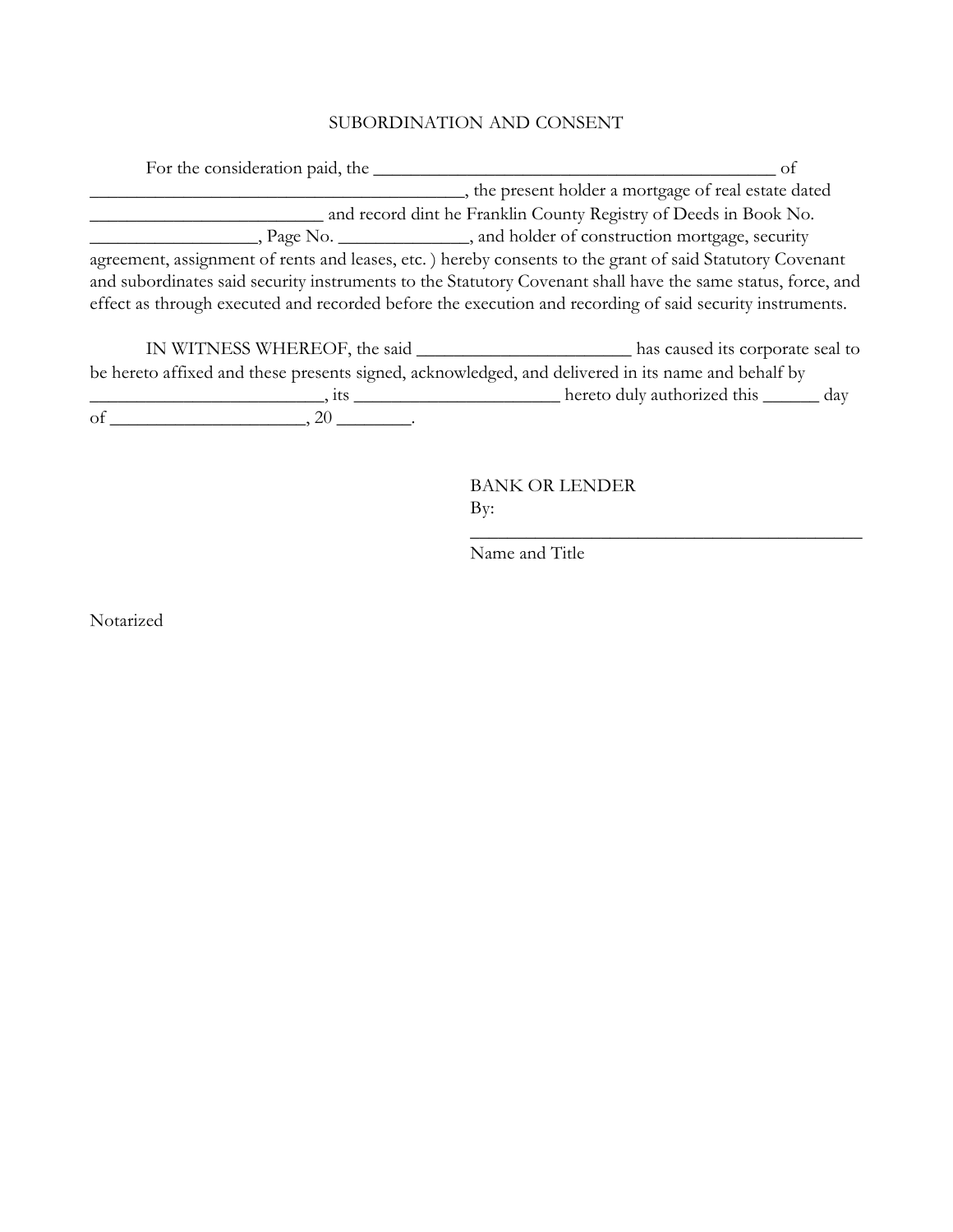### **FORM M**

### CERTIFICATE OF PERFORMANCE

|                                                                  | THE UNDERSIGNED, being a majority of the Planning Board of the Town of Bernardston,                                                                                                                        |  |
|------------------------------------------------------------------|------------------------------------------------------------------------------------------------------------------------------------------------------------------------------------------------------------|--|
|                                                                  | Massachusetts, hereby certify that the requirements for work on the ground called for by the Restrictive<br>Book No. __________, Page No. _______, have been completed to the satisfaction of the Planning |  |
|                                                                  | the control of the control of the control of the control of the control of the control of                                                                                                                  |  |
|                                                                  | <u> 1989 - Johann Stoff, deutscher Stoff, der Stoff, der Stoff, der Stoff, der Stoff, der Stoff, der Stoff, der S</u>                                                                                      |  |
| from the restrictions as to sale and building specified thereon. | Registry of Deeds, Book No. __________, Page No. _________, and said lots are hereby released                                                                                                              |  |
|                                                                  | Planning Board for the Town of Bernardston, Massachusetts                                                                                                                                                  |  |
|                                                                  | BY:                                                                                                                                                                                                        |  |
|                                                                  |                                                                                                                                                                                                            |  |
|                                                                  |                                                                                                                                                                                                            |  |
|                                                                  |                                                                                                                                                                                                            |  |
|                                                                  |                                                                                                                                                                                                            |  |
|                                                                  | COMMONWEALTH OF MASSACHUSETTS                                                                                                                                                                              |  |

Then personally appeared \_\_\_\_\_\_\_\_\_\_\_\_\_\_\_\_\_\_\_\_\_\_\_\_\_\_\_\_\_, one of the above named members of the Planning Board for the Town of Bernardston, Massachusetts and acknowledged the foregoing instrument to be the free act and deed of said planning board, before me.

 $\overline{\phantom{a}}$  , where  $\overline{\phantom{a}}$  , where  $\overline{\phantom{a}}$  , where  $\overline{\phantom{a}}$  ,  $\overline{\phantom{a}}$  ,  $\overline{\phantom{a}}$  ,  $\overline{\phantom{a}}$  ,  $\overline{\phantom{a}}$  ,  $\overline{\phantom{a}}$  ,  $\overline{\phantom{a}}$  ,  $\overline{\phantom{a}}$  ,  $\overline{\phantom{a}}$  ,  $\overline{\phantom{a}}$  ,  $\overline{\phantom{a}}$  ,  $\overline{\phantom$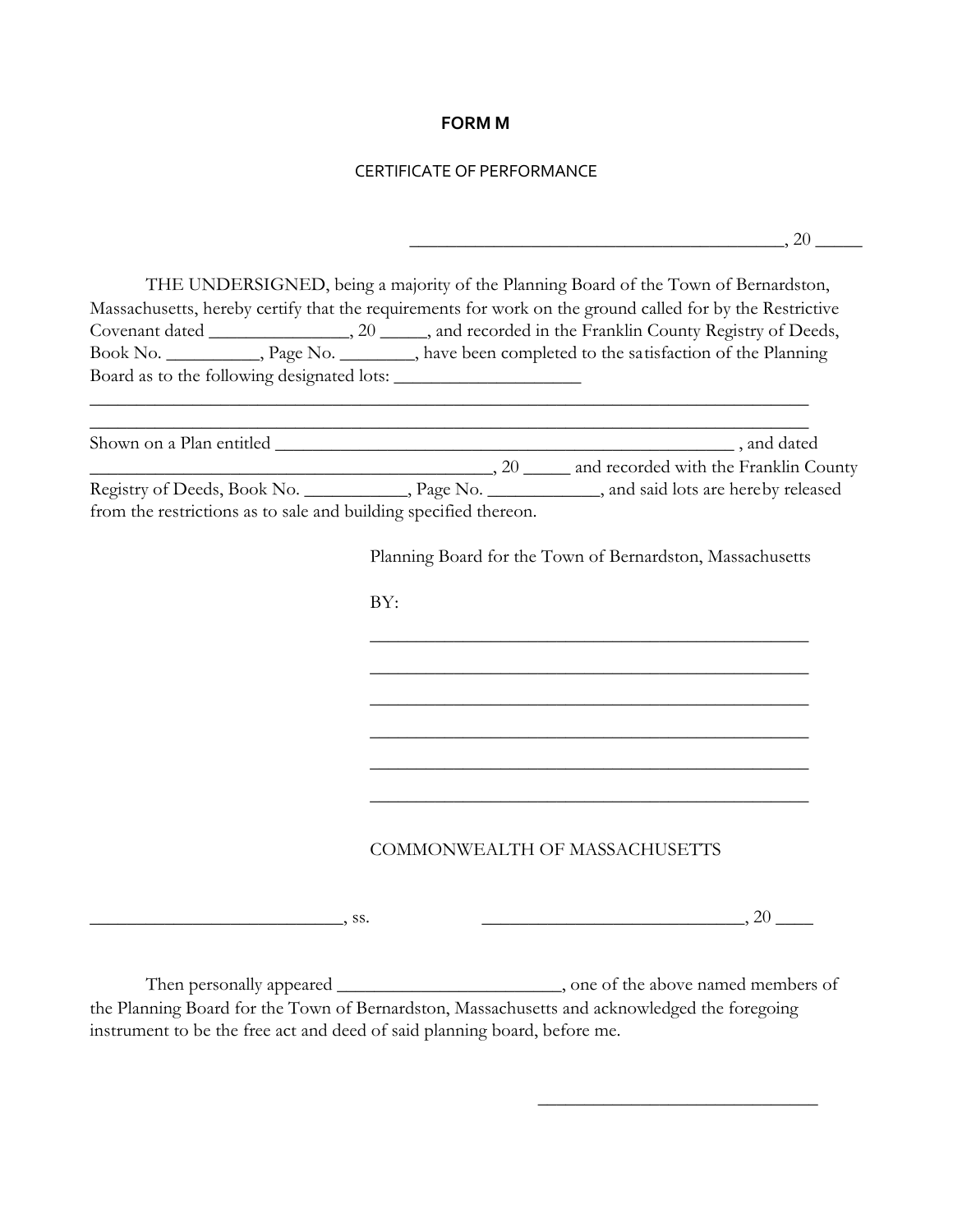### **FORM N**

### RELEASE OF LOTS PROVISION OF SURETY

 $\frac{1}{20}$ , 20  $\frac{1}{20}$ 

THE UNDERSIGNED, being a majority of the Planning Board of the Town of Bernardston, Massachusetts, hereby certify that sufficient surety, in the opinion of the Town Treasurer, has been provided for the cost of the completion of the ways and certain services necessary to provide access and services to certain lots, hereinafter designated, in accordance with the provision of the Restrictive Agreement date, \_\_\_\_\_\_\_\_\_\_\_\_\_\_\_\_\_, 20 \_\_\_\_, and recorded in the Franklin County Registry of Deeds, Book No. \_\_\_\_\_\_\_\_, Page No \_\_\_\_\_\_\_\_, said lots being shown on a plan entitled

recorded with the Franklin County Registry of Deeds, Book No. \_\_\_\_\_\_\_, Page No. \_\_\_\_\_\_ and said lots are hereby released from the restrictions as to sale and building specified in said Restrictive Agreement.

 $\longrightarrow$ 

\_\_\_\_\_\_\_\_\_\_\_\_\_\_\_\_\_\_\_\_\_\_\_\_\_\_\_\_\_\_\_\_\_\_\_\_\_\_\_\_\_\_\_\_\_\_\_\_\_\_\_\_\_\_\_\_\_\_\_\_\_\_\_\_\_\_\_\_\_\_\_\_\_\_\_\_\_

Lots designated on said Plan, released hereunder: \_\_\_\_\_\_\_\_\_\_\_\_\_\_\_\_\_\_\_\_\_\_\_\_\_\_\_\_\_\_

\_\_\_\_\_\_\_\_\_\_\_\_\_\_\_\_\_\_\_\_\_\_\_\_\_\_\_\_\_\_\_\_\_\_\_\_\_\_\_\_\_\_\_\_\_\_\_\_\_\_\_\_\_\_\_\_

Planning Board for the Town of Bernardston, Massachusetts BY:

 $\overline{\phantom{a}}$  , where  $\overline{\phantom{a}}$  , where  $\overline{\phantom{a}}$  , where  $\overline{\phantom{a}}$ 

 $\overline{\phantom{a}}$  , where  $\overline{\phantom{a}}$  , where  $\overline{\phantom{a}}$  , where  $\overline{\phantom{a}}$ 

 $\overline{\phantom{a}}$  , where  $\overline{\phantom{a}}$  , where  $\overline{\phantom{a}}$  , where  $\overline{\phantom{a}}$ 

 $\overline{\phantom{a}}$  , where  $\overline{\phantom{a}}$  , where  $\overline{\phantom{a}}$  , where  $\overline{\phantom{a}}$ 

 $\overline{\phantom{a}}$  , where  $\overline{\phantom{a}}$  , where  $\overline{\phantom{a}}$  , where  $\overline{\phantom{a}}$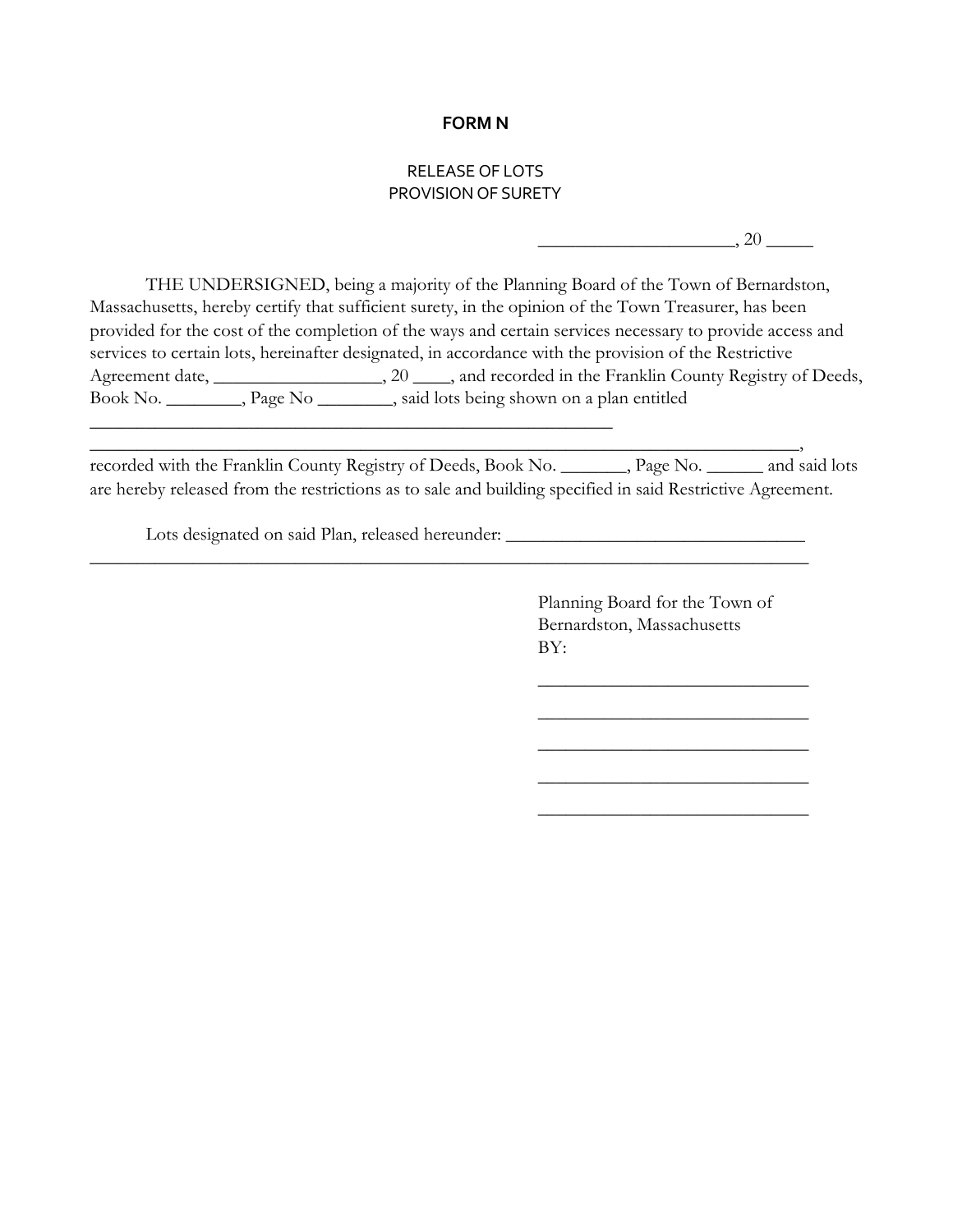# **FORM O**

### SUBDIVISION INSPECTION CHECKLIST

| Subject of Inspection                             | Initials of Agent | Date of Inspection |
|---------------------------------------------------|-------------------|--------------------|
| Clearing of right-of-way<br>1.                    |                   |                    |
| Sub-grade preparation<br>2.                       |                   |                    |
| Below-grade drainage<br>3.                        |                   |                    |
| Sanitary sewer installation<br>4.                 |                   |                    |
| Water installation<br>5.                          |                   |                    |
| Fire alarm installation<br>6.                     |                   |                    |
| Gravel base<br>7.                                 |                   |                    |
| Curb installation<br>8.                           |                   |                    |
| Binder course<br>9.                               |                   |                    |
| 10. Surface drainage                              |                   |                    |
| 11. Bern installation                             |                   |                    |
| 12. Sidewalk construction                         |                   |                    |
| 13. Bicycle path construction                     |                   |                    |
| 14. Street trees and planting                     |                   |                    |
| 15. Grass strips                                  |                   |                    |
| 16. Street lights                                 |                   |                    |
| 17. Street signs and monuments                    |                   |                    |
| 18. Final clean-up                                |                   |                    |
| 19. Wearing course                                |                   |                    |
| 20. Final inspection at end of<br>two $(2)$ years |                   |                    |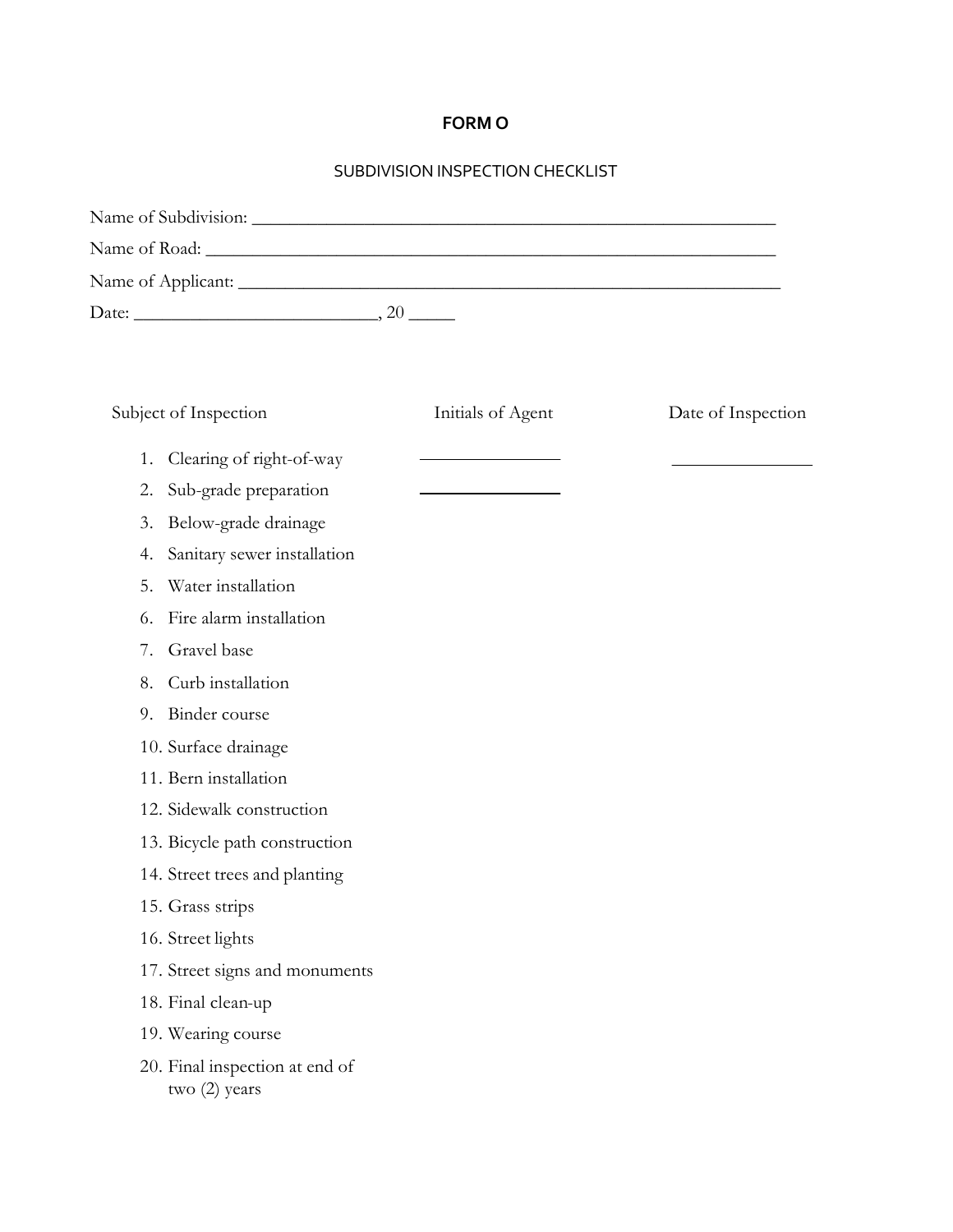### **FORM P**

### CERTIFICATION of BOUNDS

I hereby certify that permanent monuments have been accurately installed on and are located as described and shown on the "As Built" plan, dated \_\_\_\_\_\_\_\_\_\_\_\_\_\_\_\_\_\_\_\_\_\_\_\_\_\_, 20\_\_\_\_\_\_ of said roadway submitted to the Planning Board, Town of Bernardston, Massachusetts as required by Section 3700 of the Rules and Regulation Governing the Subdivision of Land in the Town of Bernardston.

Signature \_\_\_\_\_\_\_\_\_\_\_\_\_\_\_\_\_\_\_\_\_\_

Registered Land Surveyor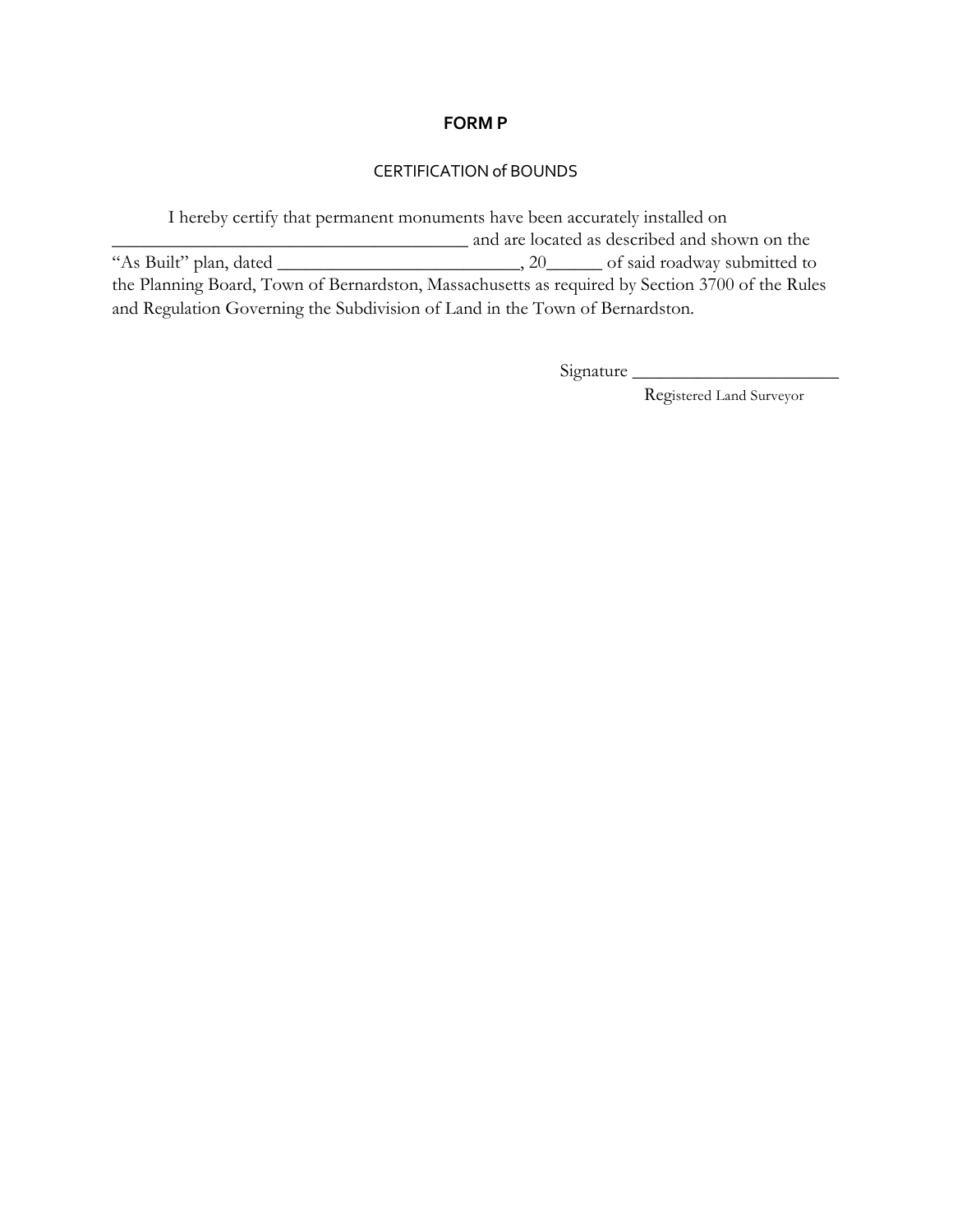# RESPONSIBILITIES OF DEVELOPERS AND PLANNING BOARDS IN REVIEW OF APPROVAL NOT REQUIRED PLANS; PRELIMINARY AND DEFINITIVE PLANS UNDER THE RULES AND REGULATIONS GOVERNING THE SUBDIVISION OF LAND IN THE TOWN OF BERNARDSTON, MASSACHUSETTS

EFFECTIVE 6/28/1988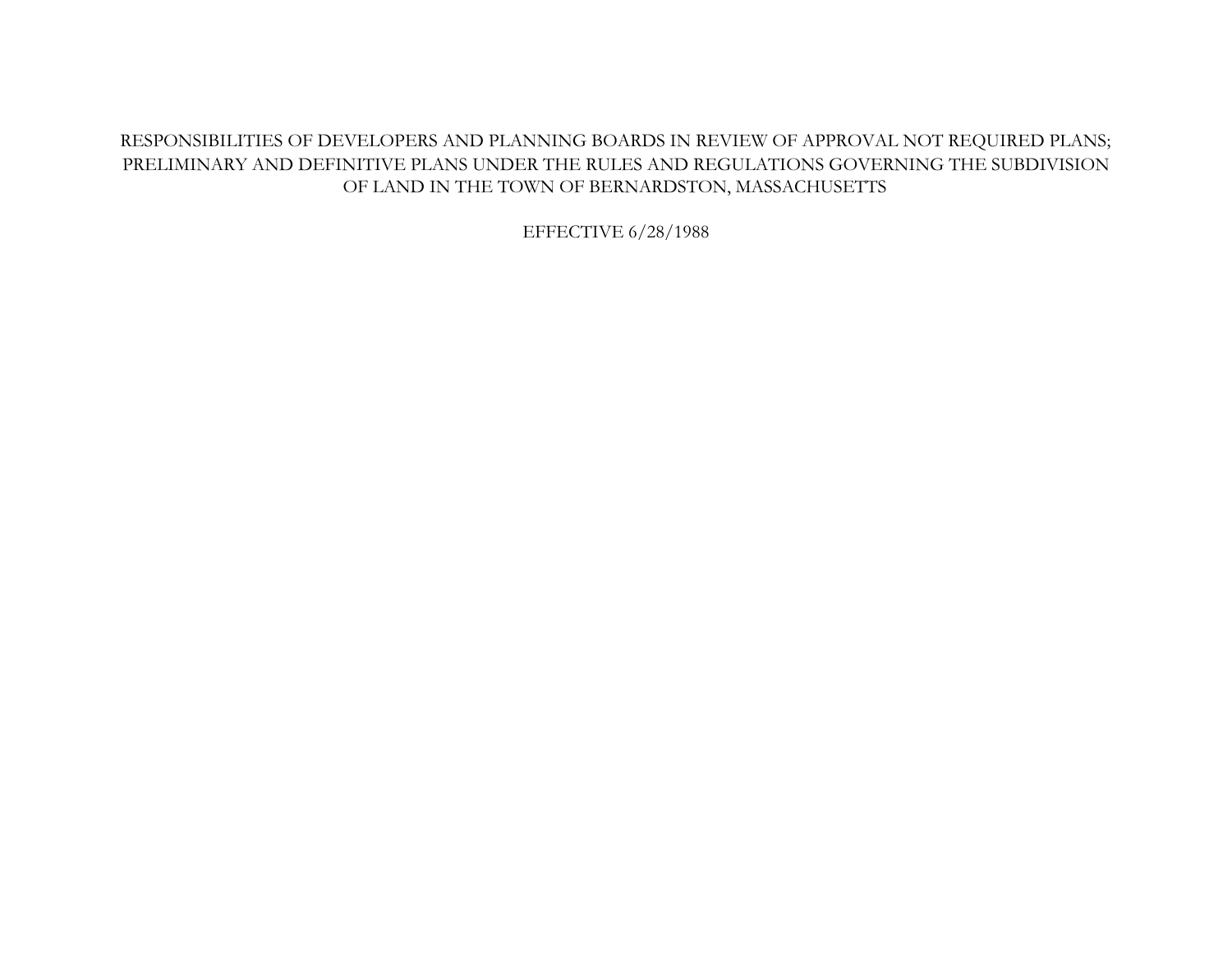# RESPONSIBILITIES OF DEVELOPERS AND PLANNING BOARDS IN REVIEW OF APPROVAL NOT REQUIRED (ANR) PLANS UNDER M.G.L. C.41, SECTION 81P

| The Developer                                             | Authority           | The Planning Board                                       | Authority                       |
|-----------------------------------------------------------|---------------------|----------------------------------------------------------|---------------------------------|
| 1) Applicant determines if proposed division of land      |                     |                                                          |                                 |
| constitutes a subdivision under the meaning of G.L. c.41, |                     |                                                          |                                 |
| section 81L. If NOT, applicant may file an ANR plan       |                     |                                                          |                                 |
| with PB                                                   |                     |                                                          |                                 |
| 2) Submission of an ANR Plan                              | G.L. C. 41,         | 2. Submission of an ANR Plan                             | G.L. c.41, s.81T                |
| A. Applicant files with Town Clerk                        | s. 81T              |                                                          |                                 |
| i. Written notice of ANR submission (Form A)              |                     |                                                          |                                 |
| ii. Method:                                               |                     |                                                          |                                 |
| Hand delivery or                                          |                     |                                                          |                                 |
| Registered mail                                           |                     |                                                          |                                 |
| B. Applicant files with PB:                               | <b>R&amp;R 2410</b> | B. PB reviews submittals to determine if the project is  |                                 |
| i. 5 copies of ANR plan                                   | (see R&R            | of an ANR status by assessing:                           |                                 |
| ii. 2 copies of Form A                                    | 2260)               | - if road providing access to ANR site is adequate for   |                                 |
| iii. Evidence indicating a finding of ANR status          |                     | fire/police/emergency vehicles                           | Retig v. PB of                  |
| iv. Filing fee in accordance with fee schedule            |                     | - if frontage will provide actual access from the public | Rowley                          |
|                                                           |                     | way to the site;                                         |                                 |
|                                                           |                     | - if each lot has frontage on a public way               | Gifford v. PB of<br>Nantucket & |
|                                                           |                     |                                                          | Gallitano v.                    |
|                                                           |                     |                                                          |                                 |
|                                                           |                     |                                                          | Bd of Survey and<br>Planning of |
|                                                           |                     |                                                          | Waltham                         |
|                                                           |                     |                                                          |                                 |
|                                                           |                     |                                                          | G.L. c.41 s 81L                 |
| 3) Determination of ANR status                            | G.L. c.41, s.       | 3) Determination of ANR status                           | G.L. c. 41, s.81P               |
| A. Upon Approval of ANR status, applicant must            | 81P                 | A. If PB determines that plan is an ANR, PB must         |                                 |
| record plan with Registry of Deeds                        |                     | endorse approval without conditions or modifications     |                                 |
|                                                           |                     | and                                                      |                                 |
|                                                           |                     | i. forward a written statement to Register of Deeds,     |                                 |
|                                                           |                     | signed by a MAJORITY of Board indicating ANR             |                                 |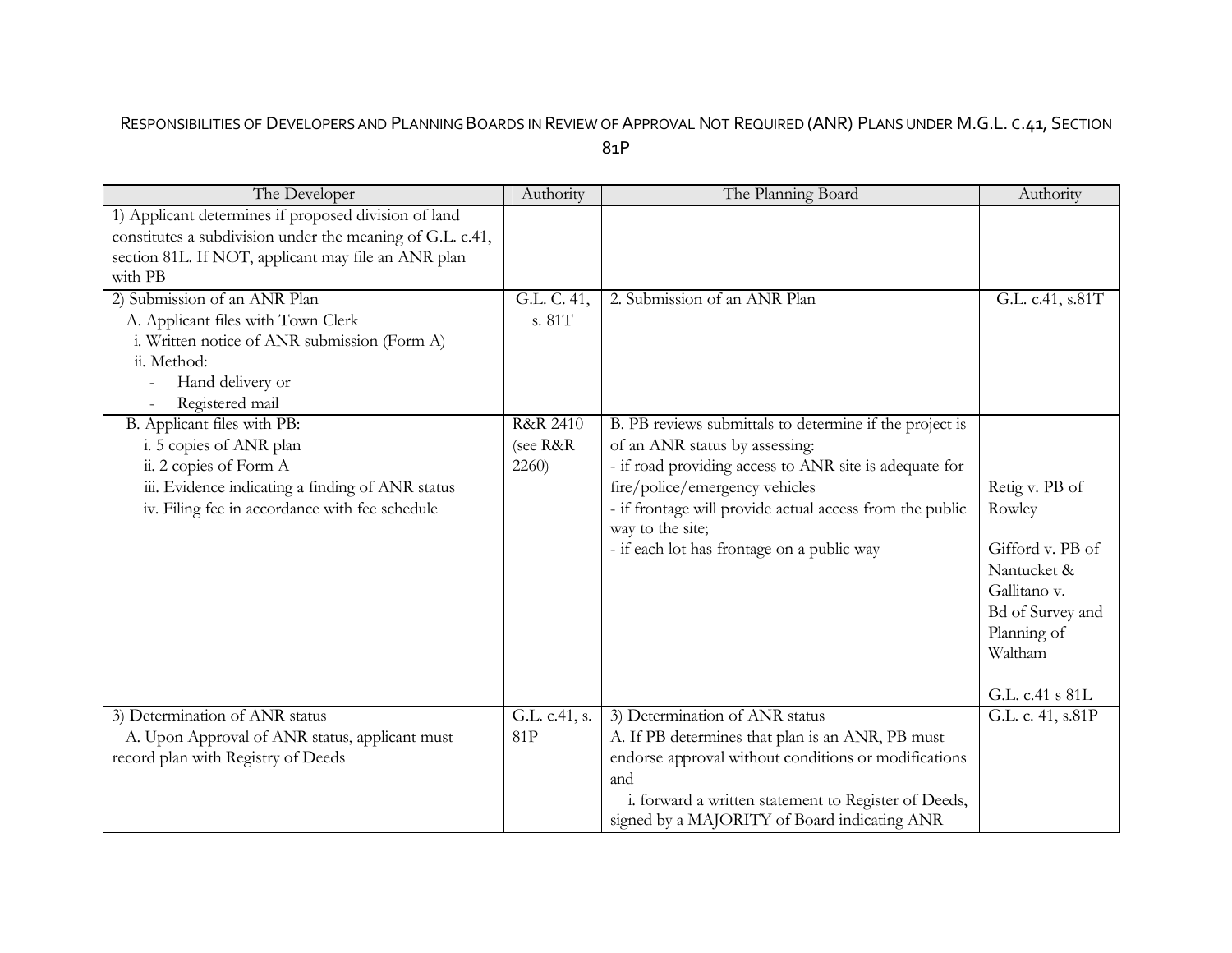|                                                                     |               | approval                                                 |                    |
|---------------------------------------------------------------------|---------------|----------------------------------------------------------|--------------------|
| B. Upon denial of ANR status, applicant may:                        |               | B) If PB denies ANR status, PB must,                     | G.L. c. 41, s. 81P |
| i) Submit Plan for review and approval under                        |               | Notify Town Clerk;                                       |                    |
| subdivision R&R, or                                                 | G.L. c.41, s. | ii. Notify applicant (Method: written notice,            |                    |
| ii) Appeal determination to Superior Court                          | 81P           | Time Frame: within 14 days of ANR plan submittal         |                    |
| TIME FRAME:                                                         | G.L. c.41, s. |                                                          |                    |
| within (20) days of recordation of PB's<br>$\overline{\phantom{a}}$ | 81P           |                                                          |                    |
| determination with Town Clerk                                       |               |                                                          |                    |
| within expiration of time period for PB action                      | G.L. c. 41,   |                                                          |                    |
|                                                                     | s. 81BB       |                                                          |                    |
|                                                                     |               | c) Failure by PB to:                                     | G.L. c.41, s. 81P  |
|                                                                     |               | - notify Town Clerk or applicant of its action           |                    |
|                                                                     |               | within (14) days after submission of plan will result in |                    |
|                                                                     |               | a finding of ANR status for the Plan                     |                    |

# RESPONSIBILITIES OF DEVELOPERS AND PLANNING BOARDS IN THE SUBDIVISION REVIEW PROCESS: PRELIMINARY SUBDIVISION PLAN AND REVIEW

| The Developer                                      | Authority           | Planning Board                                     | Authority           |
|----------------------------------------------------|---------------------|----------------------------------------------------|---------------------|
| 1. Voluntary submission of Pre-preliminary Plan to | <b>R&amp;R 3100</b> | 1. Voluntary review of Pre-Preliminary Plan        | <b>R&amp;R 3100</b> |
| Planning Board                                     |                     | submittals                                         |                     |
| 2. Applicant must determine if Preliminary Plan is | G.L. c.41,          | 2. PB Reviews Applicant's determination of whether | G.L. c.41, s.81S    |
| required to be submitted                           | s.81S               | submission of Preliminary Plan is optional of      |                     |
| A. If development is proposed in:                  |                     | mandatory                                          |                     |
| i) residential zone: OPTIONAL                      |                     |                                                    |                     |
| ii) non-residential zone: MANDATORY                |                     |                                                    |                     |
| 3. Submission of Preliminary Plan                  | G.L. c. 41,         | 3. Submission of Preliminary plan                  | <b>R&amp;R 3200</b> |
| A. Applicant submits to Town Clerk                 | s. 81T &            | A. PB deems Preliminary Plan submitted when all    |                     |
| i) Written Notice of Preliminary Plan submission   | <b>R&amp;R 3200</b> | forms, fees and statements accompanying plan are   |                     |
| (Form B)                                           |                     | filed                                              |                     |
| ii) METHOD:                                        |                     | i) at a regularly scheduled business meeting, OR   |                     |
| - Hand delivery OR                                 |                     | ii) filed with the PB at the Town Hall             |                     |
| - Registered mail                                  |                     |                                                    |                     |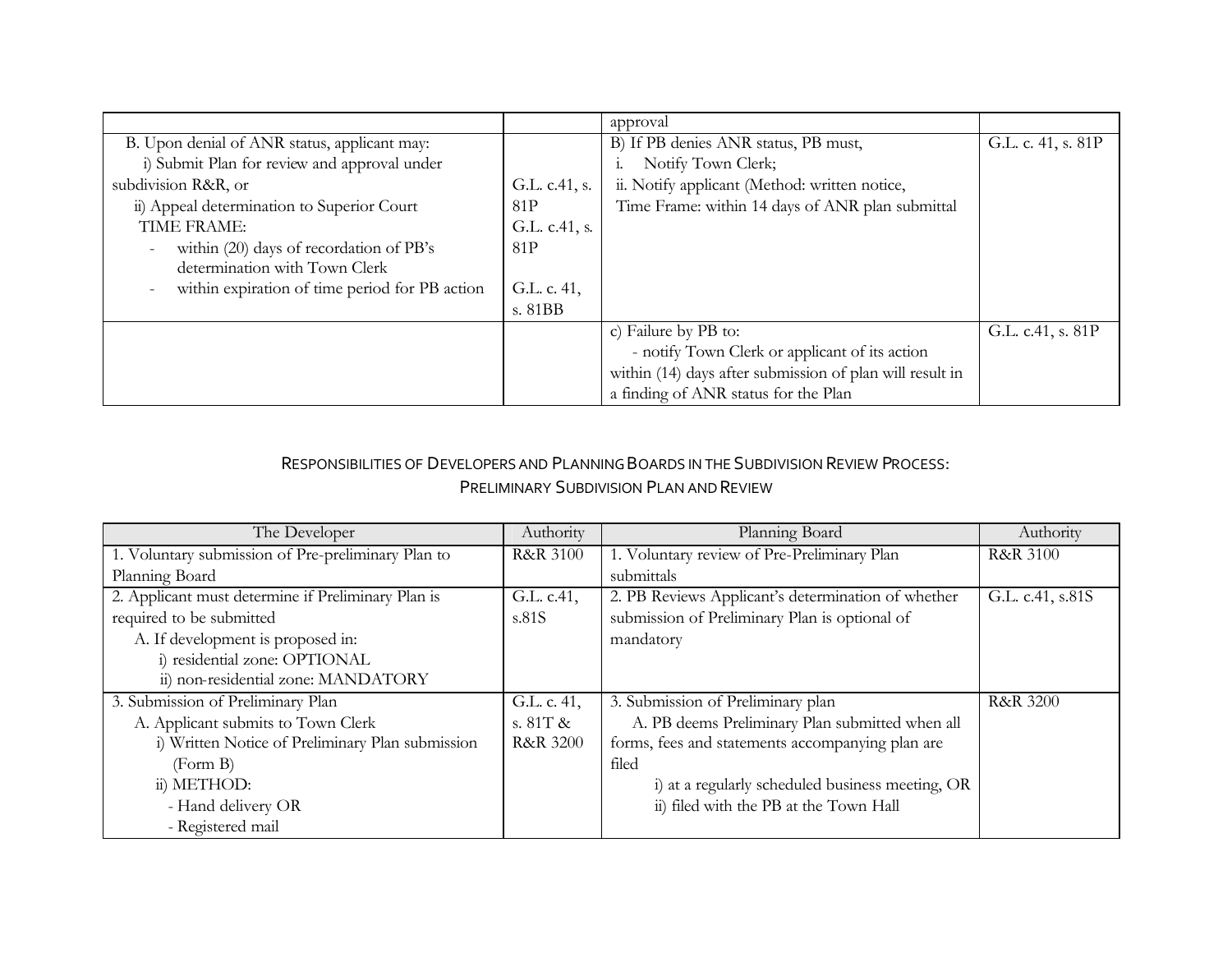| B. Applicant submits to PB:                              | G.L. c.41,          | B. PB reviews the Preliminary Plan                    |                   |
|----------------------------------------------------------|---------------------|-------------------------------------------------------|-------------------|
| i) 2 copies – FORM B & all accompanying                  | S. 81S &            | i) Town-retained Consulting Engineer reviews          |                   |
| documents (i.e., existing zoning, easements, list        | R&R 3220;           | plan                                                  |                   |
| of waivers)                                              | 3221                | ii) If the plan fails to conform to zoning by-        |                   |
| ii) (7) copies of Preliminary Plan                       |                     | laws, or subdivision R&R, PB must return plan to      |                   |
| iii) Applicant fee in accordance with fee schedule       | <b>R&amp;R 2260</b> | applicant, with reasons for non-compliance indicated  |                   |
| iv) METHODS:                                             |                     |                                                       |                   |
| - filing at a regularly scheduled business               |                     |                                                       |                   |
| meeting                                                  |                     |                                                       |                   |
| C. Applicant submits to BoH:                             | G.L. c.41, s.       | C. BOH reviews the Preliminary Plan                   | G.L. c.41, s 81s  |
| i) Form B and all accompanying documents                 | <b>81S</b>          | i) If the plan fails to conform tot BoH R&R's,        |                   |
| ii) (3) copies of Preliminary Plan                       |                     | BOH must return plan to applicant with reasons for    |                   |
| iii) METHOD:                                             |                     | non-compliance indicated.                             |                   |
| - Filing with PB, who will submit plan to                |                     | ii) BoH must notify Town Clerk of its decision        |                   |
| <b>BOH</b>                                               |                     | iii) METHOD: registered mail                          |                   |
|                                                          |                     |                                                       |                   |
| 4. Scheduling of Site Visit                              | R&R 3230            | 4. Scheduling of Site Visit                           | R&R 3230          |
| A. Applicant's obligations                               |                     | A. PB's Obligations:                                  | At PB's option    |
| i) temporary staking of all proposed roads within        |                     | i) schedule date of site visit                        |                   |
| sub-dividable parcel                                     |                     | ii) note location of roads & additional               |                   |
| ii) accompany PB officials on site visit                 |                     | information helpful for later review                  |                   |
|                                                          |                     |                                                       |                   |
| 5. Applicant submits proposed security arrangements to   | R&R 3222            | 5. PB allocates time to PB business meeting agenda to | R&R 3230          |
| PB for discussion prior to submission of Definitive Plan |                     | discuss preliminary plan                              |                   |
|                                                          |                     | WHEN: after receipt of engineer's report              |                   |
|                                                          |                     |                                                       |                   |
|                                                          |                     | 6. PB issues Approval of Disapproval of Preliminary   | G.L. c.41, s. 81S |
|                                                          |                     | Plan                                                  | & R&R 3240        |
|                                                          |                     | A. Decisional Alternatives:                           |                   |
|                                                          |                     | i) Approval WITH modifications                        |                   |
|                                                          |                     | ii) Approval with no modifications, OR                |                   |
|                                                          |                     | iii) Disapproval                                      |                   |
|                                                          |                     | B. If approval (with/without modifications) or        |                   |
|                                                          |                     | disapproval, PB must:                                 |                   |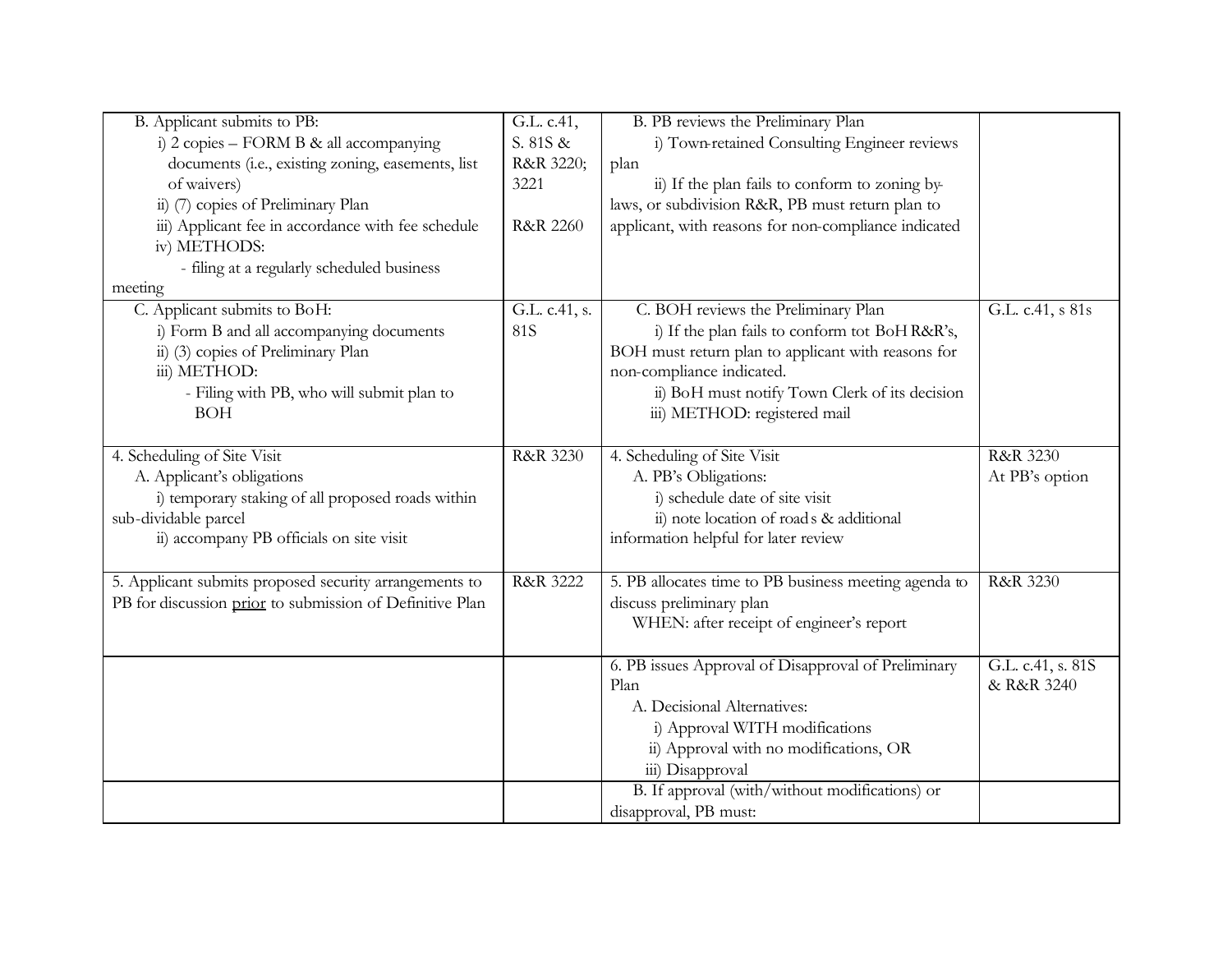| i) return (1) copy of plan to applicant;<br>ii) provide written reasons for modifications or<br>disapproval;<br>iii) notify Town Clerk of PB decision        |                                  |
|--------------------------------------------------------------------------------------------------------------------------------------------------------------|----------------------------------|
| C. Time period for Notice of Decision:<br>i) Town Clerk: upon date of decision OR<br>within (2) days<br>ii) Applicant: (7) days from Notice to Town<br>Clerk | <b>R&amp;R 3240</b>              |
| D. Total review period of (45) days from<br>submission of Preliminary Plan                                                                                   | G.L. c.41, S. 81S,<br>as amended |

# RESPONSIBILITIES of DEVELOPERS and PLANNING BOARDS in the SUBDIVISION REVIEW PROCESS: DEFINITIVE PLAN SUBMISSION and REVIEW

| The Developer                                       | Authority           | The Planning Board                                   | Authority     |
|-----------------------------------------------------|---------------------|------------------------------------------------------|---------------|
| 1. Applicant may incorporate any modifications      |                     |                                                      |               |
| indicated on Preliminary Plan by the PB in drafting |                     |                                                      |               |
| Definitive Plan                                     |                     |                                                      |               |
| 2. Submission of Definitive Plan                    | G.L. c.41, s. 81T   | 2. Submission of Definitive Plan                     | G.L. c.41, s. |
| A. Applicant submits to Town Clerk:                 | & R&R 3312          |                                                      | 81T           |
| i) Written notice of Definitive plan                |                     |                                                      |               |
| submission                                          |                     |                                                      |               |
| ii) Copy of Application Form (Form C)               |                     |                                                      |               |
| iii) METHOD:                                        |                     |                                                      |               |
| - Hand delivery                                     |                     |                                                      |               |
| - Registered mail                                   |                     |                                                      |               |
| B. Applicant submits to PB:                         | <b>R&amp;R 3310</b> | B. PB deems Definitive Plan submitted when all       |               |
| i) (11) prints of Definitive Plan                   |                     | forms, fees and statements accompanying the plan are |               |
| ii) (1) each of Accompanying Forms:                 |                     | filed at a regularly scheduled business meeting      |               |
| Applicant (Form C)                                  |                     | PB reviews the Plan to ensure compliance with        |               |
| Abutters List (Form D)                              |                     | subdivision R&R's                                    |               |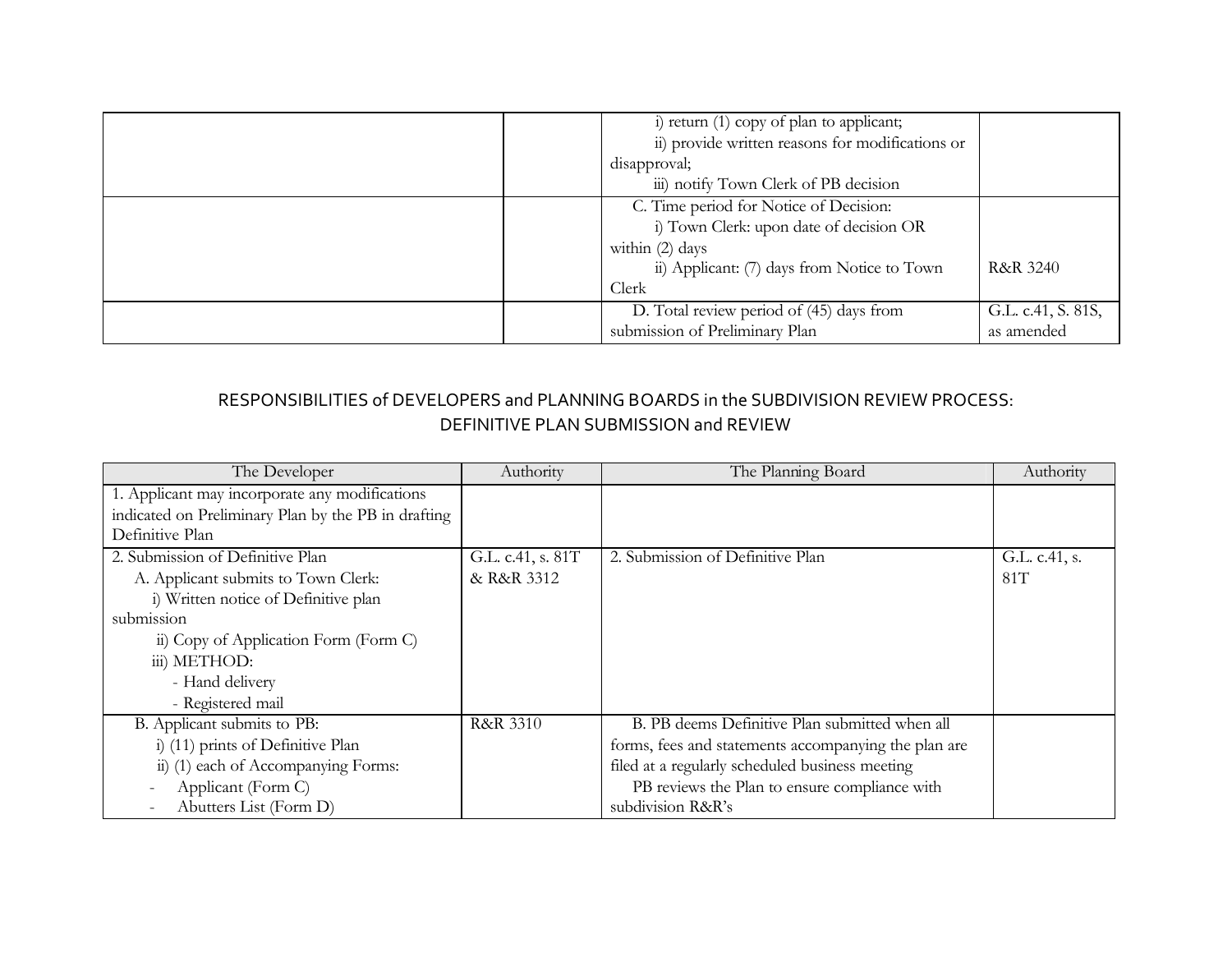| Designer's Certificate (Form E)               | R&R 3330         | i) If plan fails to conform, PB must return Plan to                 | R&R 3311        |
|-----------------------------------------------|------------------|---------------------------------------------------------------------|-----------------|
| iii) (4) each of accompanying statements:     |                  | applicant with reasons for non-compliance noted                     |                 |
| existing zoning, easements, covenants, &      |                  |                                                                     |                 |
| restrictions relating to parcel               |                  |                                                                     |                 |
| list of requested waivers                     | G.L. c.41, s.81r |                                                                     |                 |
| log results from test pits                    |                  |                                                                     |                 |
| proposed arrangement for: water supply        |                  |                                                                     |                 |
| and sewerage                                  |                  |                                                                     |                 |
| iv) Environmental analysis (if applicable)    | R&R 3340         |                                                                     |                 |
| v) Filing fee (minus credits applied if       | R&R 3310; 2260   |                                                                     |                 |
| applicant filed a Preliminary Plan)           |                  |                                                                     |                 |
| C. Applicant submits to BoH                   | R&R 3313         |                                                                     |                 |
| - (2) copies of the Definitive Plan           |                  |                                                                     |                 |
| $-$ (1) copy each:                            |                  |                                                                     |                 |
| Applicant (Form C)                            |                  |                                                                     |                 |
| Abutters List (Form D)                        |                  |                                                                     |                 |
| Designer's Certificate (Form E)               |                  |                                                                     |                 |
| 3. Review of the Definitive plan              |                  | Review of the Definitive Plan                                       |                 |
| A. PB strongly suggests the applicant to work |                  | A. BoH Review:                                                      | G.L. c.41,      |
| with abutters to negotiate an acceptable plan |                  | - (1) written approval of disapproval WITH                          | s.81U           |
|                                               |                  | REASONS sent to PB and applicant                                    |                 |
|                                               |                  | - Time period for Notice of Decision $\rightarrow$ within           | G.L. c.41, s81U |
|                                               |                  | 45 days from date Definitive Plan is submitted to the<br><b>BoH</b> | & R&R 3410      |
|                                               |                  | - Failure of BoH to act within (45) day period                      | G.L. c.41, s81U |
|                                               |                  | results in a finding of approval (approval by failure to            |                 |
|                                               |                  | report must be noted on the Plan)                                   |                 |
|                                               |                  |                                                                     |                 |
|                                               |                  | B. PB consultation with other town boards/agents.                   | G.L. c.41, s81U |
|                                               |                  | PB must transmit (1) copy of Definitive Plan to                     |                 |
|                                               |                  | following officials within (10) days of receipt:                    |                 |
|                                               |                  | - Consulting engineer                                               | R&R 3430        |
|                                               |                  | Tree warden                                                         |                 |
|                                               |                  | - Fire Chief                                                        |                 |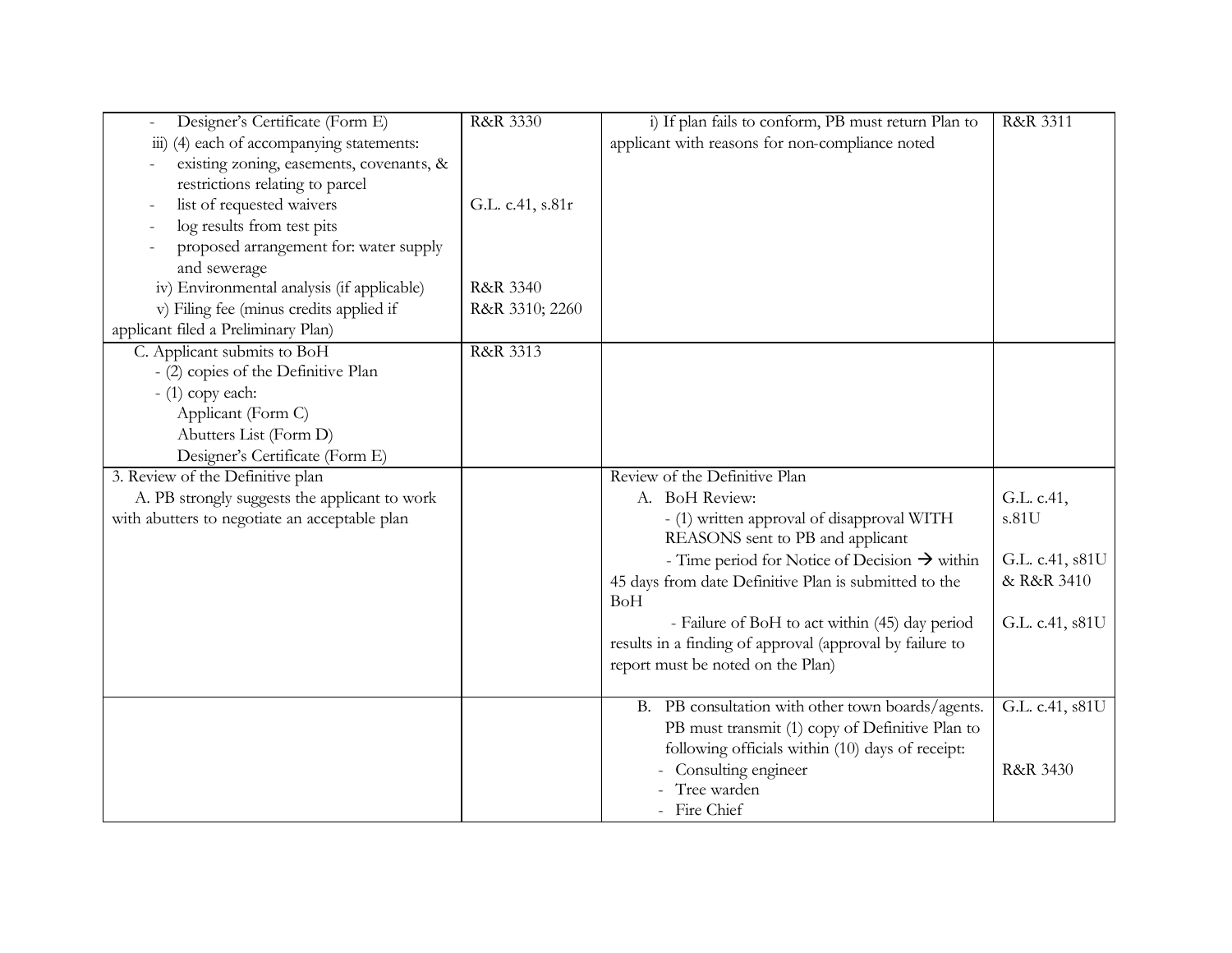| - Police Chief                                            |                     |
|-----------------------------------------------------------|---------------------|
| - Board of Selectmen or Highway                           |                     |
| Superintendent                                            |                     |
| - Water commissioners                                     |                     |
| - Conservation Commission                                 |                     |
| PB must obtain WRITTEN signoff of review of               |                     |
| the Plan from each of the above-indicated                 |                     |
| <b>Boards or Agents</b>                                   |                     |
| C. PB Review:                                             |                     |
| i) PB must hold a public hearing                          | G.L. c.41, s.       |
| ii) Time Period for Decision                              | 81U                 |
| - within 90 days from date Notice of                      |                     |
| Submission is filed with Town Clerk, so                   |                     |
| hearing scheduled                                         |                     |
| Notice requirements: Content, time,<br>$\overline{111}$ ) |                     |
| place, subject matter                                     |                     |
| METHOD: newspaper advertisement;<br>iv)                   |                     |
| duration $\rightarrow$ once each for (2) successive       |                     |
| weeks, first publication at least (14) days               |                     |
| prior to day of public hearing                            |                     |
| v) Mail notice to applicant and Form D                    |                     |
| abutters                                                  |                     |
|                                                           |                     |
| 4. Approval/Disapproval of Definitive Plan                | G.L. c.41, S        |
| A. Approval/Disapproval procedure                         | 81U                 |
| i) PB may take final action on a Definitive Plan          |                     |
| after:                                                    |                     |
| - receipt of BoH report, or                               |                     |
| - lapse of 45 day BoH reporting period, AND               |                     |
| - AND holding of public hearing                           |                     |
| ii) Any action on Plan will be by MAJORITY                | <b>R&amp;R 3610</b> |
| VOTE of PB:                                               |                     |
| - all votes certified; with reasons for                   |                     |
| modifications or disapproval                              |                     |
| iii) PB may waive strict compliance with R&Rs if          |                     |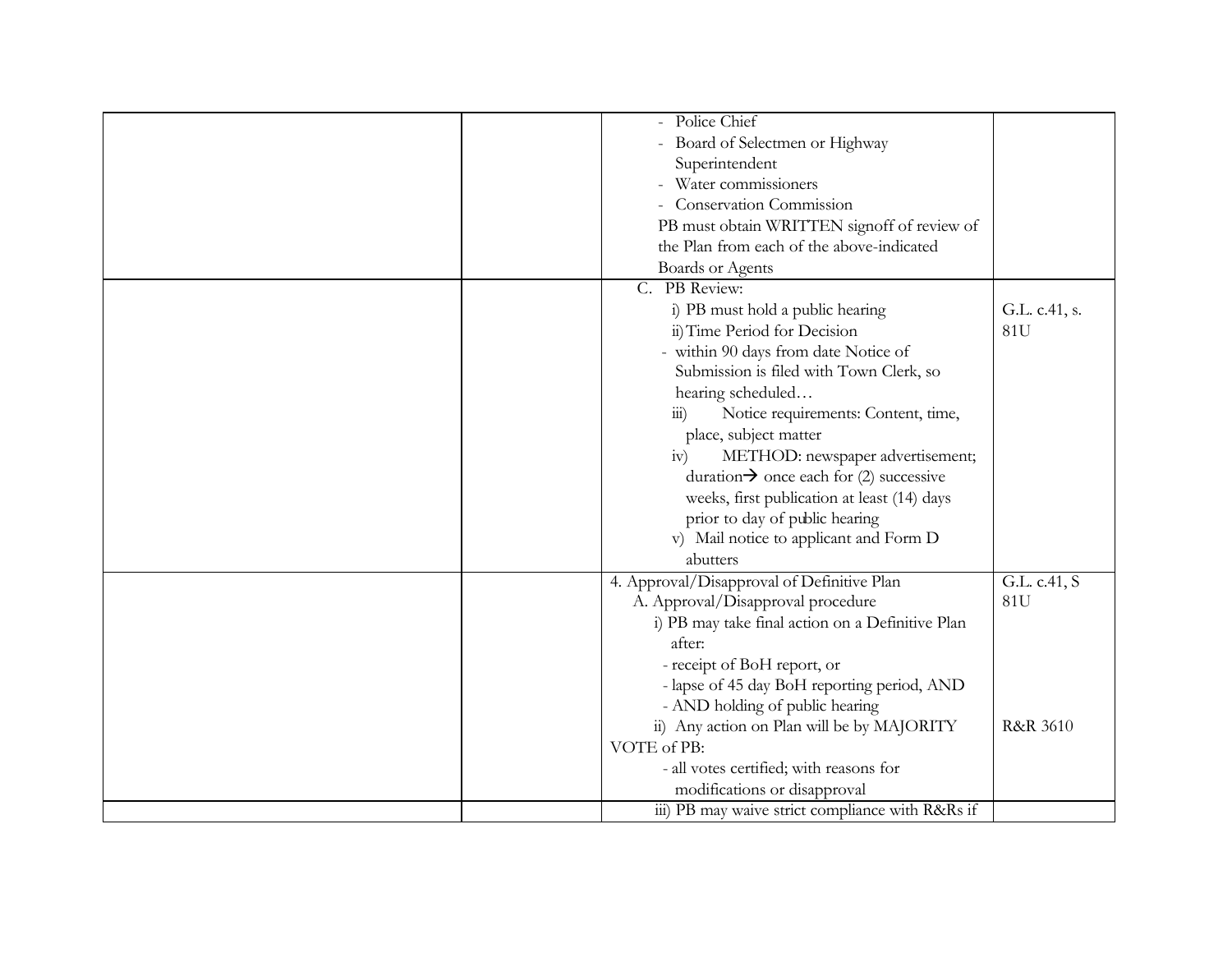| in public interest & not inconsistent with G.L. c.41,     |            |
|-----------------------------------------------------------|------------|
|                                                           |            |
| ss81K-81GG                                                |            |
| APPROVAL with CONDITIONS<br>a)                            |            |
| endorse conditions on plan to which                       |            |
| they relate, OR                                           |            |
| set conditions forth in a separate                        |            |
| instrument which is attached and                          |            |
| referenced in the plan                                    |            |
| iv) PB files certificate of vote with Town Clerk          |            |
| v) PB sends to applicant:                                 |            |
| - results of vote                                         |            |
| - METHOD: registered mail                                 |            |
| B. Failure to act within the following periods or to      | G.L. c.41, |
| file certification of action with Town Clerk results in   | s81U, as   |
| automatic approval of plan UNLESS applicant consents      | amended    |
| in writing to an extension and such extension is filed by |            |
| PB with Town Clerk                                        |            |
| - Non-residential zone subdivision: (90) days             |            |
| - Residential zone subdivision, where Preliminary         |            |
| plan submitted and acted upon: (90) days                  |            |

|                                                 |                        | C. Residential zone subdivision WHERE NO Preliminary Plan<br>submitted and acted upon OR where (45) days has NOT elapsed since<br>submission of Preliminary Plan AND Definitive Plan is submitted:<br>(135) days |                     |
|-------------------------------------------------|------------------------|------------------------------------------------------------------------------------------------------------------------------------------------------------------------------------------------------------------|---------------------|
| 5. Negotiation of Performance Guarantees        | G.L. c.41,             | 5. Negotiation of Performance Guarantee                                                                                                                                                                          | G.L. c.41, s        |
| A. Applicant may agree to one of the following: | s.81U(1);              | PB may allow one or each of the following:<br>А.                                                                                                                                                                 | $81U(1)$ &          |
| i) Bonds/Surety                                 | $81U(2)$ &             | i. Bonds/Surety                                                                                                                                                                                                  | <b>R&amp;R 3510</b> |
| Applicant's Obligation:                         | <b>R&amp;R 3510</b>    | PB determines amount                                                                                                                                                                                             |                     |
| files surety with PB                            |                        | PB must obtain approval of form and manner from                                                                                                                                                                  |                     |
| complete improvement within (2) years of date   |                        | <b>Town Counsel</b>                                                                                                                                                                                              |                     |
| of bond                                         |                        | PB must obtain execution approval by Board of                                                                                                                                                                    |                     |
| ii) Covenant                                    |                        | Selectmen                                                                                                                                                                                                        |                     |
| Applicant's Obligation:                         |                        | ii. Covenant                                                                                                                                                                                                     |                     |
| file covenant with the PB                       |                        | PB must approve form of covenant                                                                                                                                                                                 | G.L. c.41,          |
| record covenant in Registry of Deeds            | G.L. c.41,<br>s.81U(2) | METHOD:                                                                                                                                                                                                          | s.81U               |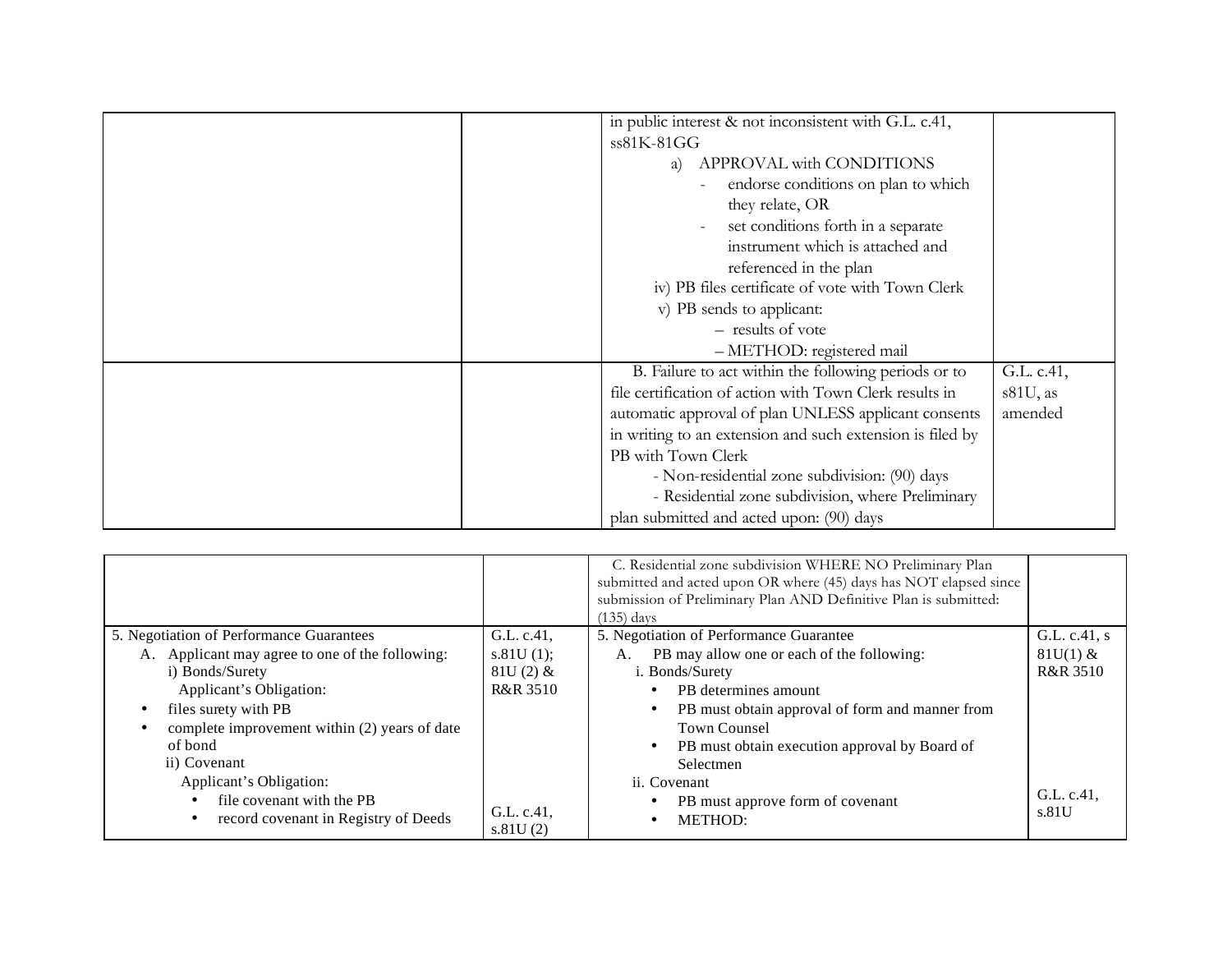| where parcel is located                                                                                                                                                                             |                     | inscribe covenant on Plan OR<br>$\bullet$                                                                                                                                                                                                                                                                      |                                 |
|-----------------------------------------------------------------------------------------------------------------------------------------------------------------------------------------------------|---------------------|----------------------------------------------------------------------------------------------------------------------------------------------------------------------------------------------------------------------------------------------------------------------------------------------------------------|---------------------------------|
|                                                                                                                                                                                                     |                     | set out covenant in a separate instrument referred                                                                                                                                                                                                                                                             |                                 |
|                                                                                                                                                                                                     |                     | to on the Plan                                                                                                                                                                                                                                                                                                 |                                 |
|                                                                                                                                                                                                     |                     | NO FINAL ENDORSEMENT UNTIL EXPIRATION OF (20) STATUTORY APPEAL PERIOD TO SUPERIOR COURT UNDER G.L. CH 41,                                                                                                                                                                                                      |                                 |
|                                                                                                                                                                                                     |                     | <b>SECTION 81V</b>                                                                                                                                                                                                                                                                                             |                                 |
| 6. Endorsement of Definitive Plan                                                                                                                                                                   |                     | 6. Endorsement of Definitive Plan<br>Once Performance Guarantees are negotiated the PB may<br>А.<br>give final approval when:<br>conditions are satisfied (if imposed on Plan) and,<br>a.<br>Endorsement: PB members signature on Plan<br>b.<br>Upon Final Endorsement, PB must return plan to applicant<br>c. | <b>R&amp;R 3600</b>             |
|                                                                                                                                                                                                     |                     |                                                                                                                                                                                                                                                                                                                | G.L. c.41, s.<br>81V            |
| 7. Recording of Definitive Plan                                                                                                                                                                     | G.L. c.41,          | 7. Recording of a Definitive Plan                                                                                                                                                                                                                                                                              |                                 |
| A. Applicant's obligation:<br>i) Record plan in the Registry of Deeds for the<br>county where the parcel is located:<br>(1) copy of the Definitive Plan<br>(1) copy of all agreements and covenants | s.81x               |                                                                                                                                                                                                                                                                                                                |                                 |
| ii) Time Period<br>within (30) days after return of approved<br>$\bullet$<br>plan                                                                                                                   | R&R 3620            |                                                                                                                                                                                                                                                                                                                |                                 |
| B. Applicant files with PB:<br>i) (5) copies of Definitive Plan, (1) of which is<br>certified by Registry of Deeds<br>ii) (1) certified copy of all agreements, covenants                           | R&R 3620            |                                                                                                                                                                                                                                                                                                                |                                 |
| C. Applicant files with Building Inspector:<br>i) (1) copy of the Definitive Plan                                                                                                                   |                     |                                                                                                                                                                                                                                                                                                                |                                 |
| 8. Satisfaction of Performance Guarantees<br>A. Applicant's obligations:<br>i) File with PB:<br>Certified copy of 'As built' street layout plan<br>$\bullet$                                        | G.L. c.41,<br>s.81U | 8. Satisfaction of Performance Guarantees<br>PB's obligations:<br>А.<br>i) PB Review:<br>'As built' plan submittal to confirm applicant/RPE's                                                                                                                                                                  | G.L. c.41,<br>s.81U<br>R&R 3711 |
| (Certified by RPE), Indicate: streets and<br>municipal services built in accordance with<br>definitive Plan                                                                                         | R&R 3711            | conclusion that street layout is in accordance with<br>Definitive Plan                                                                                                                                                                                                                                         |                                 |